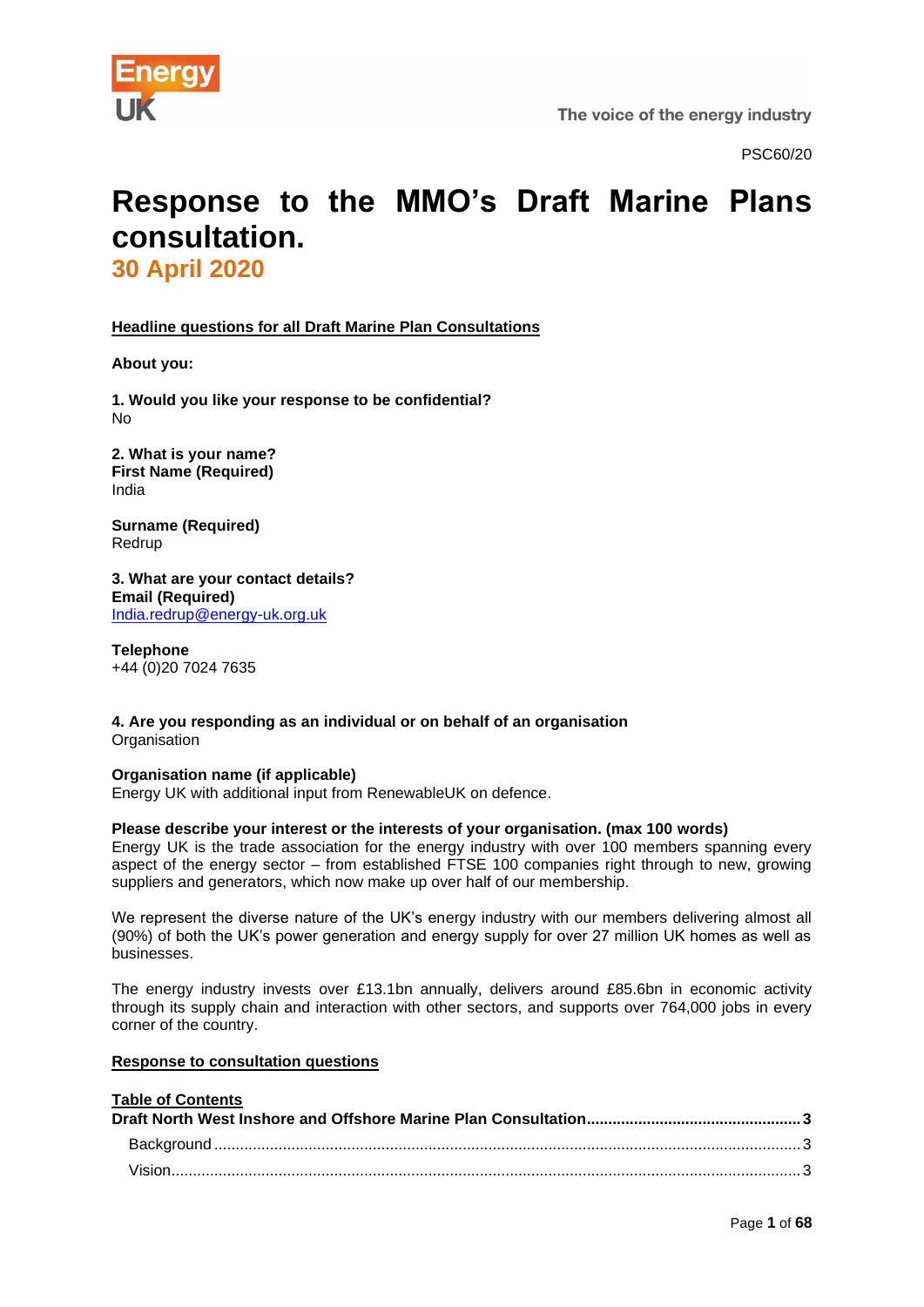

# PSC60/20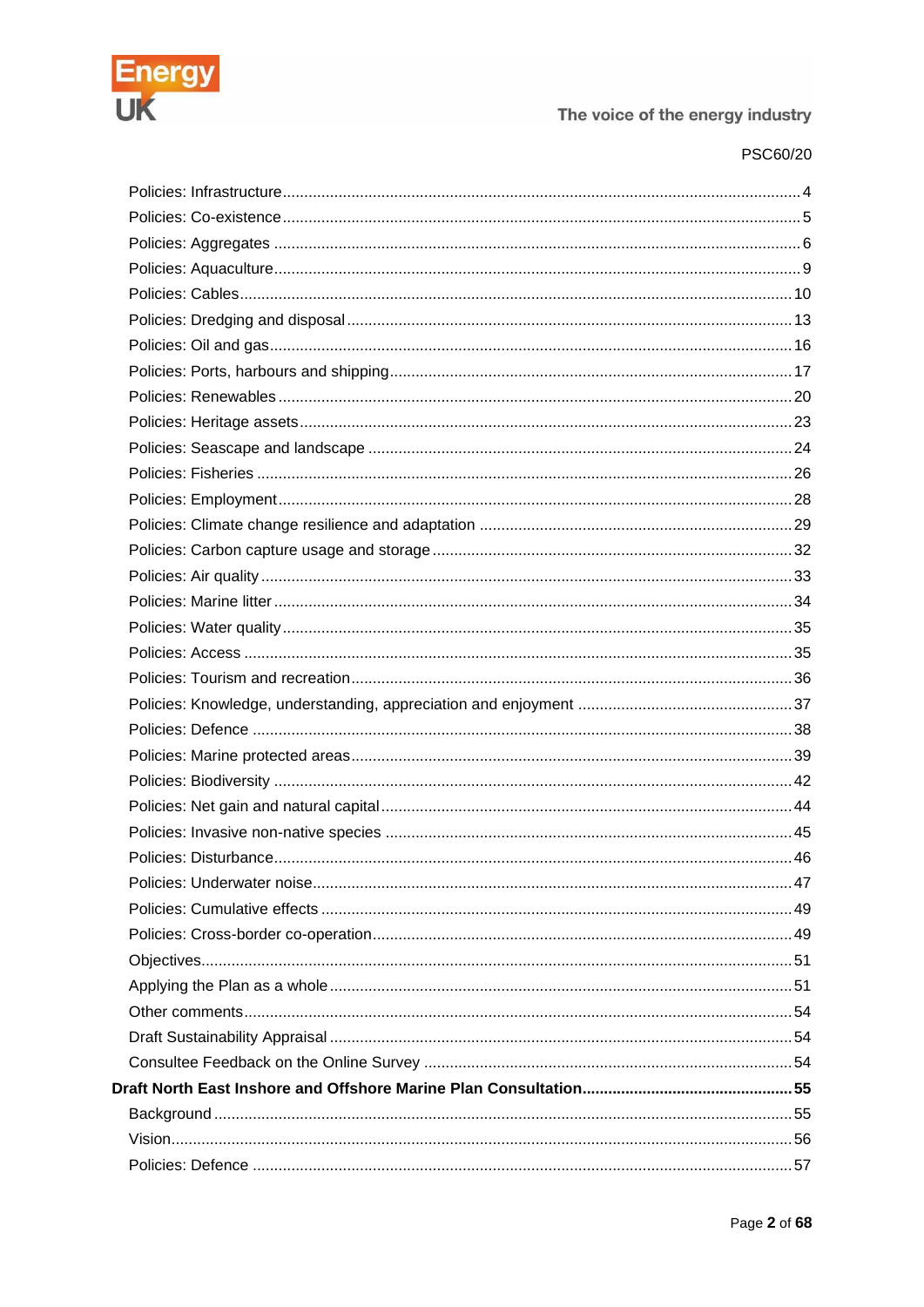

# PSC60/20

# <span id="page-2-0"></span>Draft North West Inshore and Offshore Marine Plan Consultation

# <span id="page-2-1"></span>**Background**

**1. Do the Draft North West Inshore and Offshore Marine Plans provide adequate background information on the marine planning process and the north west inshore and offshore marine plan areas?**

☒ Yes □ Yes, subject to changes ☐ No

**Please state the reason for your answer including any comments or revised text in the box below:**

# <span id="page-2-2"></span>**Vision**

**1. The Draft North West Inshore and Offshore Marine Plans provide a 20-year vision for the north west inshore and offshore marine plan areas. Do you support the Draft North West Inshore and Offshore Marine Plans' vision statement?**

**The vision for the north west inshore and offshore marine plan areas in 2041**

*The north west marine plan areas are distinctive for the growth and variety of industries including energy generation, ports, aggregate extraction and tourism. The sustainable growth in marine infrastructure is facilitating access to the sea throughout the region. Sustainable coastal tourism is flourishing, with local centres such as Blackpool, the Lake District and Liverpool acting as catalysts for further regional development of recreation and tourism opportunities up and down the coast. The quality of the natural environment provides a safe haven for birds and other species located in the exceptional protected habitats across the plan areas. Effective environmental management between sectors provides the area with resilience*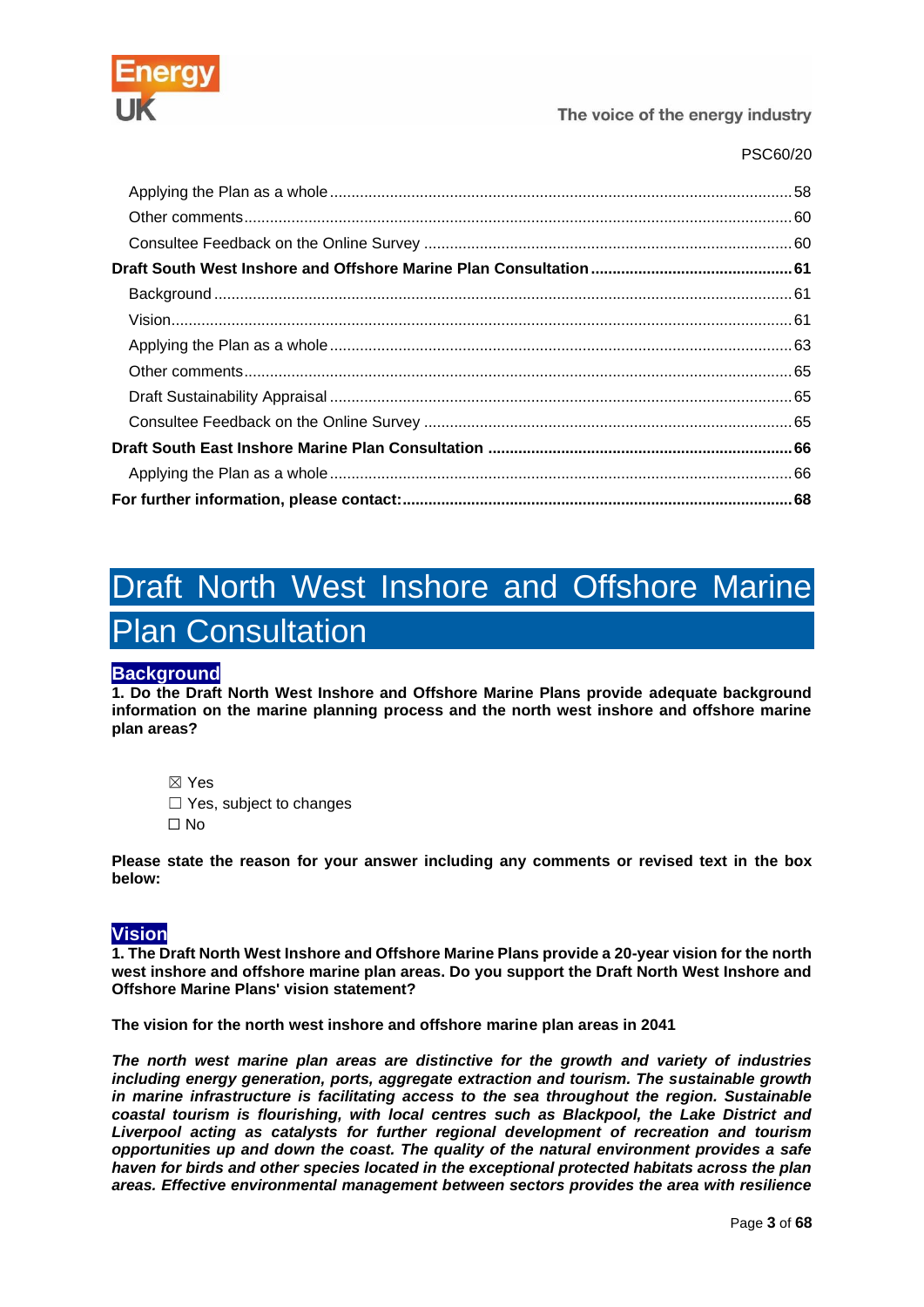

PSC60/20

*to the impacts of climate change. Effective transboundary cooperation with partners across the Irish Sea, and more locally, has created marine plan areas which are benefitting from a wide variety of cross-border activities.*

☐ Yes

☒ Yes, subject to changes

 $\Box$  No

**Please state the reason for your answer including any comments or revised text in the box below:**

The Vision Statement of all the Marine Plans should be updated to recognise that "the generation and transfer of renewable energy in the marine plan area to support the delivery of the UK Net Zero targets and contribute to efforts to tackle climate change"

The final Plan should set out clearly the potential socio-economic benefits of the expansion of renewable energy, in particular offshore wind, on a local, regional and national level. This includes the direct economic benefits of the development itself (i.e. capital investment and revenue from electricity generation) and the number of jobs this will create. The Plan should also recognise the knock-on effects of increased business for local port and harbours, as well as considering the wider economic benefits to the UK of a sustainable and secure, low carbon energy supply.

The final Plan should also make reference to the UK Offshore Wind Sector Deal target to deliver 30GW of offshore wind by 2030, which has been further strengthened, by the Queen's Speech in December 2019, to target 40GW by 2030.

# <span id="page-3-0"></span>**Policies: Infrastructure**

**1. Do you support policy NW-INF-1 and its aim?**

☐ Yes

☒ Yes, subject to changes

☐ No

**Referring specifically to the policy and/or its aim (please see Table 2 of the Draft Marine Plan), please make any comments or suggestions for revised text in the box below:**

Currently the policy refers to marine activities with the text mentioning facilities for waste handling, waste water and sewage. In general, the Plan could be read as only supporting a limited number of marine activities. As an example, the energy sector is limited to wind and other renewables, interconnectors and in some areas nuclear when estuarine and coastal combustion plant are also users of the marine environment. With the current wording and focus of the plan policies, there is the potential for authorities to prioritise some sectors over other users. The wording could clarify that the policy applies to *all* marine activities. This would provide flexibility as new marine activities are developed. Examples of new and potentially increasing activities that are not represented in the Plan are hydrogen production, which can help provide a path to Net Zero, and desalination projects which can provide public water supplies as traditional resources are stretched due to climate change and population growth.

We believe Unexploded Ordnance (UXO) needs to be taken into account within marine planning to ensure that the safety aspects of activities in the marine environment are recognised. For example, UXO clearance marine licence applications will need to undergo a marine planning assessment because it is imperative to many development projects that it is safe to carry out activities in the marine environment. The explosive threat from UXO is primarily a health and safety at work and a public safety issue, therefore, it is sometimes necessary for safety reasons to remove UXO once discovered. Through the marine licensing process, it is possible to put into place appropriate and reasonable measures intended to help mitigate and minimise the impact on marine mammals. If marine licenses are not granted for such activities then this will result in the discovery of UXO being classed as an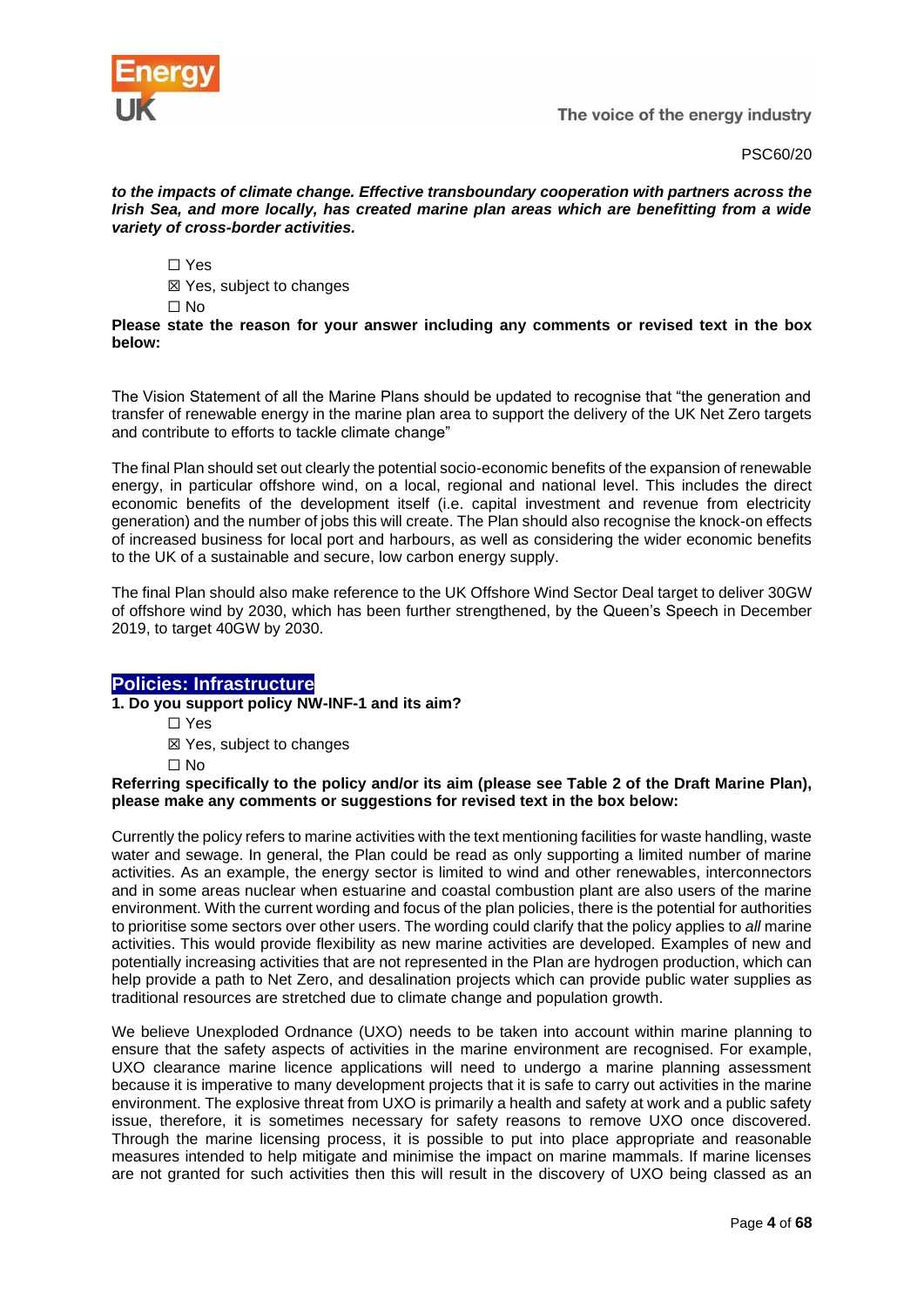

'emergency incident' and the Ministry of Defence may be called in. During such cases, no environmental mitigations will be put into place and the UXO will be disposed of by any means necessary. Therefore, it is in the interests of the Marine Plan policy to support UXO clearance operations through a pragmatic approach to marine licensing, thus ensuring that the environment is adequately protected, while simultaneously prioritising the safety of the workforce and public.

☒North East ☒ South East ☒ South West

#### **2. Do you support policy NW-INF-1 implementation text?**

- ☒ Yes
- □ Yes, subject to changes

☐ No

**Referring specifically to the 'How will this policy be implemented' text and related maps in the Technical Annex, please make any comments or suggestions for revised text in the box below:**

- ☐North East
- □ South East
- ☐ South West

#### **3. Do you have any other comments on Section 5.1 (Infrastructure)? Please include any comments or revised text in the box below:**

We note that there is limited reference to nuclear power stations in the Marine Plans, although we assume the Plans have taken into consideration the Overarching National Policy Statement for Energy (EN-1) and National Policy Statement for Nuclear Power Generation (EN-6). It is important that new and existing nuclear power stations are taken into account in Marine Plan policies (general, social and environmental) because they are a key element of the UK's binding commitment to achieve net zero emissions by 2050. Therefore, we would recommend explicit mention of support for nuclear infrastructure.

We would like to propose the following suggested wording: "Proposals for new nuclear power stations inside areas of identified potential will be supported".

☒North East ☒ South East ☒ South West

# <span id="page-4-0"></span>**Policies: Co-existence**

#### **1. Do you support policy NW-CO-1 and its aim?**

- ☐ Yes
- ☒ Yes, subject to changes
- ☐ No

#### **Referring specifically to the policy and/or its aim (please see Table 2 of the Draft Marine Plan), please make any comments or suggestions for revised text in the box below:**

Co-existence and co-operation are supported where appropriate; however, the purpose of planning is to make decisions as to what activities are appropriate in what areas. This will not always allow for co-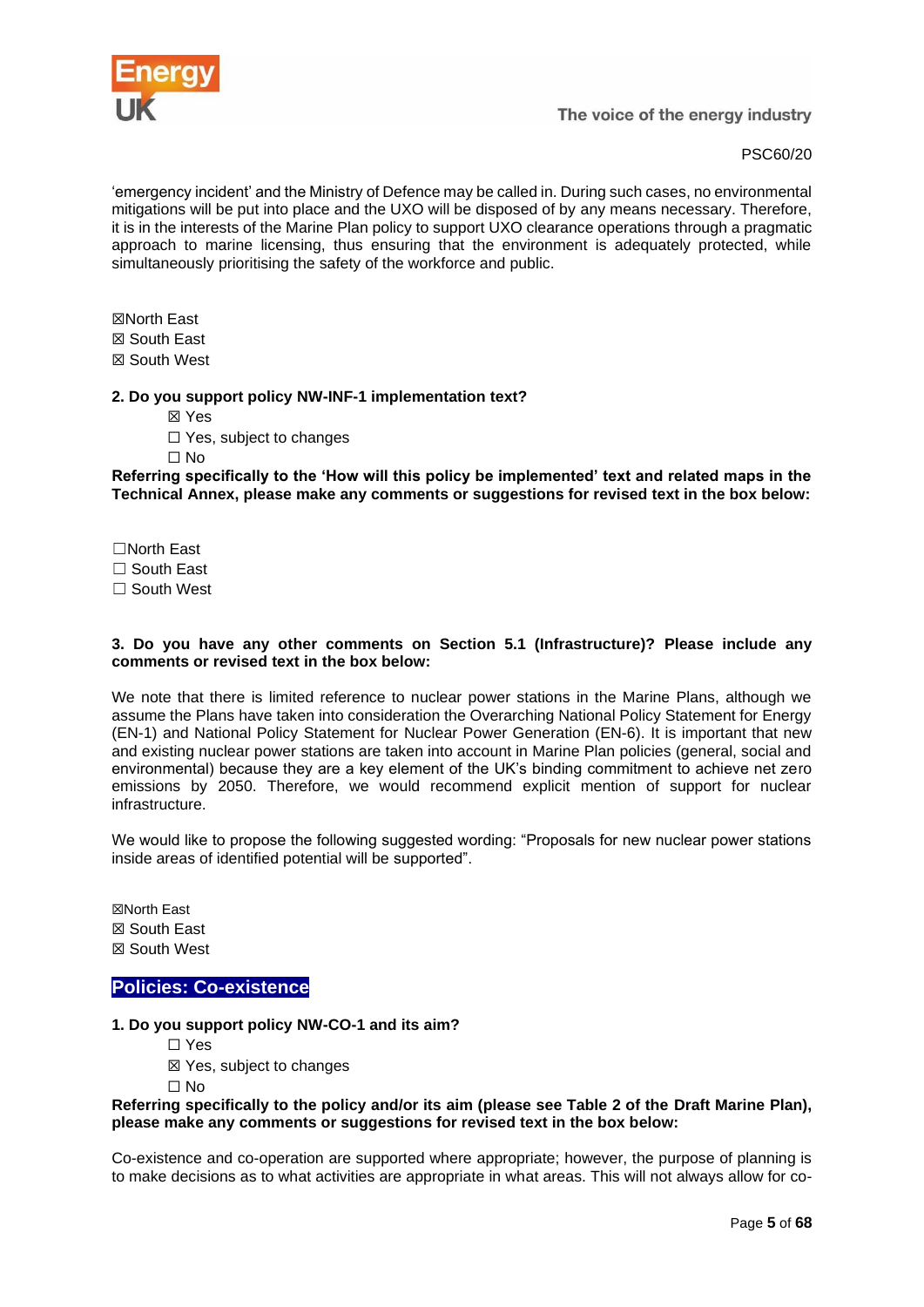

existence, e.g. aggregates and fishing or renewable energy development. The remainder of the policy regarding avoid, minimise, etc is inappropriate as it is overly simplistic in terms of the policy assessment process, and unduly restrictive from the perspective of decision-making outcomes. Similar text is included in many other policies and has resulted in overly long and repetitive policies. We suggest instead introductory text in the objectives section of the Marine Plan is included, as an alternative, based on the policy wording of NW-INNS-1 but applicable to all policies. Suggested wording for such text is as follows: *"Proposals must put in place reasonable measures to avoid or reduce significant adverse impacts where identified"*

☒North East

☒ South East

☒ South West

#### **2. Do you support policy NW-CO-1 implementation text?**

- ☐ Yes
- ☒ Yes, subject to changes
- ☐ No

**Referring specifically to the 'How will this policy be implemented' text and related maps in the Technical Annex, please make any comments or suggestions for revised text in the box below:** We do not agree with paragraphs 80-81 and 90-91. The criteria are inappropriate as they are overly simplistic in terms of the policy assessment process, and unduly restrictive from the perspective of decision-making outcomes. Similar text is included in many other policies and has resulted in overly long and repetitive policies. We suggest instead introductory text in the objectives section of the Marine Plan is included as an alternative based on the policy wording of NW-INNS-1 but applicable to all policies. Suggested wording for such text is as follows: *"Proposals must put in place reasonable measures to avoid or reduce significant adverse impacts where identified"*

Also of concern is the reference in paragraph 91 that *"It is essential that proposals are in compliance with all policies in the marine plan"*. There will be cases where proposals cannot be in compliance with all policies in the plan. Where this is the case the proposals should show how they meet the plan objectives (noting that not all objectives may be compatible with each other).

☒North East ☒ South East ☒ South West

**3. Do you have any other comments on Section 5.2 (Co-existence)?**

**Please include any comments or revised text in the box below:**

☐North East

☐ South East

☐ South West

# <span id="page-5-0"></span>**Policies: Aggregates**

**1. Do you support policy NW-AGG-1 and its aim?**

- ☐ Yes
- ☒ Yes, subject to changes

☐ No

**Referring specifically to the policy and/or its aim (please see Table 2 of the Draft Marine Plan), please make any comments or suggestions for revised text in the box below:**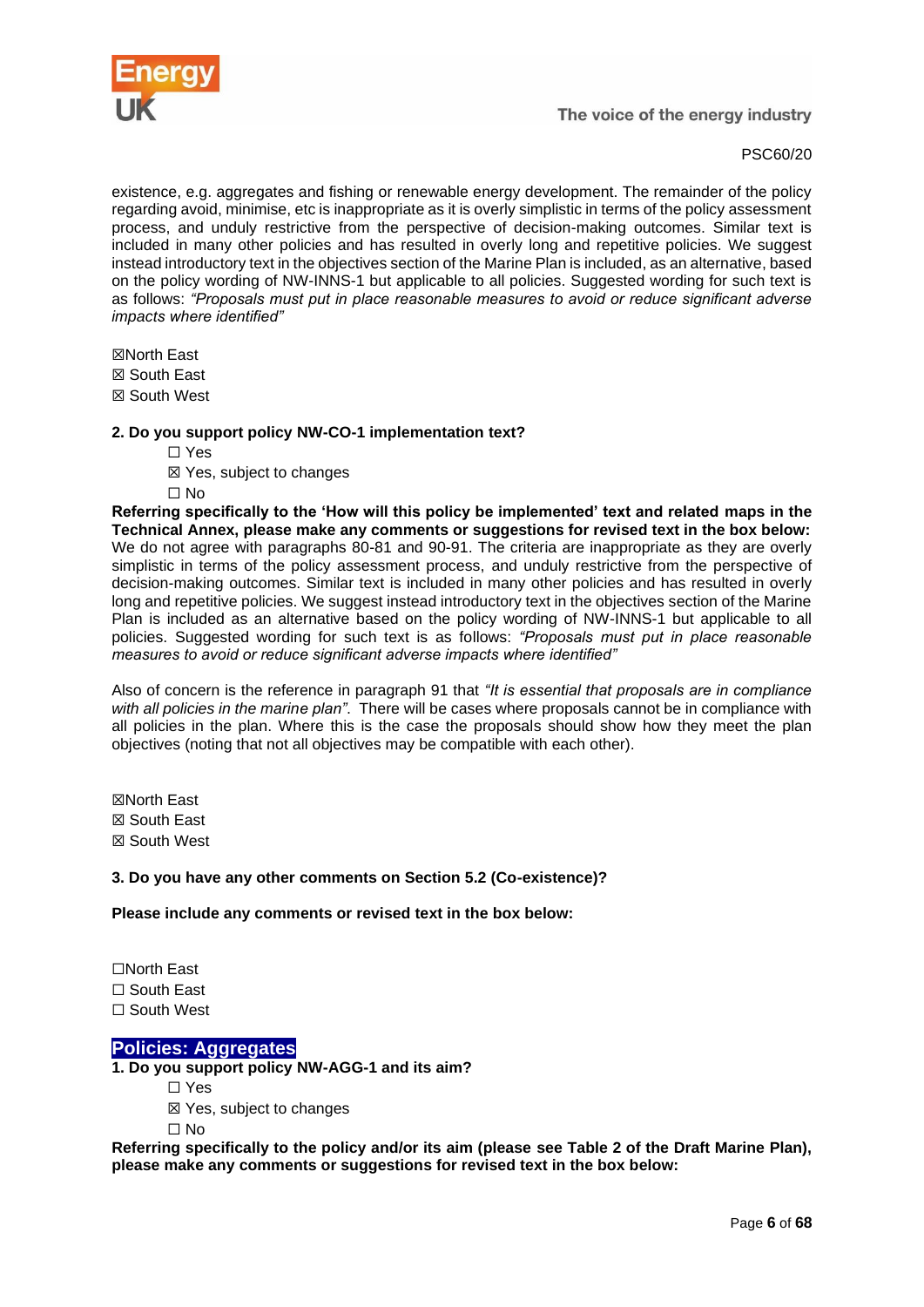

Aggregates extraction area applications or sites may lapse, extraction may not be economically viable or part of the area could be developed for other industries subject to agreement with the leaseholder. In such circumstances it must be possible for other developments to be located within aggregates areas. The policy and aim should be amended to allow for this.

- ☒North East ☒ South East
- ☒ South West

#### **2. Do you support policy NW-AGG-1 implementation text?**

- ☐ Yes
- ☒ Yes, subject to changes
- $\Box$  No

**Referring specifically to the 'How will this policy be implemented' text and related maps in the Technical Annex, please make any comments or suggestions for revised text in the box below:** As stated in our response to Policy NW-AGG-1, aggregates extraction area applications or sites may lapse, extraction may not be economically viable or part of the area could be developed for other industries subject to agreement with the leaseholder. In such circumstances it must be possible for other developments to be located within aggregates areas. The implementation text should be amended to allow for this.

☒North East ☒ South East ☒ South West

#### **3. Do you support policy NW-AGG-2 and its aim?**

- ☐ Yes
- ☒ Yes, subject to changes
- ☐ No

**Referring specifically to the policy and/or its aim (please see Table 2 of the Draft Marine Plan), please make any comments or suggestions for revised text in the box below:**

As set out in the response to Policy NW-AGG-1 Aggregates in relation to aggregates areas, Exploration or Option Agreements extraction area applications or sites may lapse, extraction may not be economically viable or part of the area could be developed for other industries subject to agreement with the leaseholder. In such circumstances it must be possible for other developments to be located within aggregates Exploration or Option Agreement areas. The policy and aim should be amended to allow for this.

☒North East ☒ South East ☒ South West

#### **4. Do you support policy NW-AGG-2 implementation text?**

- ☐ Yes
- ☒ Yes, subject to changes

 $\Box$  No

**Referring specifically to the 'How will this policy be implemented' text and related maps in the Technical Annex, please make any comments or suggestions for revised text in the box below:** Paragraphs 113 and 117 are not supported as they do not give enough scope for alternative development to be supported where this is more appropriate. Paragraphs 116 and 120 are welcomed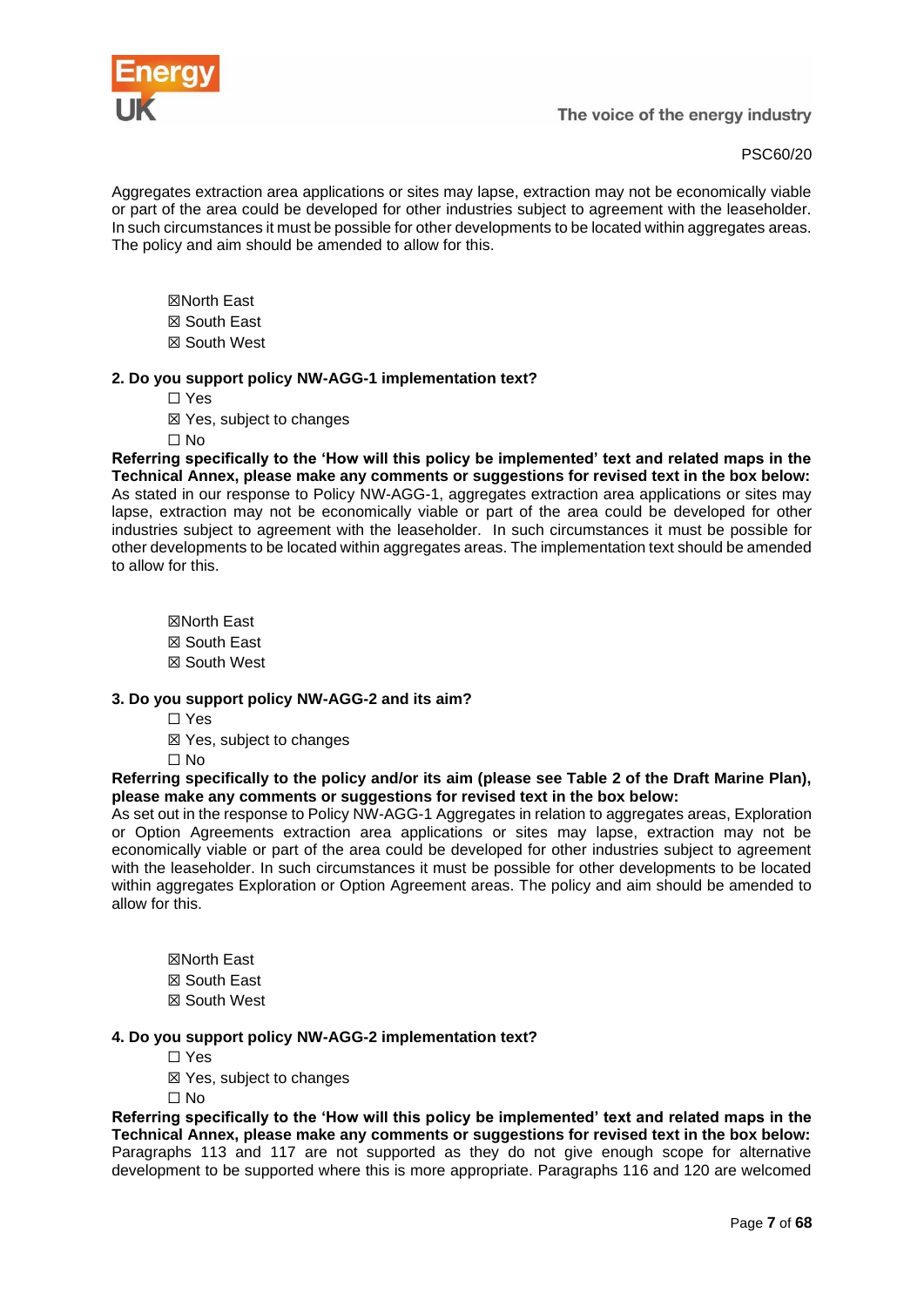

given that they state that exploration or option rights are relinquished as they fall outside the scope of the policy however, they should go further and allow alternative developments where appropriate. In particular, aggregate extraction may not be economically viable, or part of the area could be developed for other industries subject to agreement with the leaseholder.

- ☒North East
- ☒ South East
- ☒ South West

# **5. Do you support policy NW-AGG-3 and its aim?**

- ☐ Yes
- ☒ Yes, subject to changes
- ☐ No

**Referring specifically to the policy and/or its aim (please see Table 2 of the Draft Marine Plan), please make any comments or suggestions for revised text in the box below:**

The Areas of Future Technical Opportunity for Marine Aggregates (the "high potential aggregate resource" shown in Figure 4) covers a large proportion of the NW plan area. As noted in previous responses to, e.g. Policy NW-CO-1, we are not in agreement with the avoid/minimise/mitigate hierarchy as this approach is too simplistic and unduly restrictive from the perspective of decision-making outcomes. Similar text is included in many other policies and has resulted in overly long and repetitive policies. We suggest instead introductory text in the objectives section of the Marine Plan is included as an alternative based on the policy wording of NW-INNS-1 but applicable to all policies. Suggested wording for such text is as follows: *"Proposals must put in place reasonable measures to avoid or reduce significant adverse impacts where identified".*

The policy aim should not be to avoid all areas of high potential aggregate resource but to ensure there is sufficient resource available over the plan period for future aggregate extraction needs to be met. Alternative developments within areas of high potential for aggregates extraction should be supported where the need for such development can be shown.

☒North East ☒ South East ☒ South West

# **6. Do you support policy NW-AGG-3 implementation text?**

- ☐ Yes
- ☒ Yes, subject to changes
- ☐ No

**Referring specifically to the 'How will this policy be implemented' text and related maps in the Technical Annex, please make any comments or suggestions for revised text in the box below:**

The implementation text should be amended to reflect the comments we have submitted on Policy NW-AGG-3

☒North East ☒ South East ☒ South West

# **7. Do you have any other comments on Section 5.3 (Aggregates)?**

No further comments.

☐North East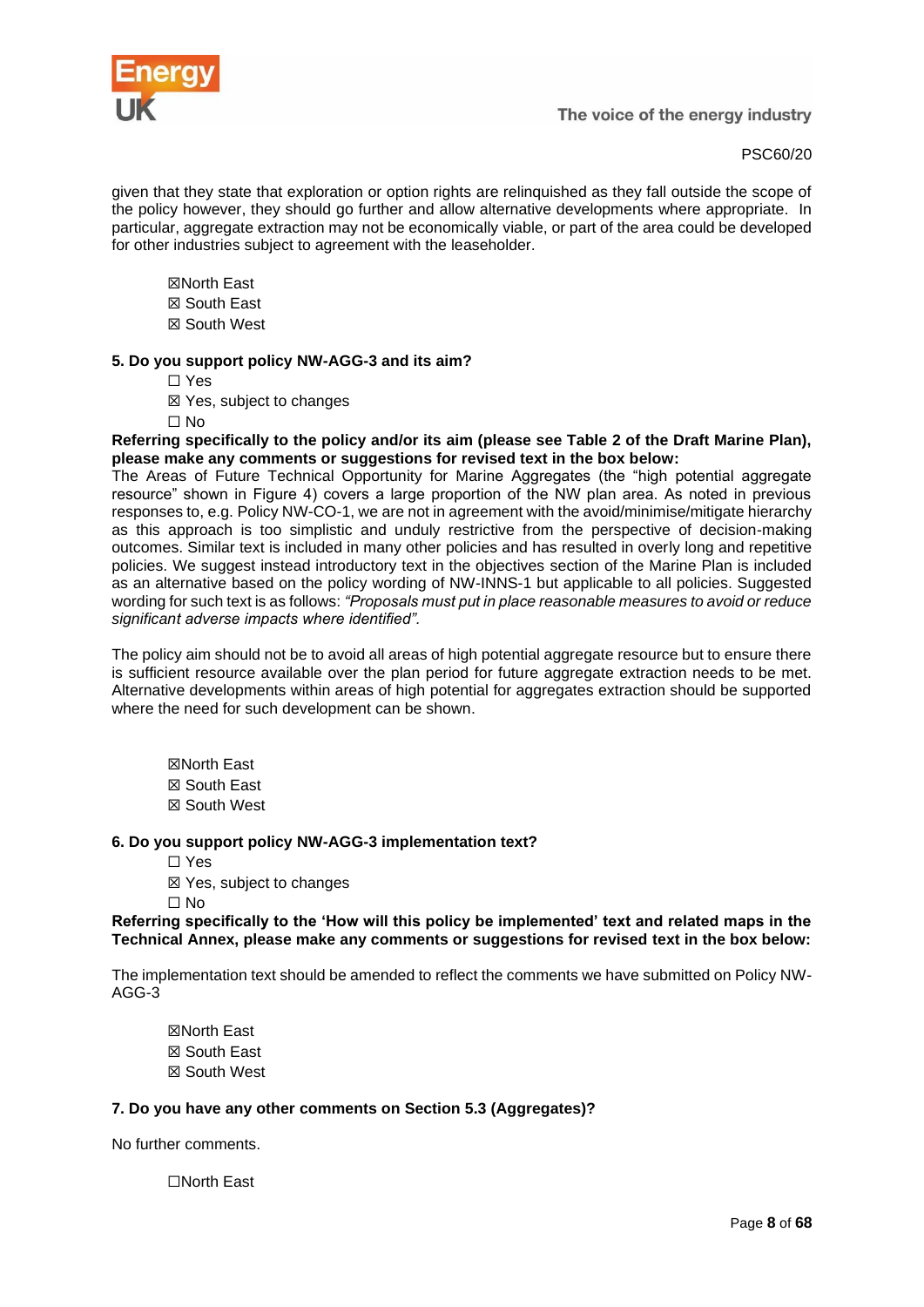



☐ South East ☐ South West

# <span id="page-8-0"></span>**[Policies: Aquaculture](https://consult.defra.gov.uk/mmo/draft-north-west-inshore-and-offshore-marine-plans/consultation/subpage.2019-09-11.7067917138/)**

**1. Do you support policy NW-AQ-1 and its aim?**

☐ Yes

☐ Yes, subject to changes

☒ No

**Referring specifically to the policy and/or its aim (please see Table 2 of the Draft Marine Plan), please make any comments or suggestions for revised text in the box below:**

We are concerned that areas classed as having existing or potential strategic areas of sustainable aquaculture extend over much of the NW plan area and, as it stands, it would be hard, if not impossible, to avoid for other developments. Taken together with the preference to avoid/minimise/mitigate this could make it unnecessarily onerous for developers to justify locations selected for proposals. An example screenshot of areas classed as "aquaculture areas of potential" and "aquaculture production" is included below:



Source: https://explore-marine-plans.marineservices.org.uk/ (accessed 25/03/2020)

The remainder of the policy regarding avoid, minimise, etc is inappropriate as it is overly simplistic in terms of the policy assessment process, and unduly restrictive from the perspective of decisionmaking outcomes. Similar text is included in many other policies and has resulted in overly long and repetitive policies. We suggest instead introductory text in the objectives section of the Marine Plan is included as an alternative based on the policy wording of NW-INNS-1 but applicable to all policies. Suggested wording for such text is as follows: *"Proposals must put in place reasonable measures to avoid or reduce significant adverse impacts where identified"*

☒North East ☒ South East ☒ South West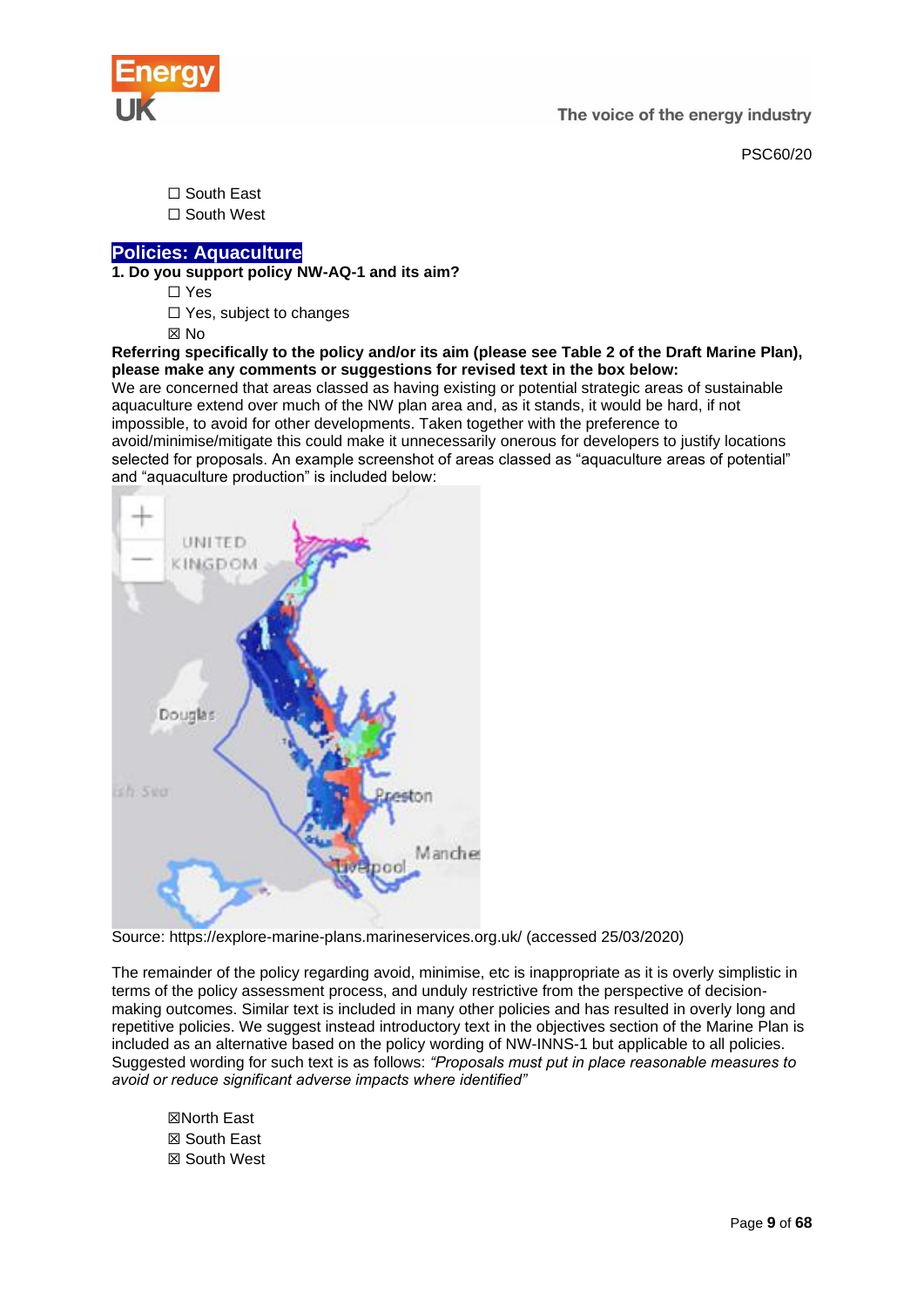

# **2. Do you support policy NW-AQ-1 implementation text?**

- ☐ Yes
	- ☒ Yes, subject to changes
	- ☐ No

**Referring specifically to the 'How will this policy be implemented' text and related maps in the Technical Annex, please make any comments or suggestions for revised text in the box below:** As stated in our response to NW-AQ-1, we have concerns over how certain elements of the policy will be implemented, particularly in relation to the simplicity of the avoid/minimise/mitigate. The inclusion of text stating *"Given the uncertainty that applies to the location of future aquaculture developments, NW-AQ-1 makes allowance for the possibility of other, competing developments to proceed under particular circumstances"* in paragraph 152 is welcomed although the avoid/minimise/mitigate should be removed and replaced with *"reasonable measures to avoid or reduce significant adverse impacts where identified"*

- ☒North East ☒ South East
- ☒ South West

# **3. Do you support policy NW-AQ-2 and its aim?**

- ☒ Yes
- □ Yes, subject to changes

☐ No

**Referring specifically to the policy and/or its aim (please see Table 2 of the Draft Marine Plan), please make any comments or suggestions for revised text in the box below:**

☒North East ☒ South East ☒ South West

# **4. Do you support policy NW-AQ-2 implementation text?**

- ☒ Yes
- □ Yes, subject to changes

☐ No

**Referring specifically to the 'How will this policy be implemented' text and related maps in the Technical Annex, please make any comments or suggestions for revised text in the box below:**

☒North East ☒ South East ☒ South West

**5. Do you have any other comments on Section 5.4 (Aquaculture)?** No further comment.

- ☐North East
- ☐ South East
- ☐ South West

# <span id="page-9-0"></span>**[Policies: Cables](https://consult.defra.gov.uk/mmo/draft-north-west-inshore-and-offshore-marine-plans/consultation/subpage.2019-09-17.4264816073/)**

**1. Do you support policy NW-CAB-1 and its aim?**

- ☐ Yes
	- ☒ Yes, subject to changes
	- ☐ No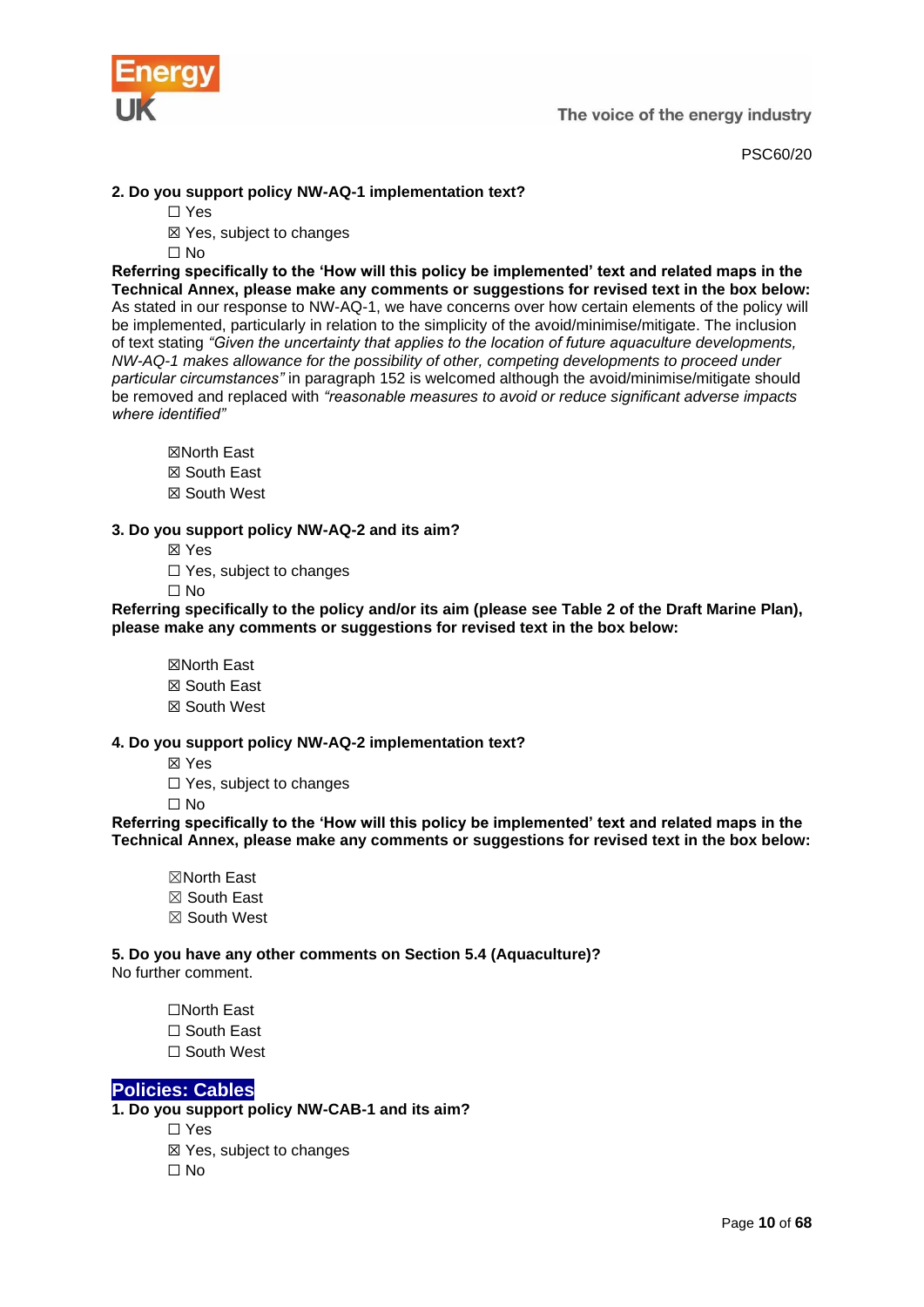

PSC60/20

#### **Referring specifically to the policy and/or its aim (please see Table 2 of the Draft Marine Plan), please make any comments or suggestions for revised text in the box below:**

While we understand the need for cables to be laid with due consideration to other users and the wider environment, we disagree with the stated preference for cable burial when other protection measures may be more appropriate to a specific project. Instead, each project should be treated on its merits and we request that this policy is replaced with a broad requirement on applicants to put in place "appropriate measures" designed to avoid or mitigate significant adverse impacts. Suggested policy text is included below:

*"Proposals for cable installation should set out the cable protection measures which will be utilised, the reasons for selection of the protection measures and their potential impacts on other sea users and the wider environment."*

☒North East ☒ South East ☒ South West

# **2. Do you support policy NW-CAB-1 implementation text?**

☐ Yes

☒ Yes, subject to changes

☐ No

**Referring specifically to the 'How will this policy be implemented' text and related maps in the Technical Annex, please make any comments or suggestions for revised text in the box below:** Clause 180 should be deleted.

Clause 181 should be amended to read *"Applicants should set out proposed protection measures".* Clause 182 should be amended to read: *"Protection measures may include cable burial, rock armour or other various types of cable protection."*

Clauses 183-185 are broadly supported.

Clause 186 should be deleted.

Clause 187 should be amended to read *"Decision-makers should take account of proposed protection measures".*

☒North East ☒ South East ☒ South West

# **3. Do you support policy NW-CAB-2 and its aim?**

☐ Yes

☒ Yes, subject to changes

☐ No

**Referring specifically to the policy and/or its aim (please see Table 2 of the Draft Marine Plan), please make any comments or suggestions for revised text in the box below:**

The following text should be deleted from the policy:

*"Where this is not possible proposals will, in order of preference:* 

*a) avoid* 

*b) minimise* 

*c) mitigate significant adverse impacts on new and existing landfall sites* 

*d) if it is not possible to mitigate significant adverse impacts, proposals should state the case for proceeding."*

While it is noted that this approach has been developed from that used in the Marine Plan for the South of England, we believe that the above criteria are inappropriate as they are overly simplistic in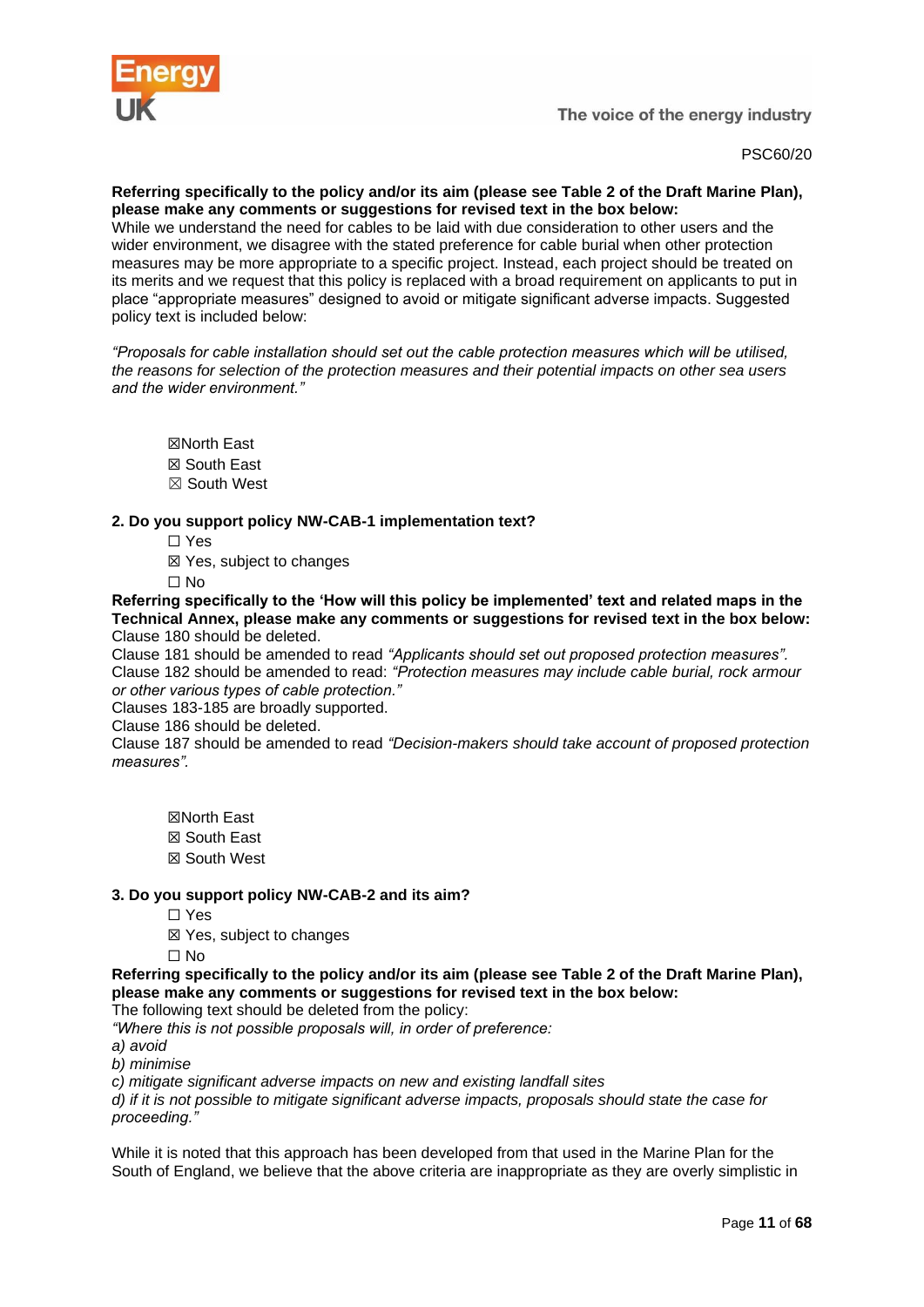

# PSC60/20

terms of the policy assessment process, and unduly restrictive from the perspective of decisionmaking outcomes. Similar text is included in many other policies and has resulted in overly long and repetitive policies. We suggest instead introductory text in the objectives section of the Marine Plan is included as an alternative based on the policy wording of NW-INNS-1 but applicable to all policies. Suggested wording for such text is as follows: *"Proposals must put in place reasonable measures to avoid or reduce significant adverse impacts where identified"*

☒North East ☒ South East ☒ South West

# **4. Do you support policy NW-CAB-2 implementation text?**

☐ Yes

☒ Yes, subject to changes

☐ No

**Referring specifically to the 'How will this policy be implemented' text and related maps in the Technical Annex, please make any comments or suggestions for revised text in the box below:** Paragraphs 193,194 and 199 should be deleted. The criteria are inappropriate as they are overly simplistic in terms of the policy assessment process, and unduly restrictive from the perspective of decision-making outcomes. Similar text is included in many other policies and has resulted in overly long and repetitive policies. We suggest instead introductory text in the objectives section of the Marine Plan is included as an alternative based on the policy wording of NW-INNS-1 but applicable to all policies. Suggested wording for such text is as follows: *"Proposals must put in place reasonable measures to avoid or reduce significant adverse impacts where identified".* 

The section in paragraph 201 which reads "• evidence that all other possible avoidance, minimisation and mitigation has been considered" should be deleted due to the oversimplistic approach referred to above.

☒North East ☒ South East ☒ South West

# **5. Do you support policy NW-CAB-3 and its aim?**

☒ Yes

□ Yes, subject to changes

☐ No

**Referring specifically to the policy and/or its aim (please see Table 2 of the Draft Marine Plan), please make any comments or suggestions for revised text in the box below:**

☒North East ☒ South East ☒ South West

# **6. Do you support policy NW-CAB-3 implementation text?**

☒ Yes

□ Yes, subject to changes

 $\Box$  No

**Referring specifically to the 'How will this policy be implemented' text and related maps in the Technical Annex, please make any comments or suggestions for revised text in the box below:**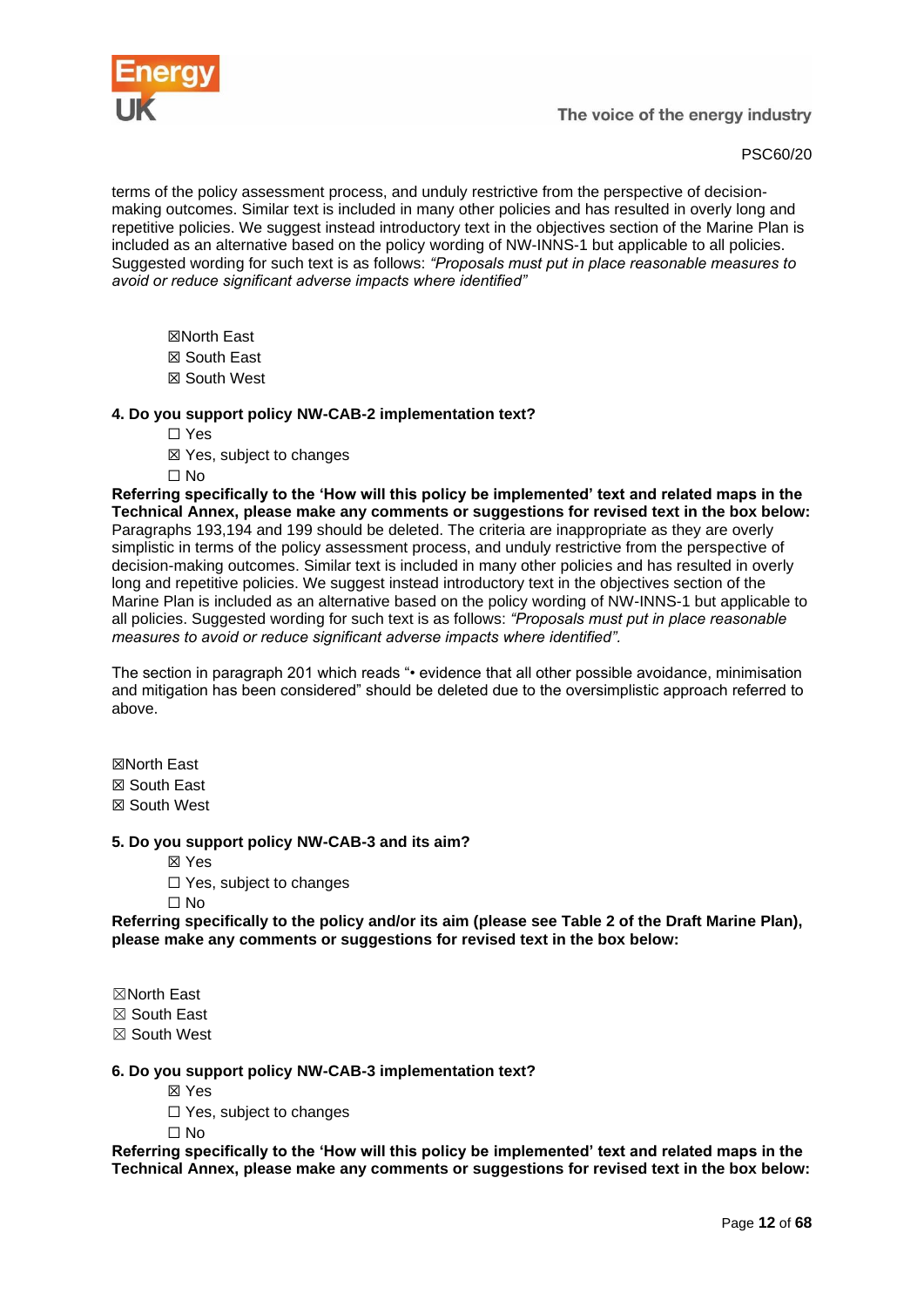

PSC60/20

☒North East ☒ South East ☒ South West

# **7. Do you have any other comments on Section 5.5 (Cables)?**

Paragraph 170. Reference should be made to offshore wind farms generally coming under the Nationally Significant Infrastructure Project (NSIP) regime of the Planning Act 2008 rather than through marine licensing but that certain activities carried out ancillary to an offshore wind farm will likely need marine licenses.

Paragraph 173. Interconnectors and offshore wind farms are not generally co-dependant as implied by this clause. Offshore wind farms are connected to the UK transmission network through export cables run by Offshore Transmission Owners (OFTOs). Interconnectors are electrical cables connecting the transmission networks of different countries or regions.

☒ North East

- ☒ South East
- ☒ South West

# <span id="page-12-0"></span>**[Policies: Dredging and disposal](https://consult.defra.gov.uk/mmo/draft-north-west-inshore-and-offshore-marine-plans/consultation/subpage.2019-09-17.4491902505/)**

# **1. Do you support policy NW-DD-1 and its aim?**

- ☐ Yes
- ☒ Yes, subject to changes

 $\Box$  No

#### **Referring specifically to the policy and/or its aim (please see Table 2 of the Draft Marine Plan), please make any comments or suggestions for revised text in the box below:**

The identification of seabed areas for leasing as offshore windfarms is directed by The Crown Estate and considers the needs of all sea users when determining whether a site would be suitable for development, including dredging interests. The routeing of the export cable(s) is under the control of individual developers and is a complex and detailed EIA process including mapped constraints assessment, stakeholder consultation, and risk assessment to design the best possible route and avoid accidental damage to the cable(s). Through these two processes, windfarms and associated infrastructure avoid areas that are routinely dredged to maintain safe access and egress from ports and harbours and results in no significant impact in EIA terms. Therefore, we would disagree that 'Dredge areas, and the area surrounding these that are required for dredge activity to take place, are often affected by new proposals, including cables or built infrastructure, that negatively impact the ability to access or egress from these sites.'

Maintenance dredging is often undertaken to remove sediment adjacent to cooling water intakes, required to support the continuous abstraction of seawater for cooling water processes and, therefore, the safe operation of existing nuclear power stations. Nuclear power stations provide important socioeconomic benefits to local communities. It is therefore not in the public interest for proposals to compromise the ability to undertake authorised maintenance dredging at existing nuclear power stations now or in the future.

☒ North East

- ☒ South East
- ☒ South West

**2. Do you support policy NW-DD-1 implementation text?**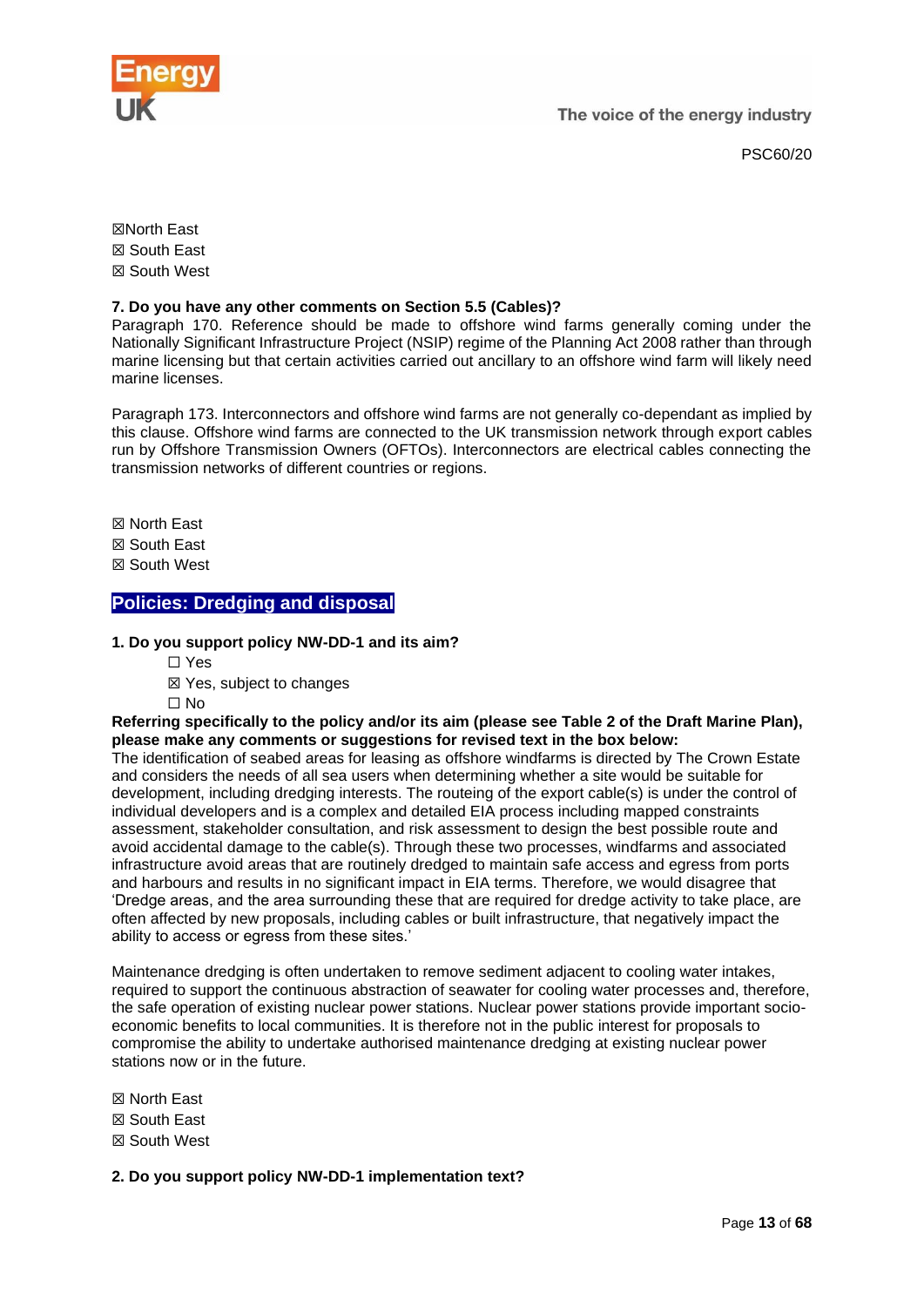

PSC60/20

☐ Yes

☒ Yes, subject to changes

☐ No

# **Referring specifically to the 'How will this policy be implemented' text and related maps in the Technical Annex, please make any comments or suggestions for revised text in the box below:**

Maintenance dredging is often undertaken to remove sediment adjacent to cooling water intakes, required to support the continuous abstraction of seawater for cooling water processes and, therefore, the safe operation of existing nuclear power stations. Nuclear power stations provide important socioeconomic benefits to local communities. It is therefore not in the public interest for proposals to compromise the ability to undertake authorised maintenance dredging at existing nuclear power stations now or in the future.

☒ North East

☐ South East

☒ South West

# **3. Do you support policy NW-DD-2 and its aim?**

☐ Yes

☒ Yes, subject to changes

☐ No

#### **Referring specifically to the policy and/or its aim (please see Table 2 of the Draft Marine Plan), please make any comments or suggestions for revised text in the box below:**

Similar to NW-DD-1, the overall intent of the Policy is agreeable with the controls outlined practiced by offshore wind EIA as standard. However, the wording used to introduce the table is not recognised and cannot be supported: 'Disposal areas, and the areas surrounding these that are required for the disposal activity to take place, are often impacted on by new proposals, including cables or built infrastructure, that negatively impact the ability to access or egress from these sites.'

☒ North East

☒ South East

☒ South West

# **4. Do you support policy NW-DD-2 implementation text?**

- ☐ Yes
- ☒ Yes, subject to changes

 $\Box$  No

# **Referring specifically to the 'How will this policy be implemented' text and related maps in the Technical Annex, please make any comments or suggestions for revised text in the box below:**

Where there are no viable alternative uses for dredged material, dredge arisings tend to require disposal at sea at licensed disposal sites. Continued use of these disposal sites is important for the maintenance of existing nuclear power stations where dredging is required to remove sediment adjacent to cooling water intakes. Nuclear power stations provide important socio-economic benefits to local communities. It is therefore not in the public interest for proposals to compromise the ability to undertake authorised maintenance dredging at existing nuclear power stations now or in the future.

☒ North East ☒ South East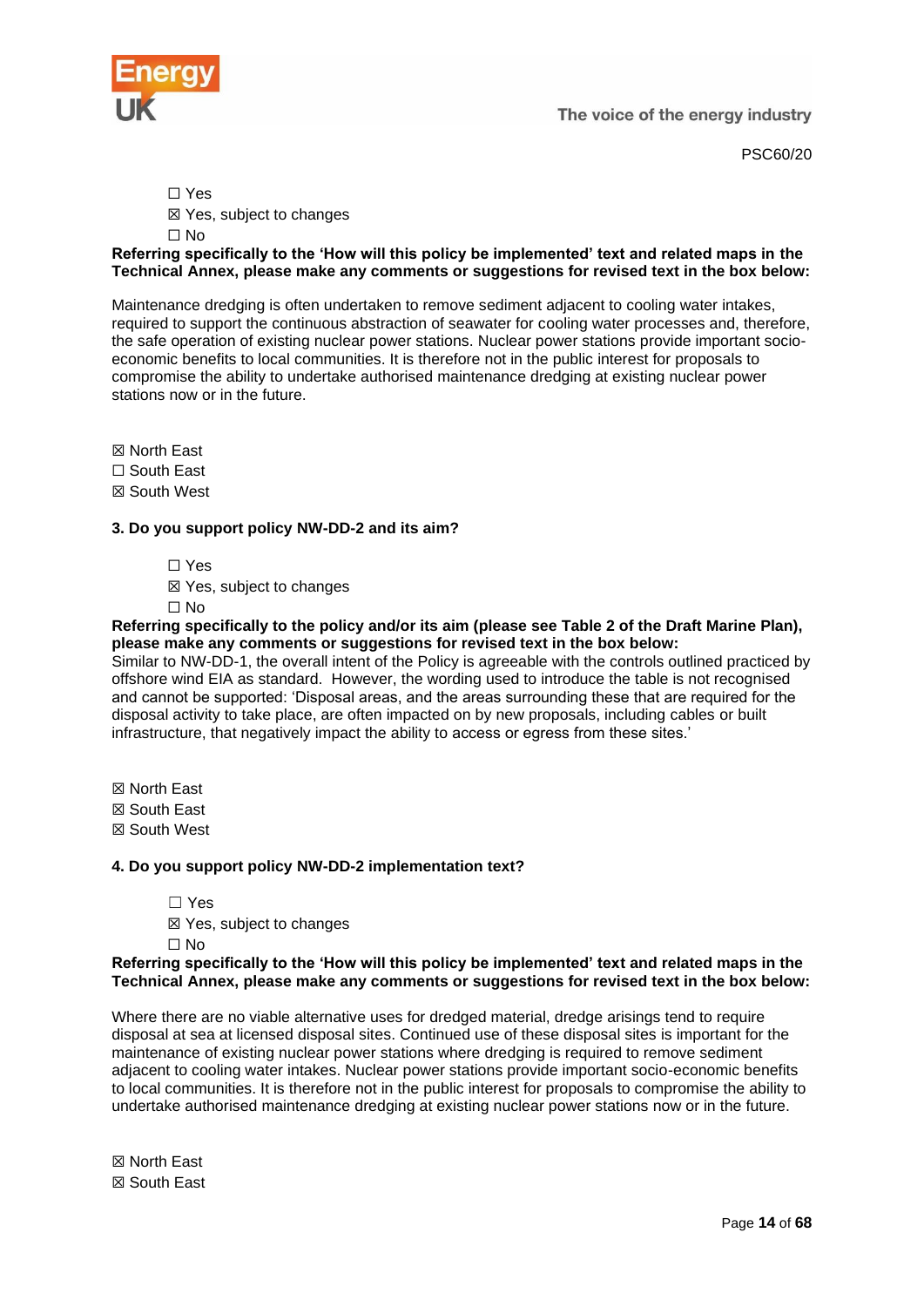

#### ☒ South West

#### **5. Do you support policy NW-DD-3 and its aim?**

- ☐ Yes
- ☒ Yes, subject to changes
- ☐ No

**Referring specifically to the policy and/or its aim (please see Table 2 of the Draft Marine Plan), please make any comments or suggestions for revised text in the box below:**

Offshore windfarm developers recognise that this policy may have impacts on the assessment, licensing, consent and eventual construction and operation of offshore windfarms and their infrastructure. Developers consider the best environmental option currently practised through EIA of offshore windfarms as avoidance and reduction, and where applicable the re-use of won material as ballast in gravity base foundations. Where seabed preparation is unavoidable and there is no immediate re-use option in gravity base foundations, the next preference is for disposal within the project boundaries to maintain the natural conditions that a habitat may be dependent upon. We would ask that the MMO clarifies that this ongoing position of onsite disposal is supported in policy DD-3, as this position requires windfarm and cable sites to be designated as a project disposal site.

- ☒ North East
- ☒ South East
- ☒ South West

#### **6. Do you support policy NW-DD-3 implementation text?**

- ☐ Yes
- ☒ Yes, subject to changes
- ☐ No

**Referring specifically to the 'How will this policy be implemented' text and related maps in the Technical Annex, please make any comments or suggestions for revised text in the box below:** In respect of concerns outlined in the Policy intent for offshore wind developers, the implementation text would benefit from clarification that on-site disposal may be the preferred option to maintain the habitats that depend upon them, and that dredged material won from a windfarm site and used elsewhere for other means may result in a greater environmental impact.

☒ North East ☒ South East ☒ South West

# **7. Do you have any other comments on Section 5.6 (Dredging and disposal)?**

There is concern that the policy and implementation text as written could see developers being responsible for assessing items that are not material to the EIA if requested to identify all impacts as written in DD-1. There is also ambiguity in DD-2 and DD-3 over the ability for individual EIA to conclude that the best environmental option is disposal at site, and a lack of recognition that transport for use offsite presents impacts that could be material to the EIA of an NSIP project and also deliver new effects to the HRA of a project that may not have been an issue e.g. use of site won material in a shoreline management plan or managed realignment project within an SAC, and which could have considerable marine licence implications.

"Other types of dredging activity include clearance dredging which is the removal of silt from outfalls or culverts" (paragraph 217; page 67). We would suggest that the text includes reference to 'areas adjacent to power station cooling water intakes'.

☒ North East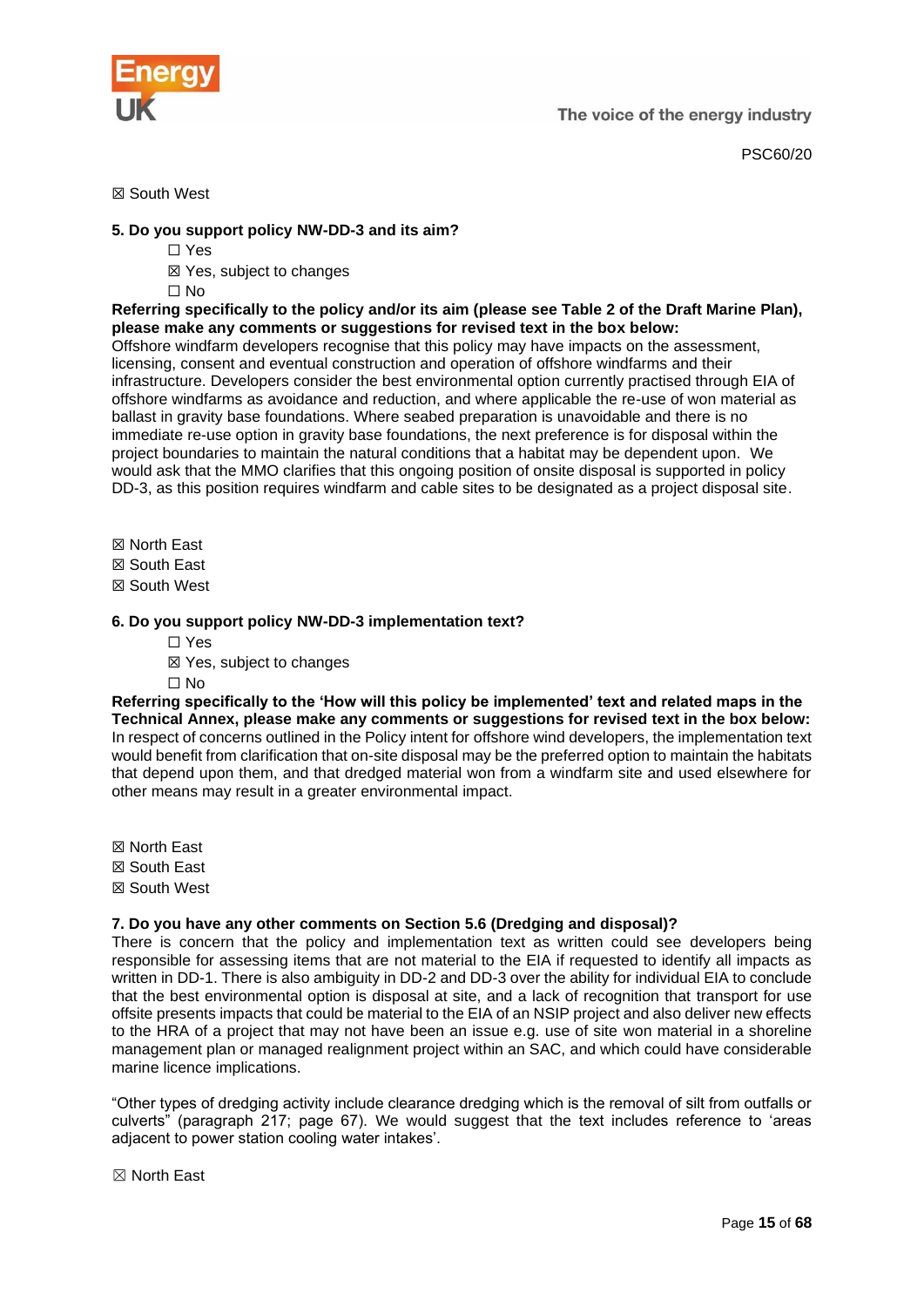

PSC60/20

☒ South East

☒ South West

# <span id="page-15-0"></span>**[Policies: Oil and gas](https://consult.defra.gov.uk/mmo/draft-north-west-inshore-and-offshore-marine-plans/consultation/subpage.2019-09-17.4706279371/)**

**1. Do you support policy NW-OG-1 and its aim?**

☐ Yes

☒ Yes, subject to changes

☐ No

**Referring specifically to the policy and/or its aim (please see Table 2 of the Draft Marine Plan), please make any comments or suggestions for revised text in the box below:**

The Policy states that '*Licensed Oil and gas blocks should be safeguarded*…' The term 'safeguarded' is not defined, and this is of concern to offshore wind farm developers given the extensive spatial overlap that applies in certain areas between licensed O&G Blocks and a significant proportion of offshore wind farm Agreement for Lease areas (this comment applies equally to OG-2). Furthermore, there doesn't appear to be a reciprocal safeguarding provision that applies to offshore wind farm Agreement for Lease areas, or Lease areas, within the WIND-1 Policy statement.

It would be helpful if the Policy differentiated between the varying levels maturity applicable to O&G Licenses, for example Exploration Licenses vs. Production Licenses. Many O&G Exploration License areas remain dormant for long periods and are subsequently relinquished. The safeguarding of planned O&G activities, that may remain spatially undefined for many years, and that may not be developed, could present a significant and potentially unnecessary barrier to the deployment of offshore wind.

Given the extensive spatial overlap between O&G License Blocks and offshore wind Agreement for Lease and Lease areas, offshore wind farm developers should be added to the list of interested parties identified in the Policy (this comment applies equally to OG-2).

☒ North East ☒ South East ☒ South West

# **2. Do you support policy NW-OG-1 implementation text?**

- ☒ Yes
- ☐ Yes, subject to changes

☐ No

**Referring specifically to the 'How will this policy be implemented' text and related maps in the Technical Annex, please make any comments or suggestions for revised text in the box below:**

☒ North East ☒ South East

☒ South West

**3. Do you support policy NW-OG-2 and its aim?**

☒ Yes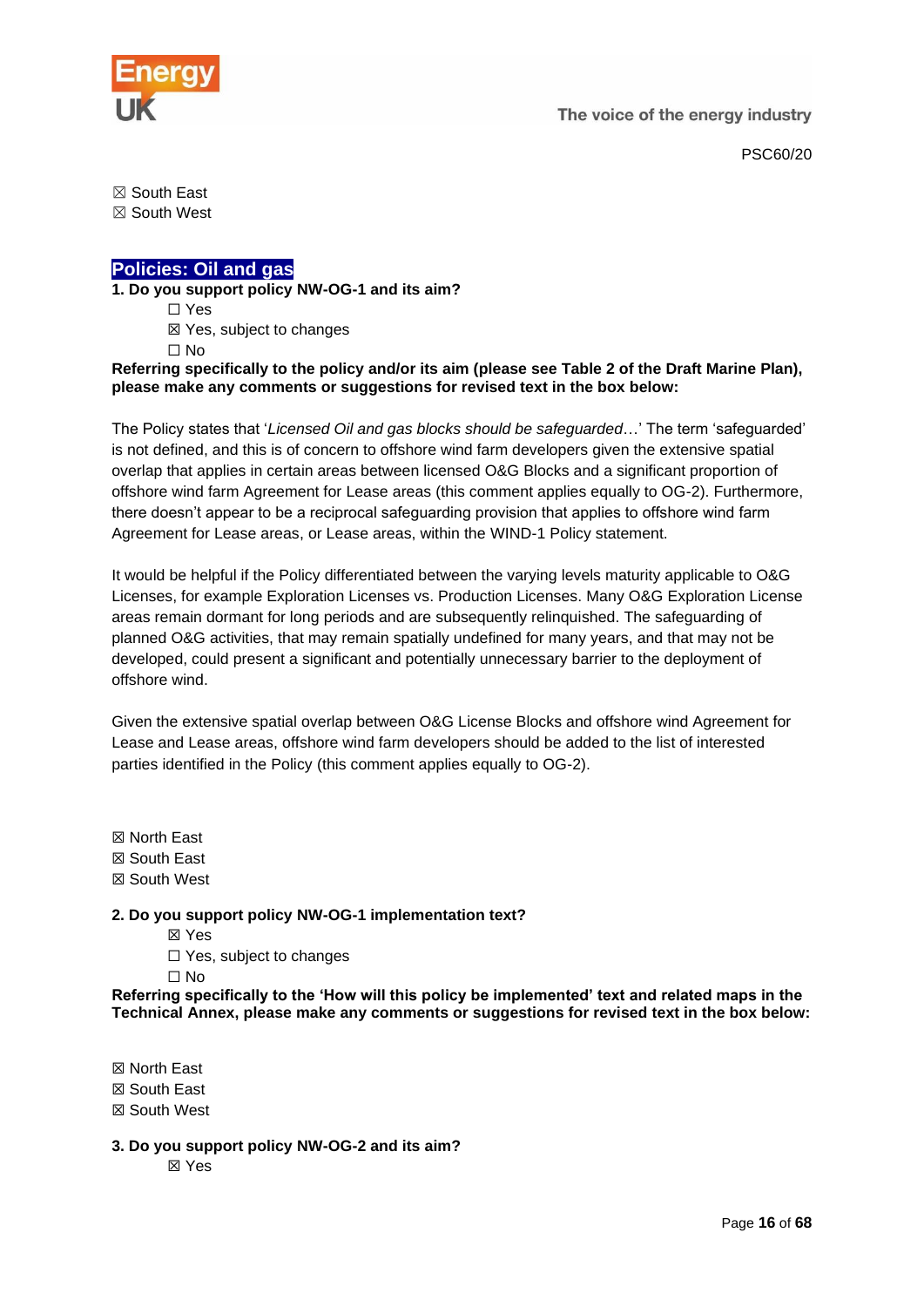

PSC60/20

□ Yes, subject to changes

☐ No

# **Referring specifically to the policy and/or its aim (please see Table 2 of the Draft Marine Plan), please make any comments or suggestions for revised text in the box below:**

Offshore wind developers will continue to apply good practice through negotiation with The Crown Estate and the MMO. It would be uneconomic to consider the avoidance or application of hard infrastructure and development rules based on geological probability of future development for Oil and Gas during the EIA of a project that may be at the detriment of the windfarm proposed. However, these matters would continue to be dealt with during the commercial negotiation of windfarm leases with The Crown Estate. At the present time, no lease would be offered by The Crown Estate that did not offer some level of protection for potential Oil and Gas development.

☒ North East

- ☒ South East
- ☒ South West

# **4. Do you support policy NW-OG-2 implementation text?**

- ☒ Yes
- $\Box$  Yes, subject to changes

☐ No

**Referring specifically to the 'How will this policy be implemented' text and related maps in the Technical Annex, please make any comments or suggestions for revised text in the box below:**

- ☒ North East
- ☒ South East
- ☒ South West

# **5. Do you have any other comments on Section 5.7 (Oil and gas)?**

The Marine Plan, as set out, may find it difficult to balance potential conflicts of support for Oil and Gas whilst outlining potential restrictions, checks and exclusions to offshore wind and other industries which arguably deliver fewer negative environmental effects. Currently, the Marine Plan does not balance the wider environmental effects from Oil and Gas extraction. The Marine Plan would benefit from setting this out to better achieve that balance and to provide guidance to Oil and Gas developers on steps it can take to measure/reduce its environmental effects.

- ☒ North East
- ☒ South East
- ☒ South West

# <span id="page-16-0"></span>**[Policies: Ports, harbours and shipping](https://consult.defra.gov.uk/mmo/draft-north-west-inshore-and-offshore-marine-plans/consultation/subpage.2019-09-17.5296248936/)**

- **1. Do you support policy NW-PS-1 and its aim?**
	- ☐ Yes
	- ☒ Yes, subject to changes
	- ☐ No

#### **Referring specifically to the policy and/or its aim (please see Table 2 of the Draft Marine Plan), please make any comments or suggestions for revised text in the box below:**

While we support the need to protect current port infrastructure and enable future opportunities for post development and expansion in the region, we do not feel that the current proposal, to 'avoid, minimise, mitigate or state the case for proceeding', is appropriate as it is overly simplistic.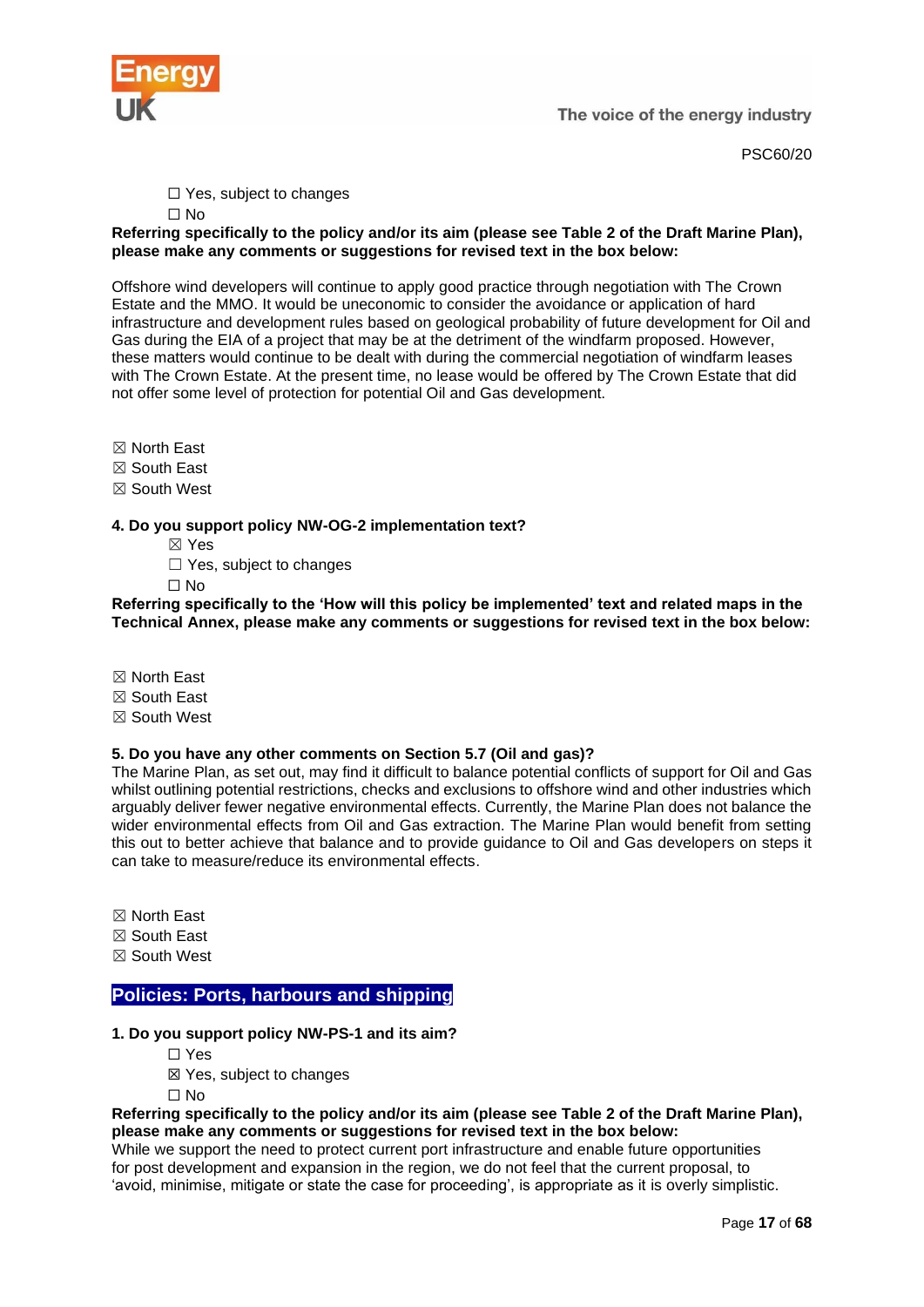

Instead, we would welcome an alternative approach, as taken in policy NE-NIS-1, which places a clear and proportionate set of requirements on applicants to put in place *"appropriate measures"* designed to avoid or minimise significant adverse impacts.

☒ North East

☒ South East

☒ South West

# **2. Do you support policy NW-PS-1 implementation text?**

☐ Yes

☒ Yes, subject to changes

☐ No

**Referring specifically to the 'How will this policy be implemented' text and related maps in the Technical Annex, please make any comments or suggestions for revised text in the box below:** Offshore windfarm developers have a proven track record of applying the mitigation hierarchy in EIA and will continue to apply this by taking into account avoidance, layout design and mitigation through route alignment. It is critical that shipping route re-alignment is not removed as an option to progress Nationally Significant Infrastructure Projects in those cases where avoidance and site design options are exhausted. The option of route re-alignment is not one that is undertaken lightly, and is underpinned by data, consultation, navigational risk assessment and social economic impact assessment.

☒ North East

☒ South East

☒ South West

# **3. Do you support policy NW-PS-2 and its aim?**

☒ Yes

□ Yes, subject to changes

☐ No

**Referring specifically to the policy and/or its aim (please see Table 2 of the Draft Marine Plan), please make any comments or suggestions for revised text in the box below:**

☒ North East

☒ South East

☒ South West

# **4. Do you support policy NW-PS-2 implementation text?**

☒ Yes

□ Yes, subject to changes

 $\Box$  No

**Referring specifically to the 'How will this policy be implemented' text and related maps in the Technical Annex, please make any comments or suggestions for revised text in the box below:** The Policy states that infrastructure that poses a risk to the viability of passenger services must not be authorised. Additional definition is required around the term 'passenger services'. Small-scale and/or short-term passenger services should not present an unnecessary barrier to the deployment of offshore wind. It is also of note that small passage deviations can pose a theoretical risk to the viability of marginal passenger services. Small theoretical risks should not present an unnecessary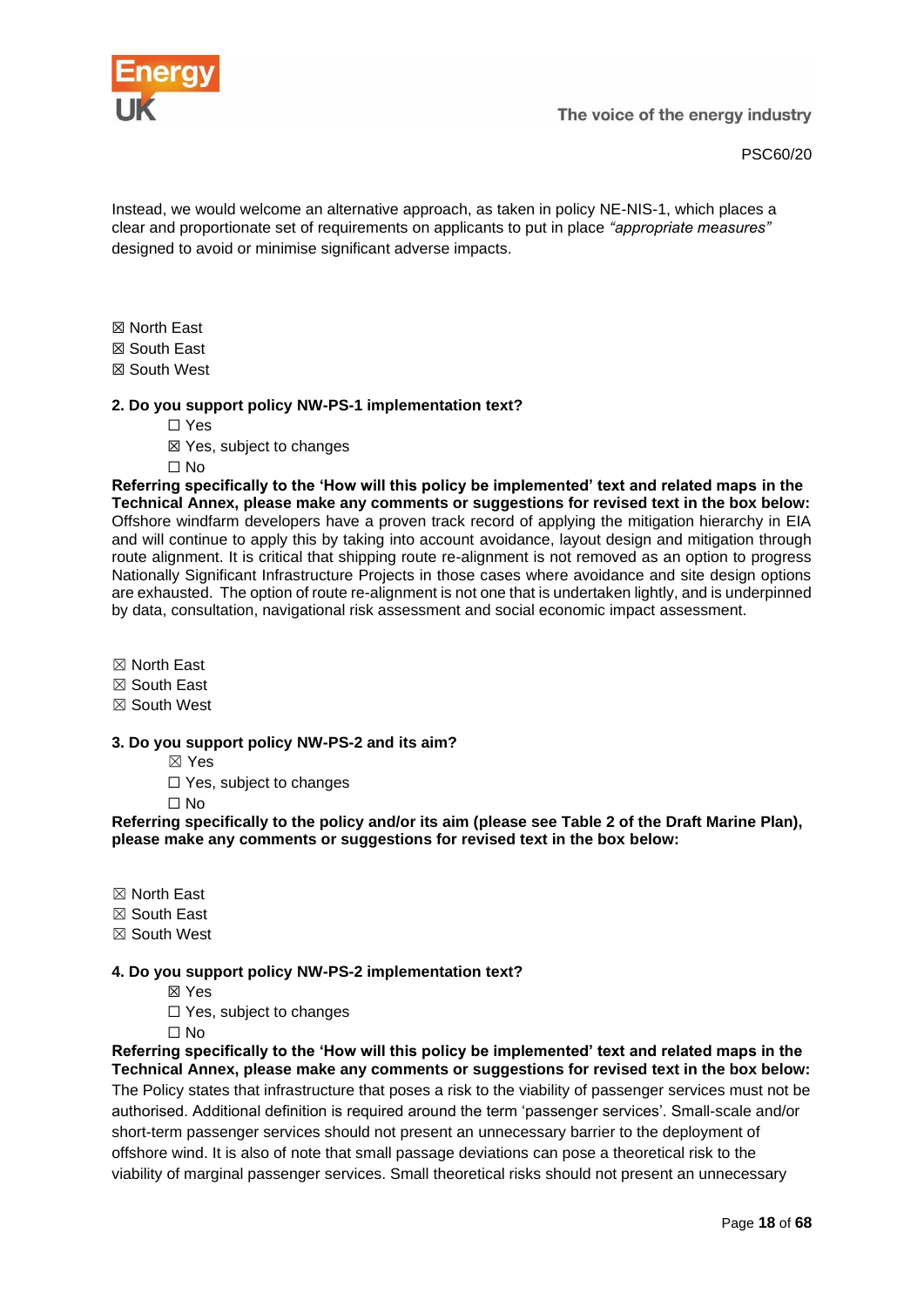

# PSC60/20

barrier to the deployment of offshore wind. Overall, the wording of this Policy could be helpfully updated based on an acknowledgement that, in some cases, a balance may need to be struck that is in the overall national interest. This could be supported by beneficial guidance to implementing authorities to provide consistent and proportionate responses to infrastructure development proposals.

It is worth noting in the policy implementation text that non-IMO designated navigation routes are not fixed. For a number of reasons, navigation routes will vary in both position and traffic density over time. A particular navigation route that might be identified as a constraint during the planning-phase of an offshore windfarm could become redundant by the time that development would be due to progress into the offshore construction-phase.

☒ North East ☒ South East ☒ South West

# **5. Do you support policy NW-PS-3 and its aim?**

☐ Yes ☒ Yes, subject to changes

☐ No

# **Referring specifically to the policy and/or its aim (please see Table 2 of the Draft Marine Plan), please make any comments or suggestions for revised text in the box below:**

The Policy states that infrastructure that poses a risk to the viability of passenger services must not be authorised. Additional definition is required around the term 'passenger services'. Small-scale and/or short-term passenger services should not present an unnecessary barrier to the deployment of offshore wind. It is also of note that small passage deviations can pose a theoretical risk to the viability of marginal passenger services. Small theoretical risks should not present an unnecessary barrier to the deployment of offshore wind. Overall, the wording of this Policy could be helpfully updated based on an acknowledgement that, in some cases, a balance may need to be struck that is in the overall national interest. This could be supported by beneficial guidance to implementing authorities to provide consistent and proportionate responses to infrastructure development proposals.

It is worth noting in the policy implementation text that non-IMO designated navigation routes are not fixed. For a number of reasons, navigation routes will vary in both position and traffic density over time. A particular navigation route that might be identified as a constraint during the planning-phase of an offshore windfarm could become redundant by the time that development would be due to progress into the offshore construction-phase.

☒ North East

☒ South East

☒ South West

**6. Do you support policy NW-PS-3 implementation text?**

☒ Yes

□ Yes, subject to changes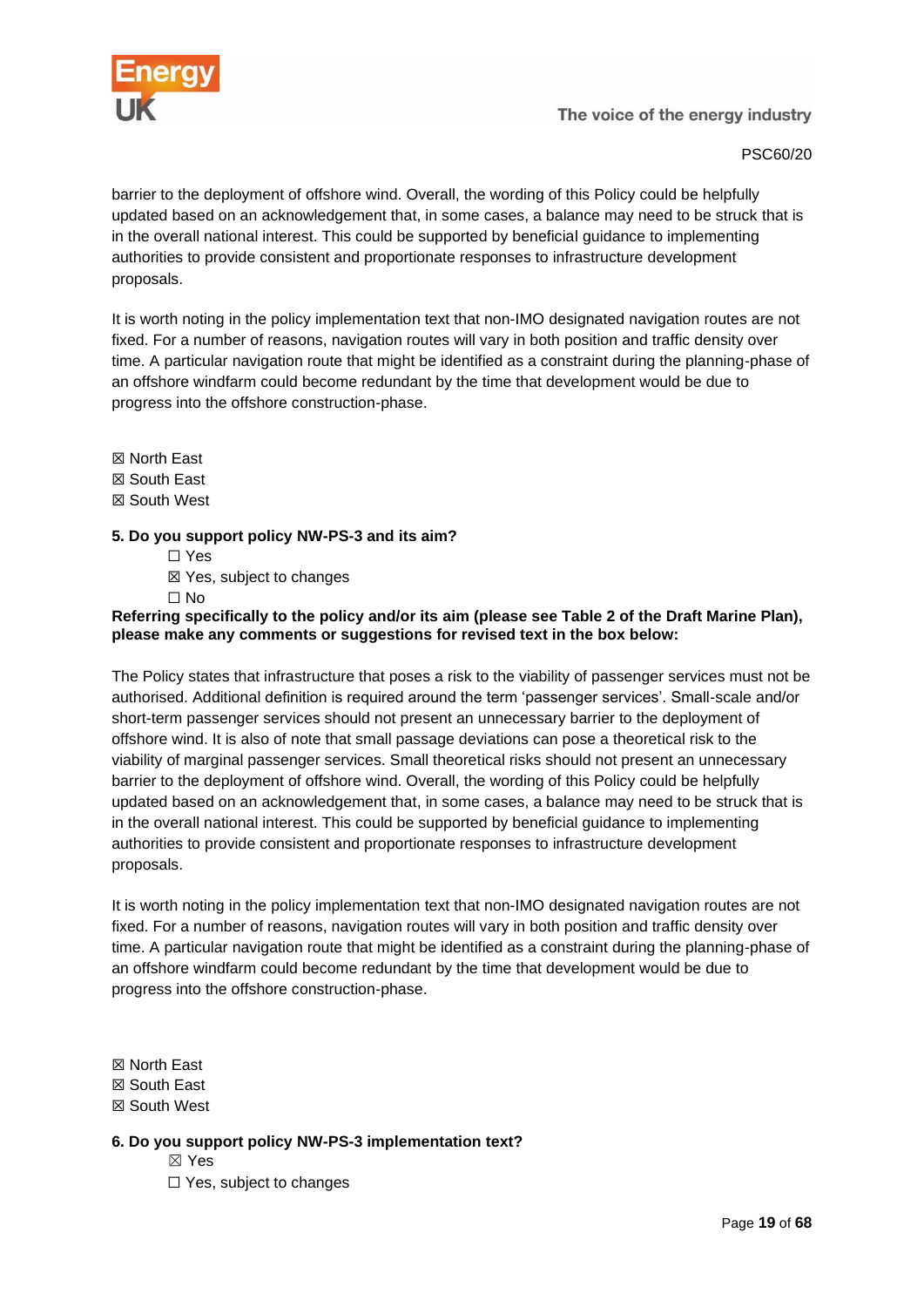

PSC60/20

#### $\Box$  No

**Referring specifically to the 'How will this policy be implemented' text and related maps in the Technical Annex, please make any comments or suggestions for revised text in the box below:**

☒ North East

☒ South East

☒ South West

#### **7. Do you support policy NW-PS-4 and its aim?**

☐ Yes

☒ Yes, subject to changes

 $\Box$  No

#### **Referring specifically to the policy and/or its aim (please see Table 2 of the Draft Marine Plan), please make any comments or suggestions for revised text in the box below:**

Under NW-PS-4 there is no mention of project-specific cargos. These are key to ensure that large bulky items can be delivered by sea as close to their end use point as possible, in line with Department for Transport requirements. Infrastructures, such as beach landing facilities, are needed to support this key government policy.

The draft Marine Plans also make no policy statement regarding Aids to Navigation, such as buoys and beacons, which are required to mark safe routes and hazards to navigation. Therefore, we would like to see positive support for project-specific cargos and aids to navigation mentioned in the Marine Plans.

☒ North East ☒ South East

☒ South West

# **8. Do you support policy NW-PS-4 implementation text?**

☒ Yes

☐ Yes, subject to changes

 $\Box$  No

**Referring specifically to the 'How will this policy be implemented' text and related maps in the Technical Annex, please make any comments or suggestions for revised text in the box below:**

☒ North East

☒ South East

☒ South West

**9. Do you have any other comments on Section 5.8 (Ports, harbours and shipping)?**

☐ North East

☐ South East

☐ South West

# <span id="page-19-0"></span>**[Policies: Renewables](https://consult.defra.gov.uk/mmo/draft-north-west-inshore-and-offshore-marine-plans/consultation/subpage.2019-09-17.5678758885/)**

**1. Do you support policy NW-REN-1 and its aim?**

☒ Yes

☐ Yes, subject to changes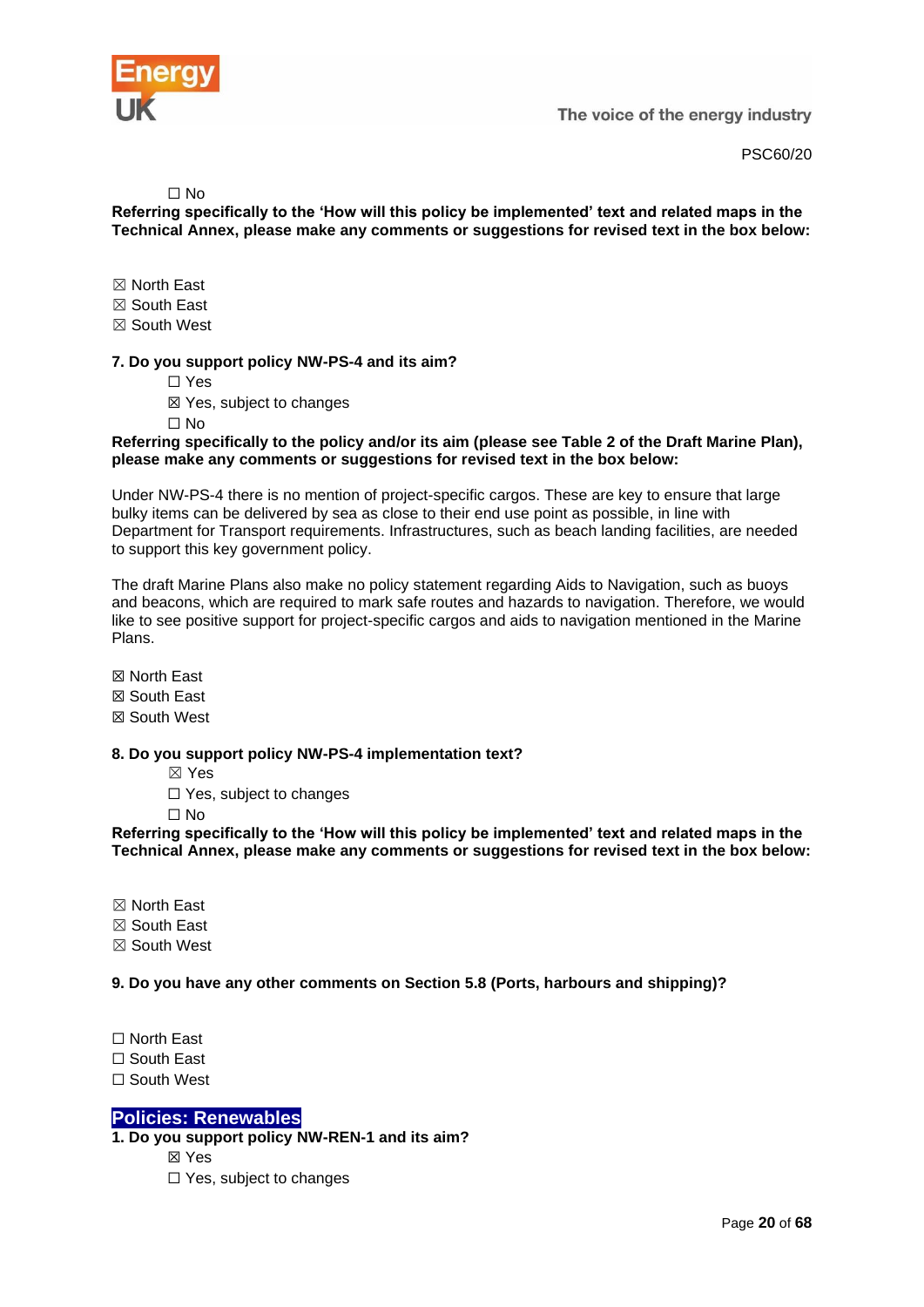



#### $\Box$  No

# **Referring specifically to the policy and/or its aim (please see Table 2 of the Draft Marine Plan), please make any comments or suggestions for revised text in the box below:**

We would like to highlight that the draft Marine Plans do not include reference to nuclear power. The UK has a binding legal commitment to achieve net zero emissions, in which nuclear and renewable energy are key elements. Therefore, the Draft Marine Plans should recognise the need for both.

The overarching National Policy Statement for Energy (NPS EN-1) emphasises the role for nuclear power in decarbonising UK electricity and this should be reflected in the Plans.

Therefore, we would like to propose the following suggested wording: "*Proposals for new nuclear power stations inside areas of identified potential will be supported".*

☒ North East

☒ South East

☒ South West

#### **2. Do you support policy NW-REN-1 implementation text?**

☒ Yes

□ Yes, subject to changes

 $\Box$  No

**Referring specifically to the 'How will this policy be implemented' text and related maps in the Technical Annex, please make any comments or suggestions for revised text in the box below:**

☒ North East

☒ South East

☒ South West

#### **3. Do you support policy NW-REN-2 and its aim?**

☐ Yes

☒ Yes, subject to changes

☐ No

# **Referring specifically to the policy and/or its aim (please see Table 2 of the Draft Marine Plan), please make any comments or suggestions for revised text in the box below:**

The REN-2 policy states that "*Proposals for new activity within areas held under a lease or an agreement for lease for renewable energy generation should not be authorised, unless it is demonstrated that the proposed development or activity will not reduce the ability to construct, operate or decommission the existing or planned energy generation project"*. Neither of these statements correlate with the OG-1 and OG-2 policies which state that "*Licensed Oil and gas blocks should be safeguarded*" and that "*The policy safeguards areas of geological potential*" respectively. It would be helpful if the respective Policies could be updated with some text explaining why different approaches have been taken.

☒ North East ☒ South East

☒ South West

**4. Do you support policy NW-REN-2 implementation text?**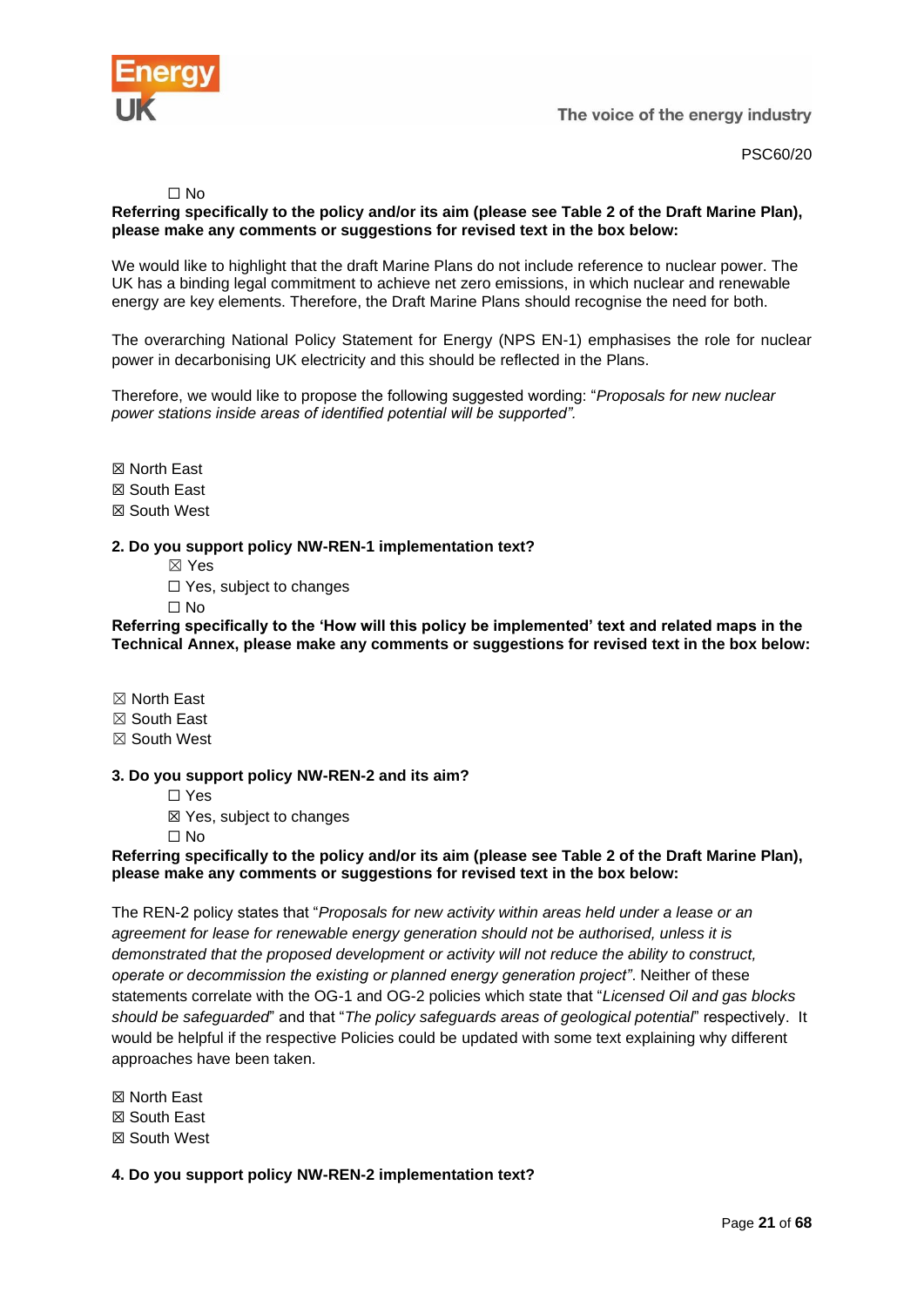

PSC60/20

☐ Yes

□ Yes, subject to changes

☐ No

**Referring specifically to the 'How will this policy be implemented' text and related maps in the Technical Annex, please make any comments or suggestions for revised text in the box below:**

☐ North East

☐ South East

☐ South West

# **5. Do you support policy NW-WIND-1 and its aim?**

☐ Yes

☒ Yes, subject to changes

 $\Box$  No

#### **Referring specifically to the policy and/or its aim (please see Table 2 of the Draft Marine Plan), please make any comments or suggestions for revised text in the box below:**

It is unclear how this policy relates the ongoing Round 4 leasing process being managed by The Crown Estate – significant work and expertise is being focussed on identifying the most suitable areas for offshore wind though this leasing cycle based on analysis of resource and sophisticated analysis of LCOE and consenting risk. Industry would welcome clarity on the relationship between the marine plan and offshore wind leasing.

There is currently a lack of clarity as to what information will be used to compile the 'preferred areas' map referred to within policies REN-1, REN-2 and WIND-2. We understand that these preferred areas will show areas leased or proposed for lease by The Crown Estate. We are content with this approach provided the plan will be updated in light of TCE's future proposals for leasing rounds over the plans 20year period. We would however have concerns if any other spatial planning approach is being proposed.

8.1 Based on the contents of the adopted Marine Plans for the South and East of England, it is understood that the 'preferred areas', currently referred to in policies REN-1, REN-2 and WIND-2 as 'Fig. XXX', relate solely to areas identified in the Crown Estate's Leasing Rounds (past leasing rounds include Rounds 1, 2 and 3, Extension projects and the current Round 4 leasing round). This should be made explicit in the text with additional clarification added about future leasing rounds within the plan policy period and that other offshore wind development such as demonstration projects are supported.

Should there be any intention to use any alternative or additional methods of identifying preferred areas, we ask that the MMO engage pro-actively and an early stage with the offshore wind development industry

We welcome the support for wind energy in the Draft Marine Plans, however, we would like to emphasise that the Plans need to enable the maximising of current potential of wind power, while also enabling the future potential of *floating* offshore wind.

☒ North East

☒ South East

☒ South West

# **6. Do you support policy NW-WIND-1 implementation text?**

- ☐ Yes
- ☐ Yes, subject to changes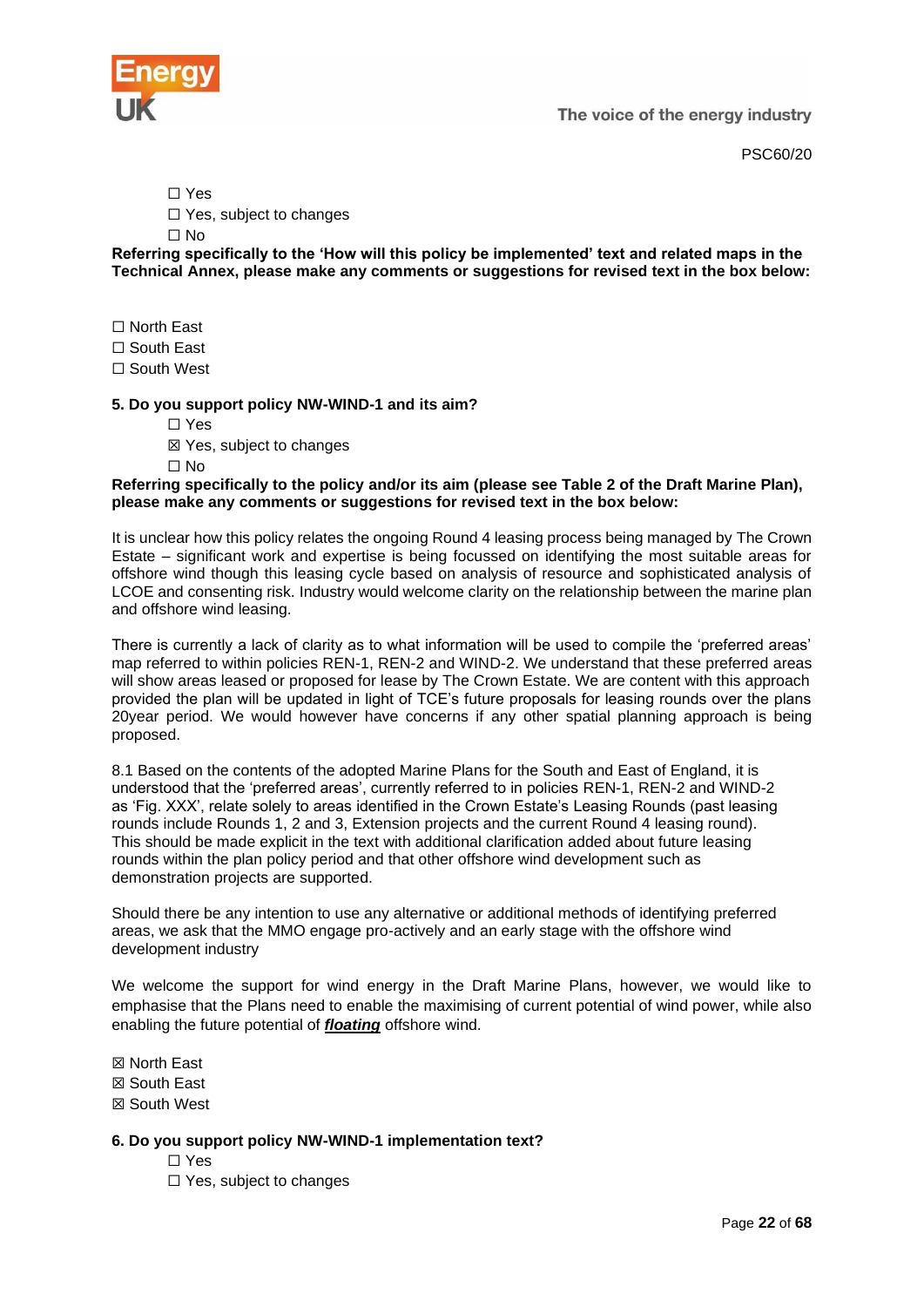

PSC60/20

 $\Box$  No

**Referring specifically to the 'How will this policy be implemented' text and related maps in the Technical Annex, please make any comments or suggestions for revised text in the box below:**

☐ North East ☐ South East ☐ South West

# **7. Do you have any other comments on Section 5.9 (Renewables)?**

The Vision Statement of all the Marine Plans should be updated to recognise that the "the generation and transfer of renewable energy in the marine plan area to support the delivery of the UK Net Zero targets and contribute to efforts to tackle climate change"

The final plan should set out clearly the potential socio-economic benefits of the expansion of renewable energy in particularly offshore wind on a local, regional and national level. This includes the direct economic benefits of the development itself (i.e. capital investment and revenue from electricity generation) and the number of jobs this will create, but the plan should also recognise the knock-on effects of increased business for local port and harbours, etc. The plan should also consider the wider economic benefits to the UK of a sustainable and secure, low carbon energy supply.

The final plan should also make reference to the UK Offshore Wind Sector Deal target to deliver 30GW of offshore wind by 2030, which has been further strengthen by the recent Queen's Speech to target 40GW by 2030.

The final Marine Plans should make specific reference to the UK's National Policy Statements (NPS) and these should be built in as fundamental objectives of the marine plan. Given that Nationally Significant Infrastructure Projects (NSIPs), including offshore wind farms, will be determined in accordance with NPSs, their objectives must be fully embedded within marine plans.

The effective co-location of different uses of the sea will be a key issue in the successful implementation of marine planning and the integration of different interests within the marine environment. Therefore, it is vital that the ongoing consultation considers how co-location will be dealt with within finalised marine plans. The finalised plans must address any remaining uncertainties by identifying, in detail and in consultation with stakeholders, which sectors may be suitable for colocation and at what appropriate type and scale.

The final plans should identify renewables objectives at marine plan level, spatially where possible, but should not delimit 'no-go' areas for development. EIAs are the appropriate vehicle for identifying potential constraints and mitigations at project level.

Marine planning must be based on the best available evidence. There is a lack of baseline data for many aspects of the marine environment, but we cannot allow over-use of the precautionary principle, or assume that data-rich areas have more environmental issues simply because these are comparatively well documented.

☒ North East ☒ South East ☒ South West

<span id="page-22-0"></span>**Policies: Heritage assets**

**1. Do you support policy NW-HER-1 and its aim?**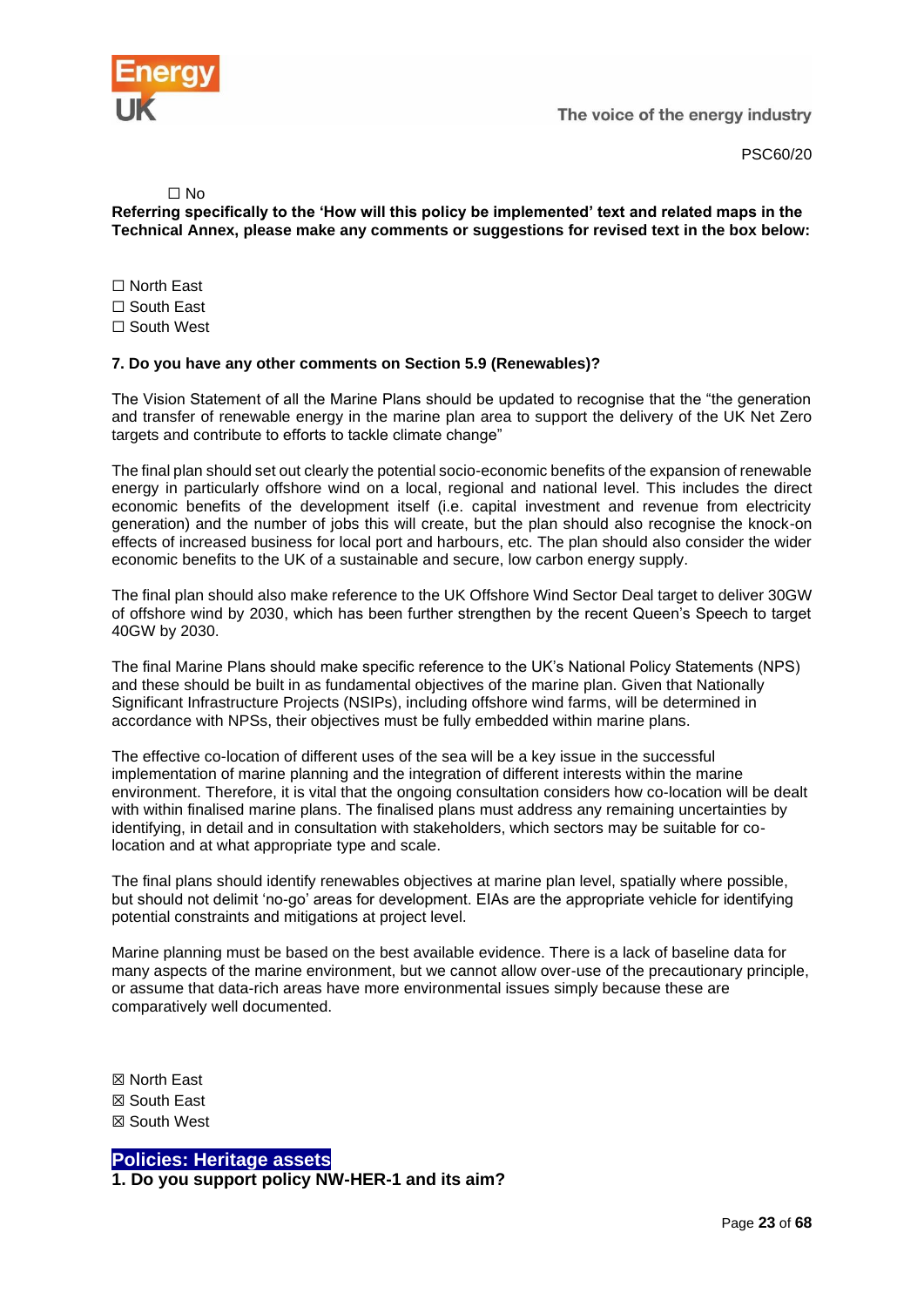

PSC60/20

☐ Yes

☒ Yes, subject to changes

 $\Box$  No

# **Referring specifically to the policy and/or its aim (please see Table 2 of the Draft Marine Plan), please make any comments or suggestions for revised text in the box below:**

The policy wording outlined in the order of preference, avoid/minimise/mitigate, outlines how renewable developers currently assess cultural heritage and archaeology in the offshore environment. In regards to the final option "*if it is not possible to mitigate significant adverse impacts, proposals should state the case for proceeding."* for artefacts this can only occur very late on in the process during construction where unexpected finds are recovered (which geophysical surveys were insufficient to determine) and where there are strict limitations on red line boundaries that prevent the project practicing avoidance of the assets. Perhaps greater flexibility on red line boundaries post-consent would be a better approach than the final option where it is not possible to mitigate impacts.

Whilst windfarm developments have a strong case for being presumed for consent in the public interest, the decision to prepare an overriding public interest case to justify harm to any asset, habitat or species is not, and should not, be taken lightly where there are alternative solutions available – such as flexible approaches to micro-siting routeing.

☒ North East

☒ South East

☒ South West

# **2. Do you support policy NW-HER-1 implementation text?**

☐ Yes

□ Yes, subject to changes

 $\Box$  No

**Referring specifically to the 'How will this policy be implemented' text and related maps in the Technical Annex, please make any comments or suggestions for revised text in the box below:**

☐ North East

☐ South East

☐ South West

# **3. Do you have any other comments on Section 5.10 (Heritage assets)?**

☐ North East

☐ South East

☐ South West

# <span id="page-23-0"></span>**Policies: Seascape and landscape**

# **1. Do you support policy NW-SCP-1 and its aim?**

☐ Yes

☒ Yes, subject to changes

 $\Box$  No

**Referring specifically to the policy and/or its aim (please see Table 2 of the Draft Marine Plan), please make any comments or suggestions for revised text in the box below:**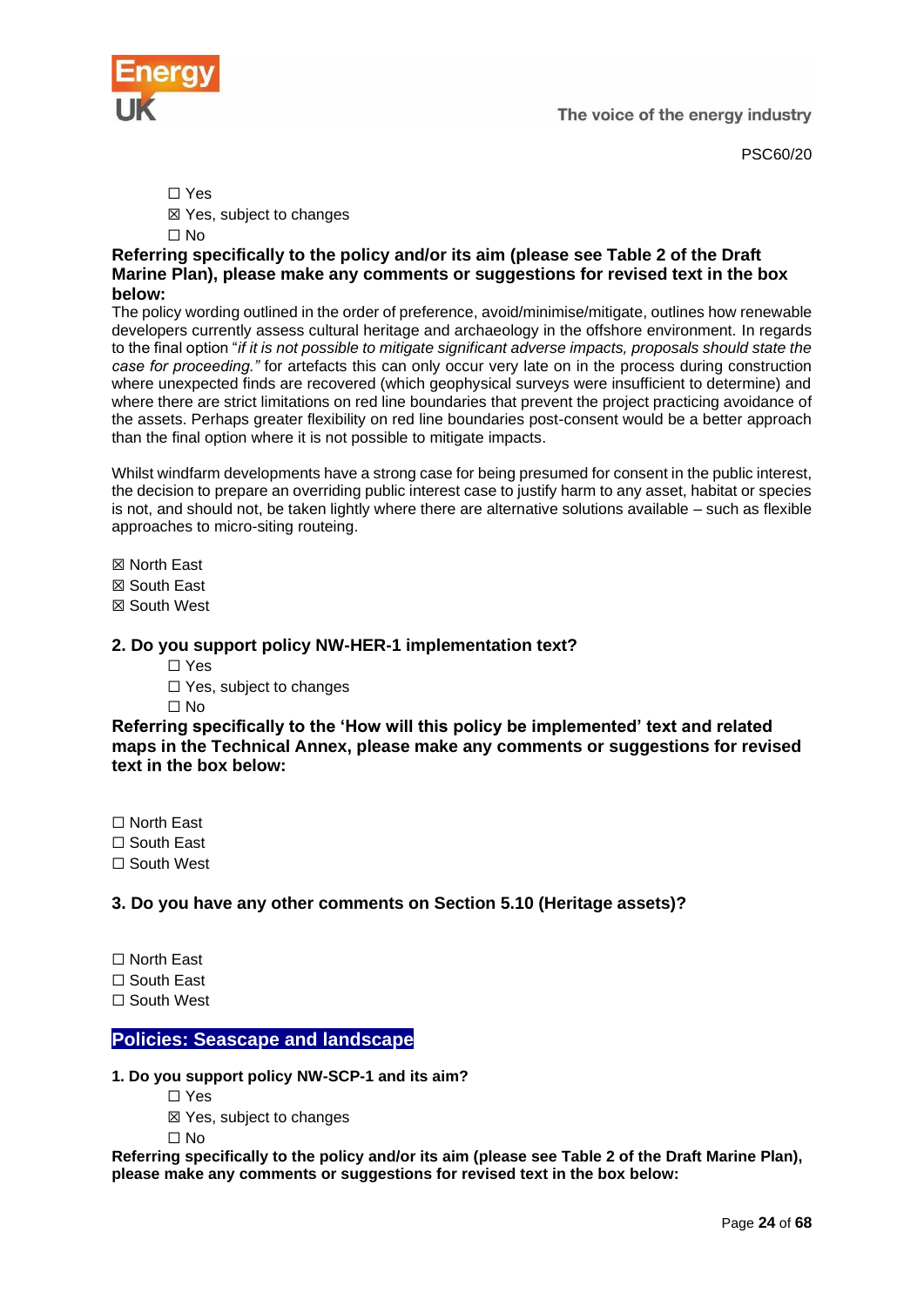

PSC60/20

The policy wording regarding avoid, minimise, etc is inappropriate as it is overly simplistic in terms of the policy assessment process, and unduly restrictive from the perspective of decision-making outcomes. Similar text is included in many other policies and has resulted in over long and repetitive policies. We suggest instead introductory text in the objectives section of the Marine Plan is included as an alternative based on the policy wording of NW-INNS-1 but applicable to all policies. Suggested wording for such text is as follows: *"Proposals must put in place reasonable measures to avoid or reduce significant adverse impacts where identified"*

In particular, the need to avoid significant adverse impacts on seascape needs further definition around what value to place on different seascapes. We suggest that an assessment of seascape impacts is generally carried out in offshore wind farm assessments however, given that the addition of infrastructure represents a change not an adverse impact, further guidance around this point is required.

During the plan period it is likely that existing nearshore offshore wind farms may be decommissioned and/or repowered. With the advances in wind turbine technology and increase in size it is possible that repowering of nearshore offshore wind farms may be more visible than existing wind farms. Consideration of how this is to be assessed should be included in the plan, including an acknowledgement that an increase in offshore wind farms is critical to meet climate change goals.

- ☒ North East
- ☒ South East
- ☒ South West

#### **2. Do you support policy NW-SCP-1 implementation text?**

- ☐ Yes
- ☒ Yes, subject to changes
- ☐ No

**Referring specifically to the 'How will this policy be implemented' text and related maps in the Technical Annex, please make any comments or suggestions for revised text in the box below:** The policy implementation text, coupled with the existing Vision text which omits the importance of offshore wind in delivering the UK's Net Zero Strategy, presents a difficult situation for developers who may be required to justify how their proposal meets the objectives and Vision of the Marine Plan.

Whilst windfarm developments have a strong case for being presumed for consent in the public interest, the decision to prepare an overriding public interest case to justify harm to any asset, habitat or species is not and should not be taken lightly, especially in the marine environment which has a long dynamic history of changing seascapes around the English coastline from Napoleonic and World War II coastal defences, through to oil and gas developments, and now offshore wind.

Figure 18 Visual Resource Mapping would benefit from differentiation between seascape visible from designated landscapes and seascapes visible from other, non-designated, land.

☒ North East ☒ South East ☒ South West

#### **3. Do you have any other comments on Section 5.11 (Seascape and landscape)?**

Existing nuclear power stations will, at some point, come to the end of their energy generating lifespan and will require decommissioning. Associated works, including the potential for new buildings and outfalls (among other facilities), will be required to support the decommissioning process. These are likely to result in minor changes to the seascape and landscape compared to the existing industrial setting, but it should be recognised that the decommissioning works will be unavoidable.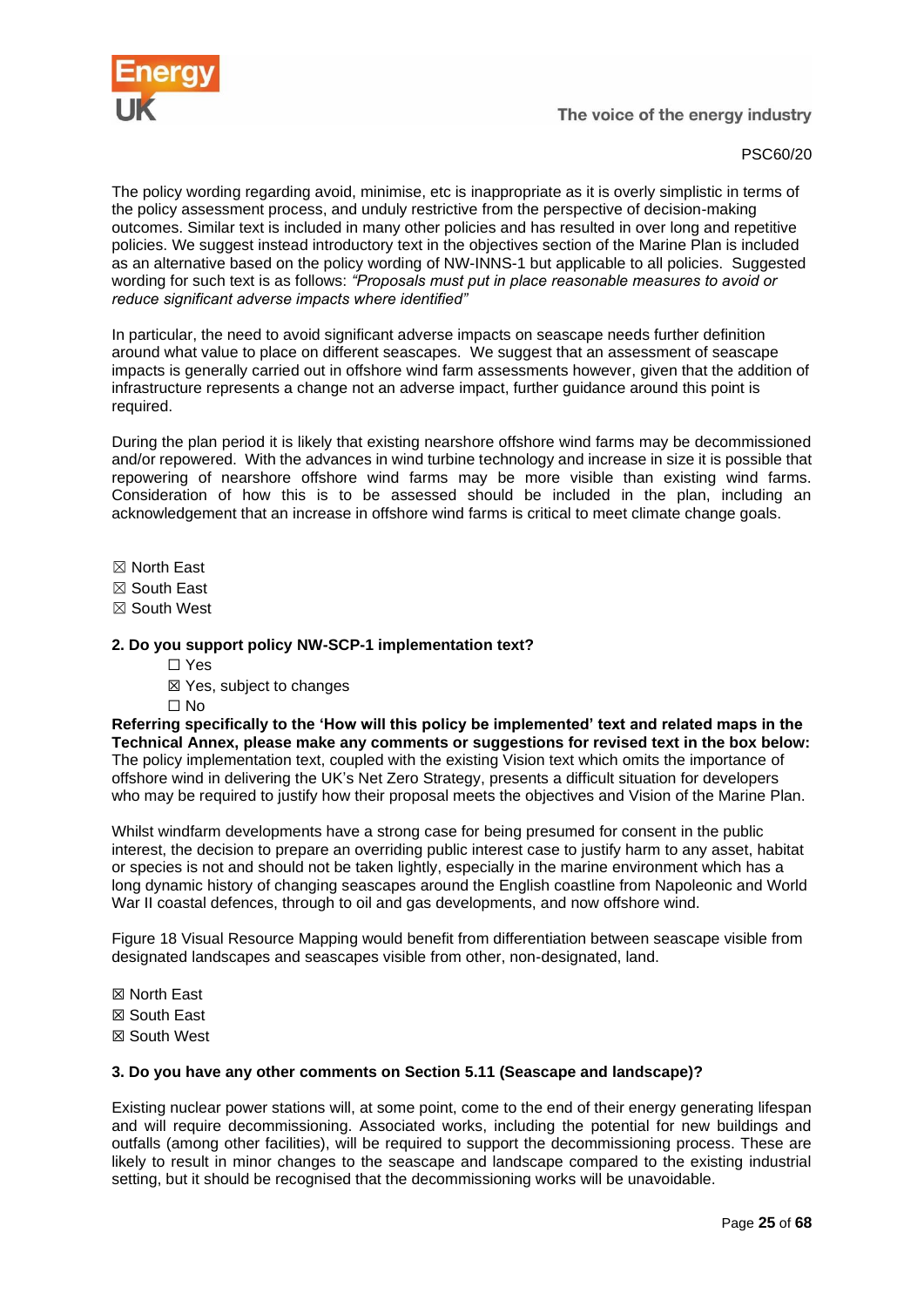

☒ North East

☒ South East

☒ South West

# <span id="page-25-0"></span>**Policies: Fisheries**

**1. Do you support policy NW-FISH-1 and its aim?**

☐ Yes

☐ Yes, subject to changes

 $\Box$  No

**Referring specifically to the policy and/or its aim (please see Table 2 of the Draft Marine Plan), please make any comments or suggestions for revised text in the box below:**

☐ North East

☐ South East

□ South West

# **2. Do you support policy NW-FISH-1 implementation text?**

- ☐ Yes
- ☒ Yes, subject to changes
- ☐ No

**Referring specifically to the 'How will this policy be implemented' text and related maps in the Technical Annex, please make any comments or suggestions for revised text in the box below:** The Policy implementation text does not make adequate reference to determining how fishing can be shown to be sustainable through the lifetime of the Marine Plan, which bodies determine this, and which stakeholders would be consulted. The focus of the policy appears to be on a commercial then social basis rather than following a sustainability model. For example, the reliance upon fish as a food resource for internationally important seabird colonies around the English coastline, many of which are seeing population decline, is not mentioned in this policy, nor is bycatch for seabirds or marine mammals. It would be beneficial for the policy to consider these environmental aspects and how they can be incorporated into the Marine Plan.

- ☒ North East
- ☒ South East
- ☒ South West

# **3. Do you support policy NW-FISH-2 and its aim?**

- ☐ Yes
- □ Yes, subject to changes

☒ No

#### **Referring specifically to the policy and/or its aim (please see Table 2 of the Draft Marine Plan), please make any comments or suggestions for revised text in the box below:**

The policy may conflict with Policy FISH-1 on sustainable fishing versus Policy FISH-2 aim of increasing access to fishing grounds.

In particular for those seabird colonies where seabird population reductions are already a concern for statutory nature conservation agencies and non-governmental organisations, which suggest overfishing and changing practices regarding fishing discards have, and continue to have, very real impacts. By extension these concerns impact upon renewable developers whose assessments must consider these changes now and into the future, which risk non-consent of nationally significant infrastructure projects. It would therefore be wrong to pursue this policy without recognising the impacts of perceived over-fishing currently. It would also be beneficial for the Marine Plan to consider the potential for management measures such as staged closures of grounds to stabilise stocks or of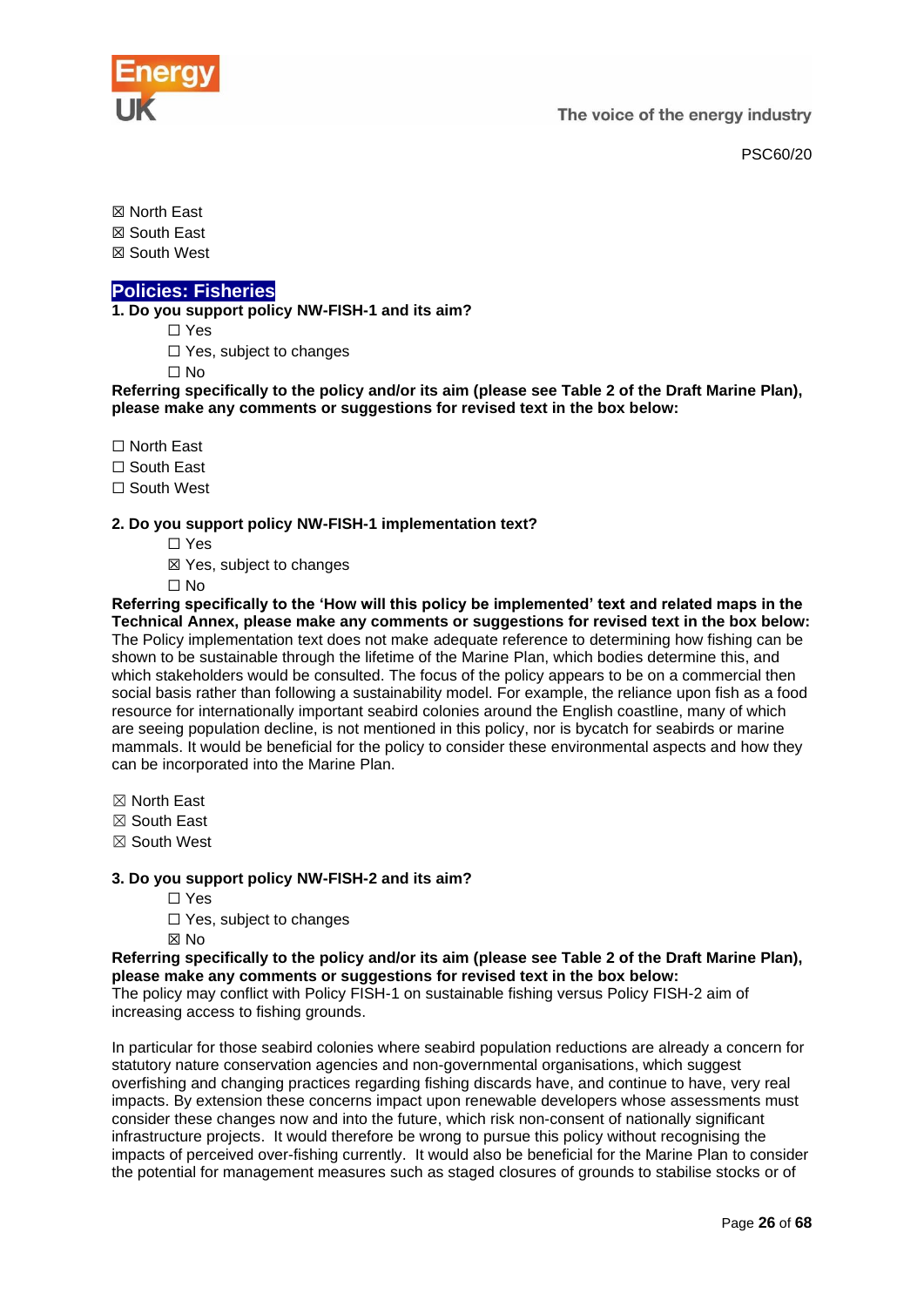

PSC60/20

no-take zones nearby internationally important seabird colonies or that are shown to support breeding populations at these colonies.

Different commercial fishing techniques also present a risk of bycatch on marine mammals and birds, and of damaging protected seabed reef habitats – features which offshore windfarms environmental assessments are required to avoid, mitigate and potentially prove an overriding public interest if there is a risk of damage to them. A balanced approach for commercial fishing would be beneficial that can meet the criteria applied to other industries including avoidance and mitigation.

Current practice in the UK is to design windfarms and cable infrastructure that enable fishing to continue at current grounds, but sound judgement is needed in order to arbitrate on the potential for disagreement where conflicting data and arguments may be proposed as both fishing and energy supply are in the national interest. With the foreseen deployment of floating offshore wind, whether coexistence between these arrays and fisheries is possible, will need to be carefully considered.

Finally, including climate adaptation in the Marine Plan is a positive step, however attempting to assess future effects on access to fishing grounds which may or may not yield commercially viable fishing stocks would introduce significant uncertainty (and may not be possible) and could result in projects being refused or becoming economically not viable on the presumption that something may happen. This approach does not seem well thought out.

☒ North East

☒ South East

☒ South West

#### **4. Do you support policy NW-FISH-2 implementation text?**

- ☐ Yes
- □ Yes, subject to changes

☒ No

**Referring specifically to the 'How will this policy be implemented' text and related maps in the Technical Annex, please make any comments or suggestions for revised text in the box below:** Please see above

☐ North East

☐ South East

☐ South West

#### **5. Do you support policy NW-FISH-3 and its aim?**

☐ Yes

☒ Yes, subject to changes

☐ No

**Referring specifically to the policy and/or its aim (please see Table 2 of the Draft Marine Plan), please make any comments or suggestions for revised text in the box below:**

The following text should be deleted from the policy:

*"Where this is not possible proposals will, in order of preference:* 

*a) avoid* 

*b) minimise* 

*c) mitigate significant adverse impacts on new and existing landfall sites* 

*d) if it is not possible to mitigate significant adverse impacts, proposals should state the case for proceeding."*

As noted in other draft policy responses we believe that the above criteria are inappropriate as they are overly simplistic in terms of the policy assessment process, and unduly restrictive from the perspective of decision-making outcomes. Similar text is included in many other policies and has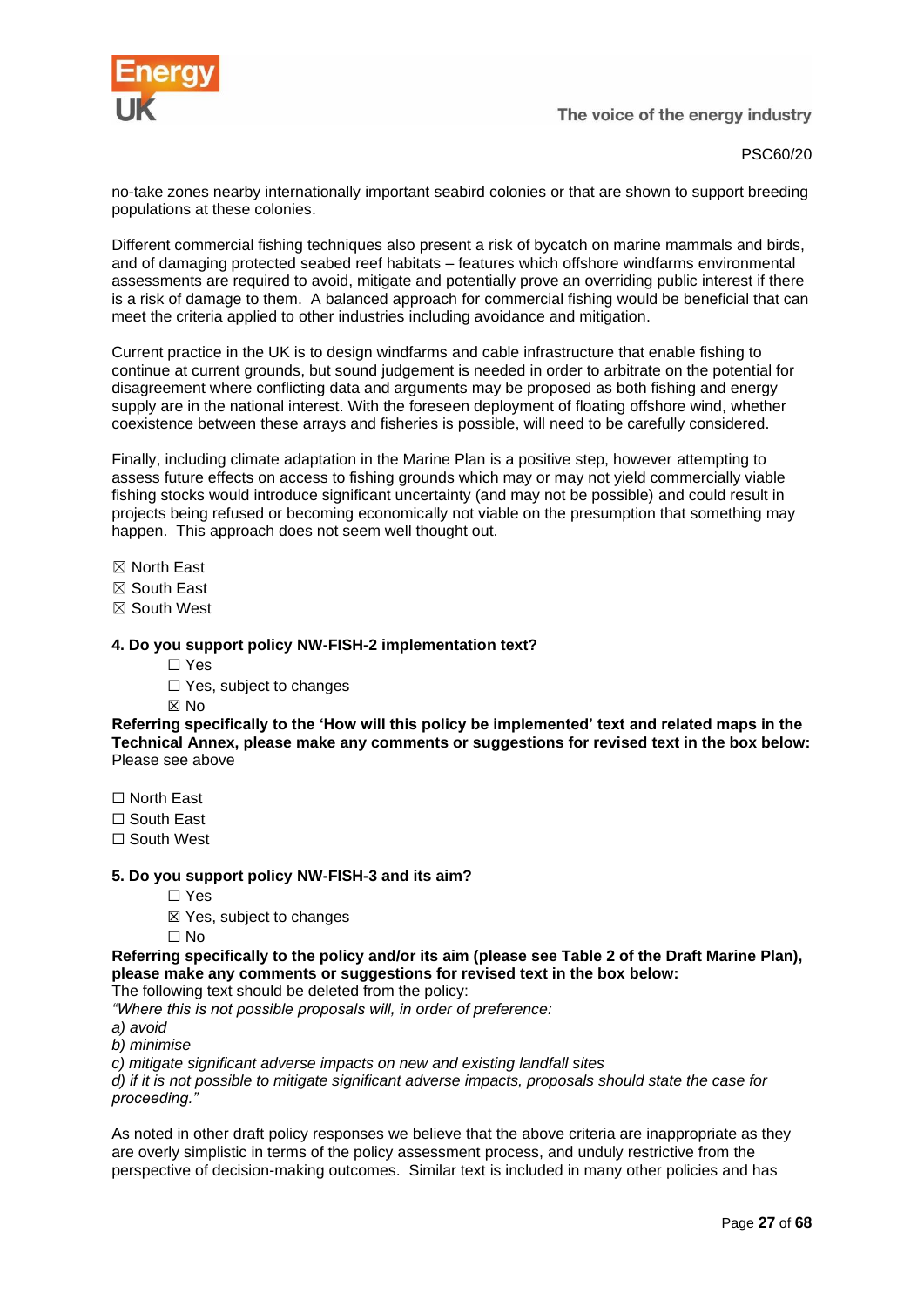

PSC60/20

resulted in over long and repetitive policies. We suggest instead introductory text in the objectives section of the Marine Plan is included as an alternative based on the policy wording of NW-INNS-1 but applicable to all policies. Suggested wording for such text is as follows: *"Proposals must put in place reasonable measures to avoid or reduce significant adverse impacts where identified"*

It is noted that some infrastructure may not be compatible with access to fisheries, particularly where seabed infrastructure is required. These should be assessed on their impacts on a case by case basis.

☒ North East

☒ South East

☒ South West

# **6. Do you support policy NW-FISH-3 implementation text?**

- ☐ Yes
- ☒ Yes, subject to changes
- ☐ No

**Referring specifically to the 'How will this policy be implemented' text and related maps in the Technical Annex, please make any comments or suggestions for revised text in the box below:** Generally the policy implementation text is appropriate but it would be beneficial to consider the positive contribution of offshore windfarm structures in providing additional habitat for fish and shellfish species and the level of protection afforded immediate to structures which can prevent certain types of fishing and therefore allow a safe haven for species to accumulate and replenish stocks outside of the immediate windfarm structures. This positive outcome has been reported in The Netherlands and may prove an interest area for the MMO and its stakeholders to consider.

☒ North East ☒ South East ☒ South West

# **7. Do you have any other comments on Section 5.12 (Fisheries)?**

The Policies and implementation text relating to commercial fishing do not seem to be in balance with the requirements of other industries with respect to environmental protection or sustainability. This is a gap area which must be considered in light of evidence which shows the impact of fishing on key bird species and potentially on marine mammals through bycatch, and in light of ongoing requirements for the renewables industry to consider impacts on small patches of disconnected reef habit. The Marine Plan must consider these aspects to avoid the renewables industry being required to mitigate and compensate for impacts it is not driving, and for these costs to be ultimately be borne by elevated power prices for consumers.

☒ North East ☒ South East ☒ South West

# <span id="page-27-0"></span>**Policies: Employment**

**1. Do you support policy NW-EMP-1 and its aim?**

☐ Yes

☒ Yes, subject to changes

☐ No

**Referring specifically to the policy and/or its aim (please see Table 2 of the Draft Marine Plan), please make any comments or suggestions for revised text in the box below:**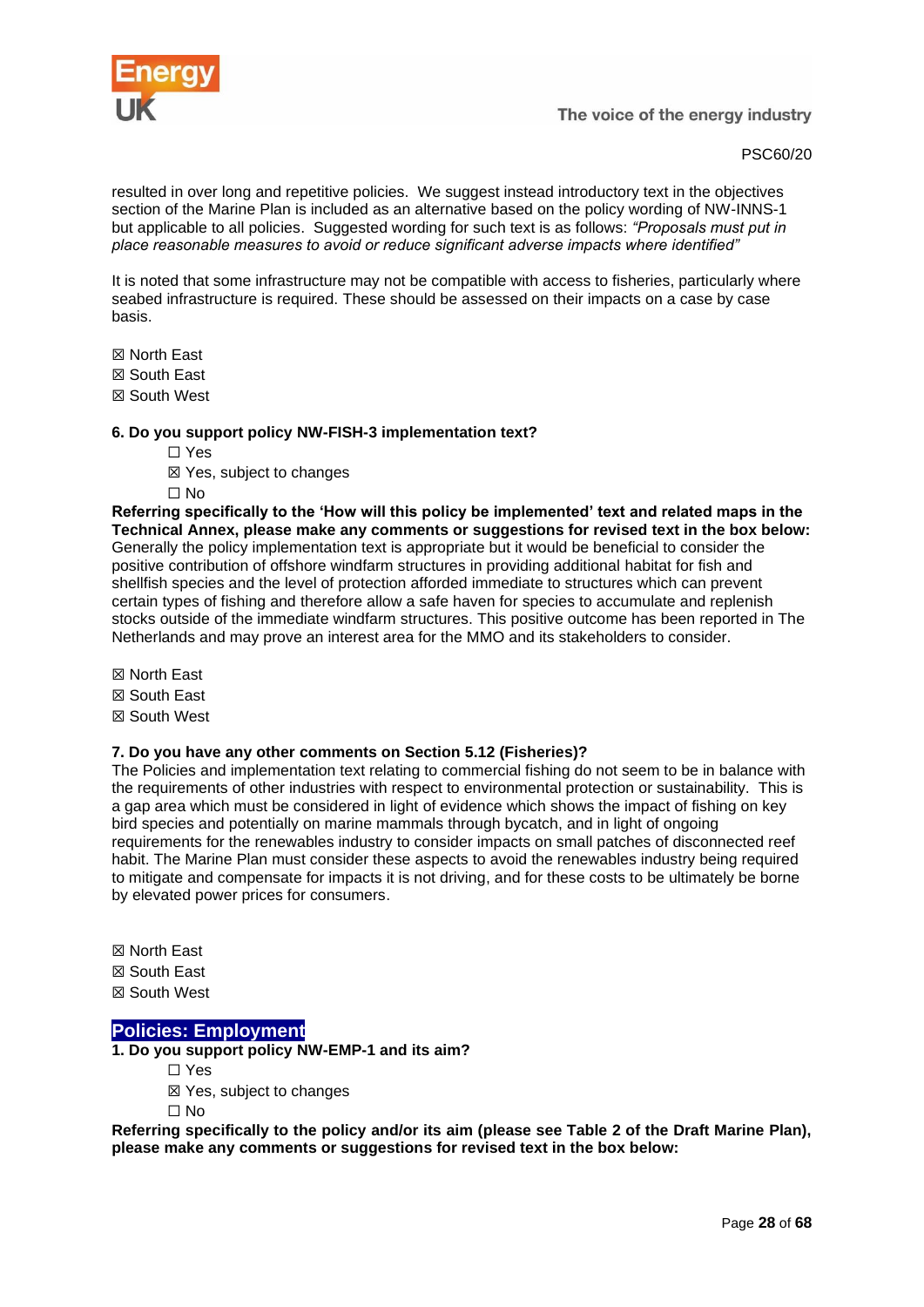

# PSC60/20

We would welcome clear policy justification provided through reference to the Marine Policy Statement, and the specific reference to para. 2.4.3 which states that:

*"Marine based activities can provide opportunities for employment in long established industries … and* [in] *new and developing industries such as the renewable energy sector and associated offshore electricity transmission. This employment provides wide and long term benefits for both national and local economies."*

We would also support the inclusion of explicit acknowledgement that this approach supports government aspirations such as those set out in the Clean Growth Strategy, Industrial Strategy, Education and Employment Strategy and the Offshore Wind Sector Deal."

☒ North East ☒ South East ☒ South West

**2. Do you support policy NW-EMP-1 implementation text?**

☐ Yes

□ Yes, subject to changes

☐ No

**Referring specifically to the 'How will this policy be implemented' text and related maps in the Technical Annex, please make any comments or suggestions for revised text in the box below:**

☐ North East

☐ South East

☐ South West

# **3. Do you have any other comments on Section 5.13 (Employment)?**

It should be recognised that existing nuclear power stations will, at some point, come to the end of their energy generating lifespan and will require decommissioning. The level of employed during different phases of such developments may change and thus not necessarily provide a net increase over time, despite still providing socio-economic benefits to local communities.

☒ North East

☒ South East

☒ South West

# <span id="page-28-0"></span>**Policies: Climate change resilience and adaptation**

**1. Do you support policy NW-CC-1 and its aim?**

☐ Yes

☒ Yes, subject to changes

 $\Box$  No

#### **Referring specifically to the policy and/or its aim (please see Table 2 of the Draft Marine Plan), please make any comments or suggestions for revised text in the box below:**

We welcome the ambition of the MMO to include net gain in the Climate Change Policy of the Plans. However, net gain is still in the process of being developed for practical application. As a result, the application of the net gain concept should not be mandatory at this stage. Future developments in net gain should be monitored and then considered in the next review of Marine Plans.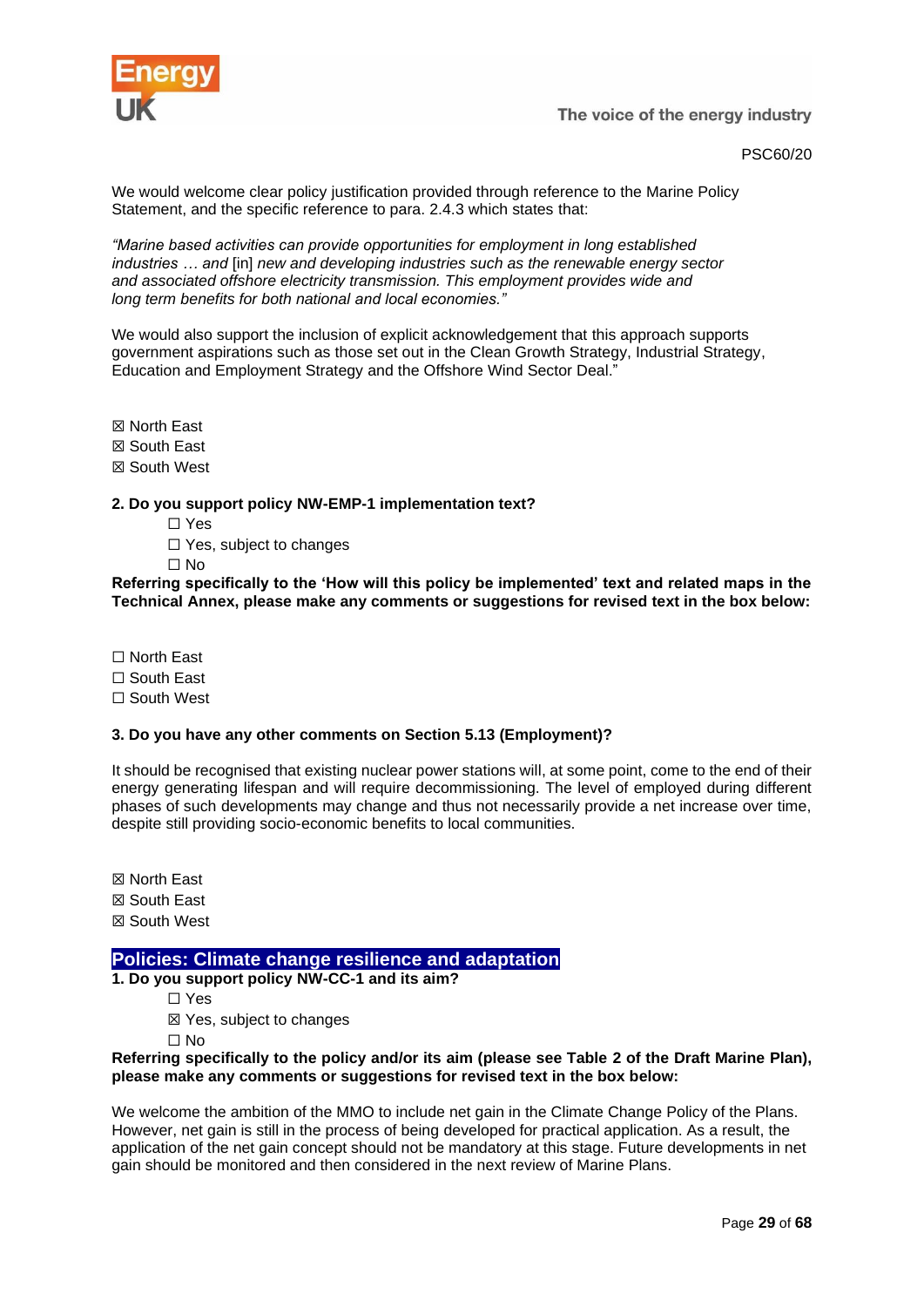

PSC60/20

Given this developmental status of net gain, we would recommend changing the criteria for assessing the policy compliance of a proposal from

"…[applicants] *must demonstrate that they will, in order of preference:*

*a) avoid,*

*b) minimise,*

*c) mitigate significant adverse impacts*

*d)* compensate and deliver environmental net gains in line with and where required in current legislation and policy*"* 

to

"…[applicants] *must demonstrate that they will put in place appropriate measures, in order of preference:*

*a) avoid,*

*b) minimise, c) mitigate significant adverse impacts'*

The "appropriate measures" should be reasonably practicable and a decision on any application in the plan area should consider the positive and negative social, environmental and economic effects of the application. This will enable fair planning decisions while meeting objectives 6 & 8 of the Marine Plans.

In order to achieve objective 8, we would like to see favourable support for projects using the marine environment that will serve to mitigate climate change, for example nuclear power generation, which will provide reliable firm low carbon power.

☒ North East

☒ South East

☒ South West

# **2. Do you support policy NW-CC-1 implementation text?**

☐ Yes

□ Yes, subject to changes

 $\Box$  No

**Referring specifically to the 'How will this policy be implemented' text and related maps in the Technical Annex, please make any comments or suggestions for revised text in the box below:**

☐ North East

☐ South East

☐ South West

# **3. Do you support policy NW-CC-2 and its aim?**

☐ Yes

☐ Yes, subject to changes

 $\Box$  No

# **Referring specifically to the policy and/or its aim (please see Table 2 of the Draft Marine Plan), please make any comments or suggestions for revised text in the box below:**

Existing nuclear power stations will, at some point, come to the end of their energy generating lifespan and will require decommissioning. Associated works, including the potential for new buildings and outfalls (among other facilities), will be required to support the decommissioning process. This new infrastructure may have a long asset life. While such infrastructure is built in accordance with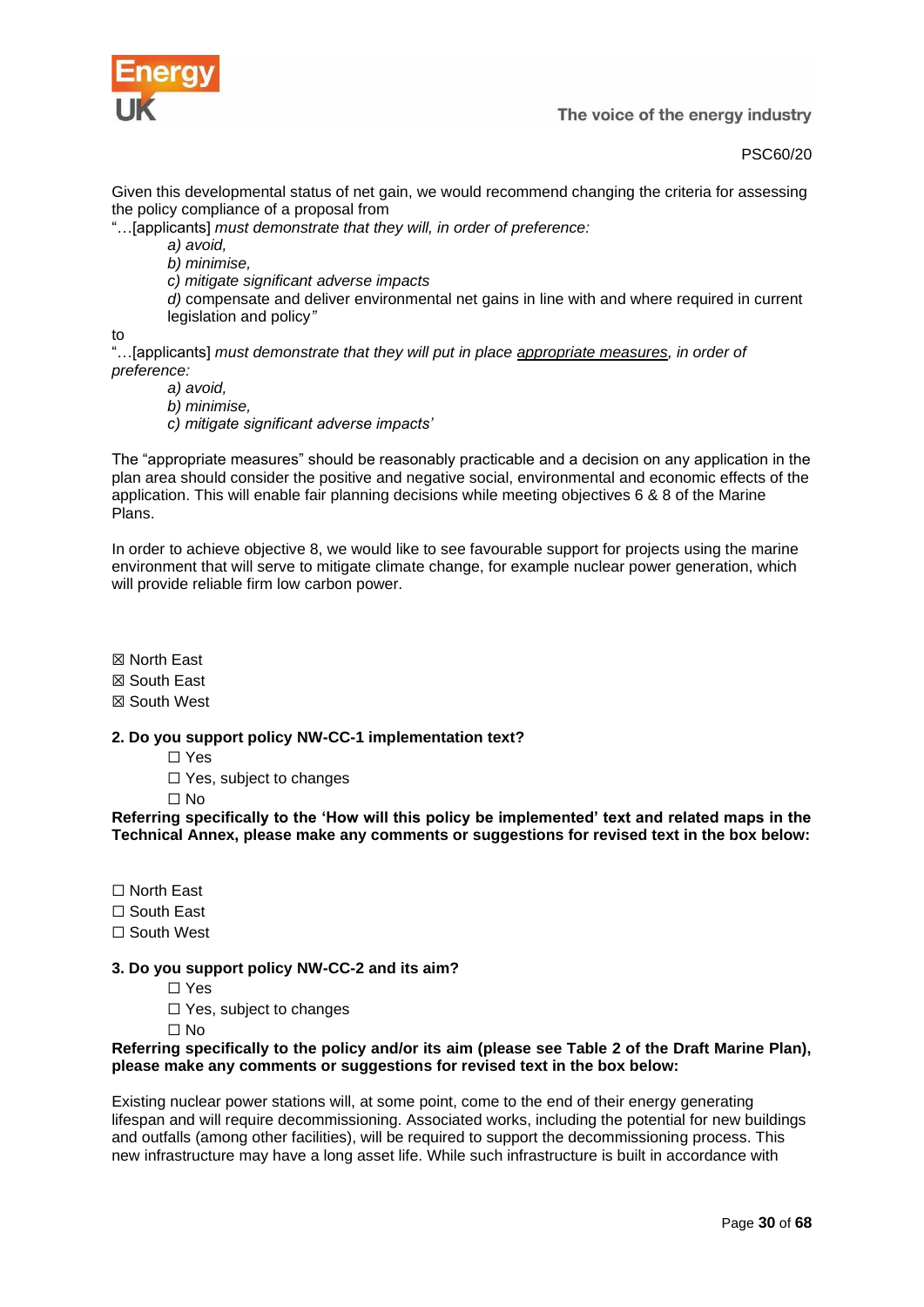

PSC60/20

Environment Agency guidance on resilience, the lifetime of the project may exceed the time period for which guidance is available.

We suggest that the policy wording is adjusted as follows: "Proposals the north west marine plan areas should demonstrate conformance with guidance on resilience and adaptation to climate change".

☒ North East

☒ South East

☒ South West

#### **4. Do you support policy NW-CC-2 implementation text?**

- ☐ Yes
- ☒ Yes, subject to changes

 $\Box$  No

#### **Referring specifically to the 'How will this policy be implemented' text and related maps in the Technical Annex, please make any comments or suggestions for revised text in the box below:**

We do not feel that the current proposal, to 'avoid, minimise, mitigate', is appropriate as it is overly simplistic. Instead, we would welcome an alternative approach, as taken in policy NE-NIS-1, which places a clear and proportionate set of requirements on applicants to put in place *"appropriate measures"* designed to avoid or minimise significant adverse impacts.

☒ North East

☒ South East

☒ South West

# **5. Do you support policy NW-CC-3 and its aim?**

☐ Yes

☒ Yes, subject to changes

 $\Box$  No

#### **Referring specifically to the policy and/or its aim (please see Table 2 of the Draft Marine Plan), please make any comments or suggestions for revised text in the box below:**

It would be useful if coastal change and adaptation measures were defined to improve clarity.

☒ North East

☒ South East

☒ South West

# **6. Do you support policy NW-CC-3 implementation text?**

- ☐ Yes
- $\boxtimes$  Yes, subject to changes
- $\Box$  No

#### **Referring specifically to the 'How will this policy be implemented' text and related maps in the Technical Annex, please make any comments or suggestions for revised text in the box below:**

All hard structures at the coast have the potential to affect coastal change to some extent. The question thus becomes one of significance of the change. It would be helpful if the supporting text could clarify that local changes in flows, or erosion and deposition, or localised coastal squeeze, would not generally be considered significant. We would welcome improved clarity on what classes as an impact on coastal change and if the Plans are going to give precedence to adaptation measures over mitigation activities.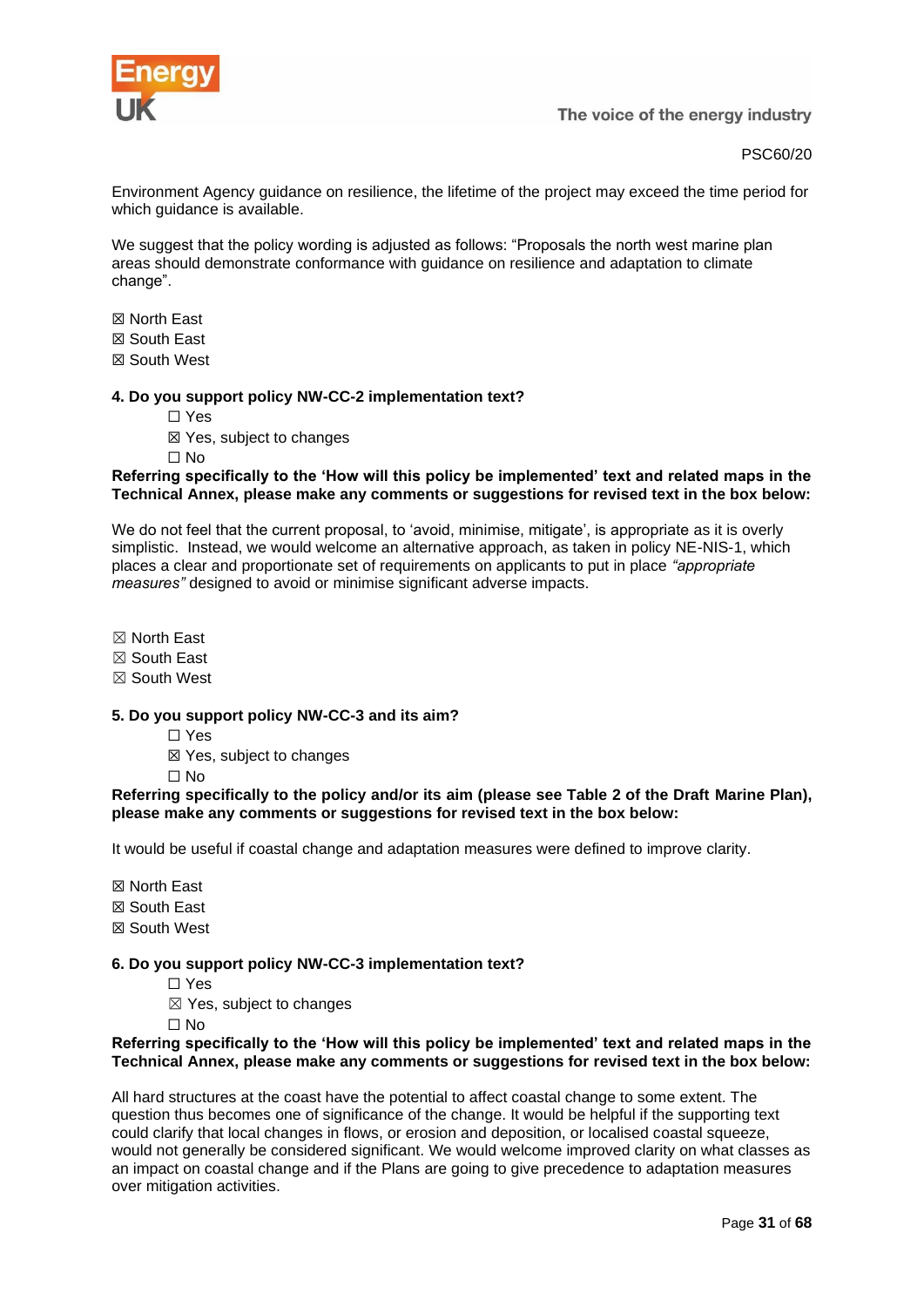

PSC60/20

☒ North East

☒ South East

☒ South West

**7. Do you have any other comments on Section 5.14 (Climate change resilience and adaptation)?**

☐ North East

☐ South East

☐ South West

# <span id="page-31-0"></span>**Policies: Carbon capture usage and storage**

**1. Do you support policy NW-CCUS-1 and its aim?**

☐ Yes

□ Yes, subject to changes

☐ No

**Referring specifically to the policy and/or its aim (please see Table 2 of the Draft Marine Plan), please make any comments or suggestions for revised text in the box below:**

**This policy also exists in the Draft North East and Draft South East Marine Plans. Please tick the appropriate box below if your response also applies to these Draft Marine Plans:**

☐ North East

☐ South East

**2. Do you support policy NW-CCUS-1 implementation text?**

☐ Yes

☐ Yes, subject to changes

☐ No

**Referring specifically to the 'How will this policy be implemented' text and related maps in the Technical Annex, please make any comments or suggestions for revised text in the box below:**

☐ North East

☐ South East

**3. Do you support policy NW-CCUS-2 and its aim?**

☐ Yes

□ Yes, subject to changes

 $\Box$  No

**Referring specifically to the policy and/or its aim (please see Table 2 of the Draft Marine Plan), please make any comments or suggestions for revised text in the box below:**

☐ North East

**4. Do you support policy NW-CCUS-2 implementation text?**

☐ Yes

□ Yes, subject to changes

 $\Box$  No

**Referring specifically to the 'How will this policy be implemented' text and related maps in the Technical Annex, please make any comments or suggestions for revised text in the box below:**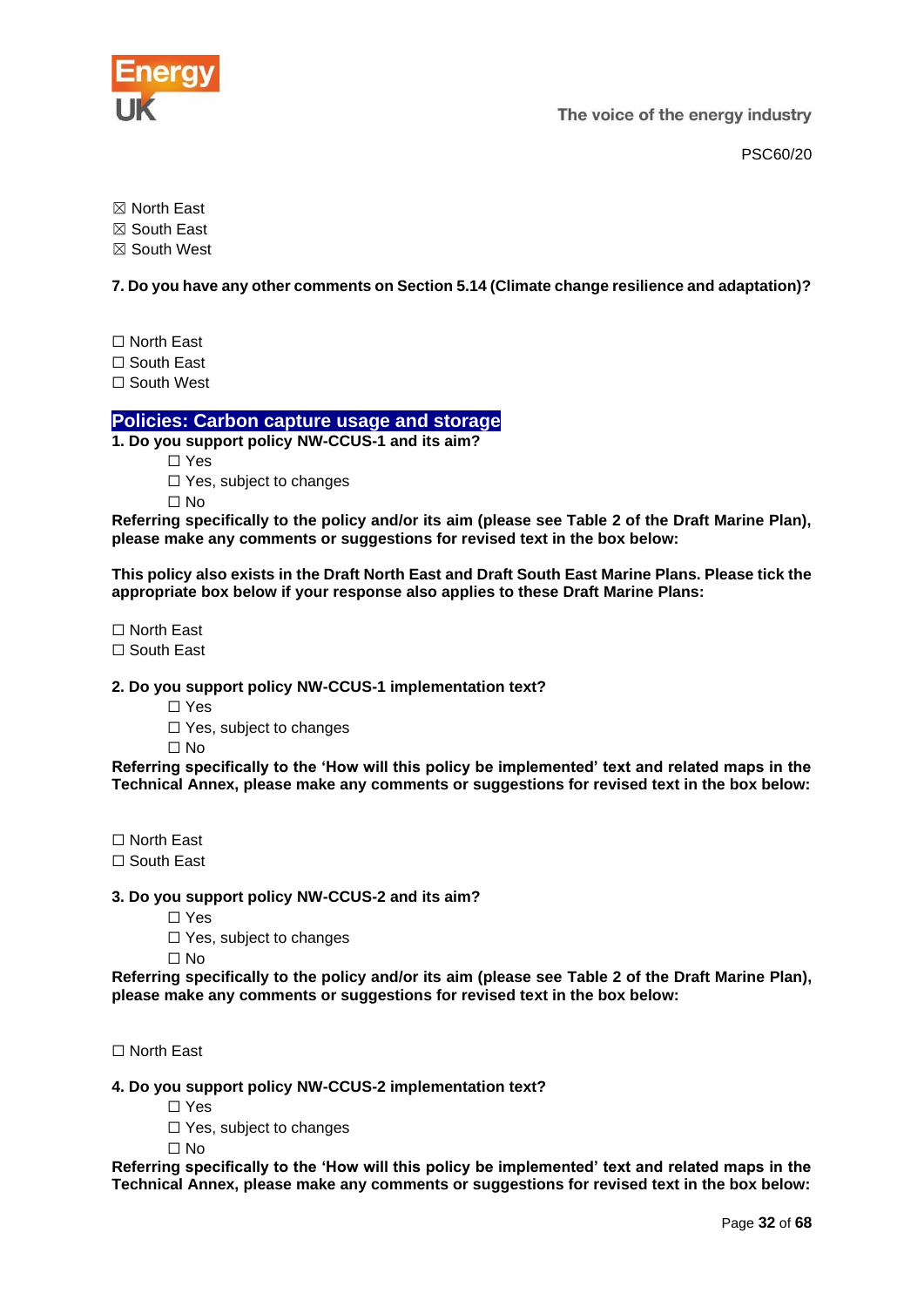

PSC60/20

☐ North East

**5. Do you have any other comments on Section 5.15 (Carbon capture usage and storage)?**

☐ North East ☐ South East

**Policies: Air quality**

<span id="page-32-0"></span>**1. Do you support policy NW-AIR-1 and its aim?**

☐ Yes

□ Yes, subject to changes

☐ No

**Referring specifically to the policy and/or its aim (please see Table 2 of the Draft Marine Plan), please make any comments or suggestions for revised text in the box below:**

☐ North East

☐ South East

□ South West

# **2. Do you support policy NW-AIR-1 implementation text?**

☐ Yes

☒ Yes, subject to changes

☐ No

**Referring specifically to the 'How will this policy be implemented' text and related maps in the Technical Annex, please make any comments or suggestions for revised text in the box below:**

Consideration should be given to remove the following wording from the policy given its negative connotation (Clause 657 NW policy):

"*For example, a proposal seeking to generate renewable energy might find a suitable location between the coast and fishing grounds. Construction may affect fishing activity causing vessels to navigate around the development, resulting in an increase in fuel consumption and associated emissions. This would negate some of the benefit of the proposal in terms of low carbon energy generation, as well as affecting the economic viability of the fishing operation*".

Given the applicability of the policy intention to other sectors and industries, the preference is not to single out renewable energy.

The policy would benefit in acknowledging the role that renewables play in decarbonisation of the power sector and the benefit of reduction of greenhouse gas emissions.

☒ North East

☒ South East

☒ South West

**3. Do you have any other comments on Section 5.16 (Air quality)?**

☐ North East ☐ South East

□ South West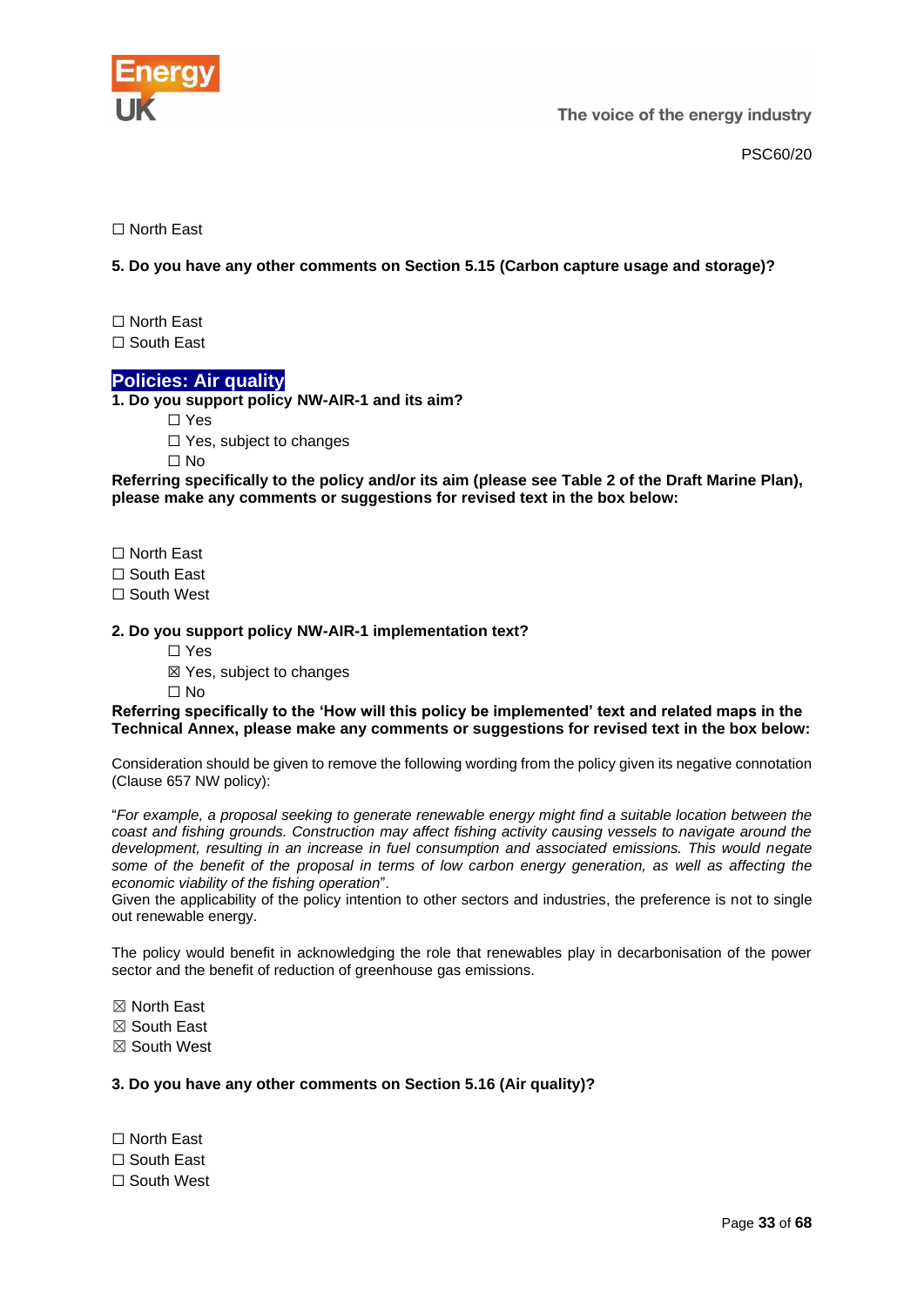

PSC60/20

# <span id="page-33-0"></span>**Policies: Marine litter**

# **1. Do you support policy NW-ML-1 and its aim?**

- ☐ Yes
- □ Yes, subject to changes
- ☐ No

**Referring specifically to the policy and/or its aim (please see Table 2 of the Draft Marine Plan), please make any comments or suggestions for revised text in the box below:**

- ☐ North East
- ☐ South East
- ☐ South West

# **2. Do you support policy NW-ML-1 implementation text?**

- ☐ Yes
- ☐ Yes, subject to changes
- $\Box$  No

**Referring specifically to the 'How will this policy be implemented' text and related maps in the Technical Annex, please make any comments or suggestions for revised text in the box below:**

- ☐ North East
- ☐ South East
- ☐ South West

#### **3. Do you support policy NW-ML-2 and its aim?**

- ☐ Yes
- □ Yes, subject to changes
- ☐ No

**Referring specifically to the policy and/or its aim (please see Table 2 of the Draft Marine Plan), please make any comments or suggestions for revised text in the box below:**

- ☐ North East
- ☐ South East
- □ South West

# **4. Do you support policy NW-ML-2 implementation text?**

- ☐ Yes
- □ Yes, subject to changes
- ☐ No

**Referring specifically to the 'How will this policy be implemented' text and related maps in the Technical Annex, please make any comments or suggestions for revised text in the box below:**

☐ North East

- ☐ South East
- ☐ South West

# **5. Do you have any other comments on Section 5.17 (Marine litter)?**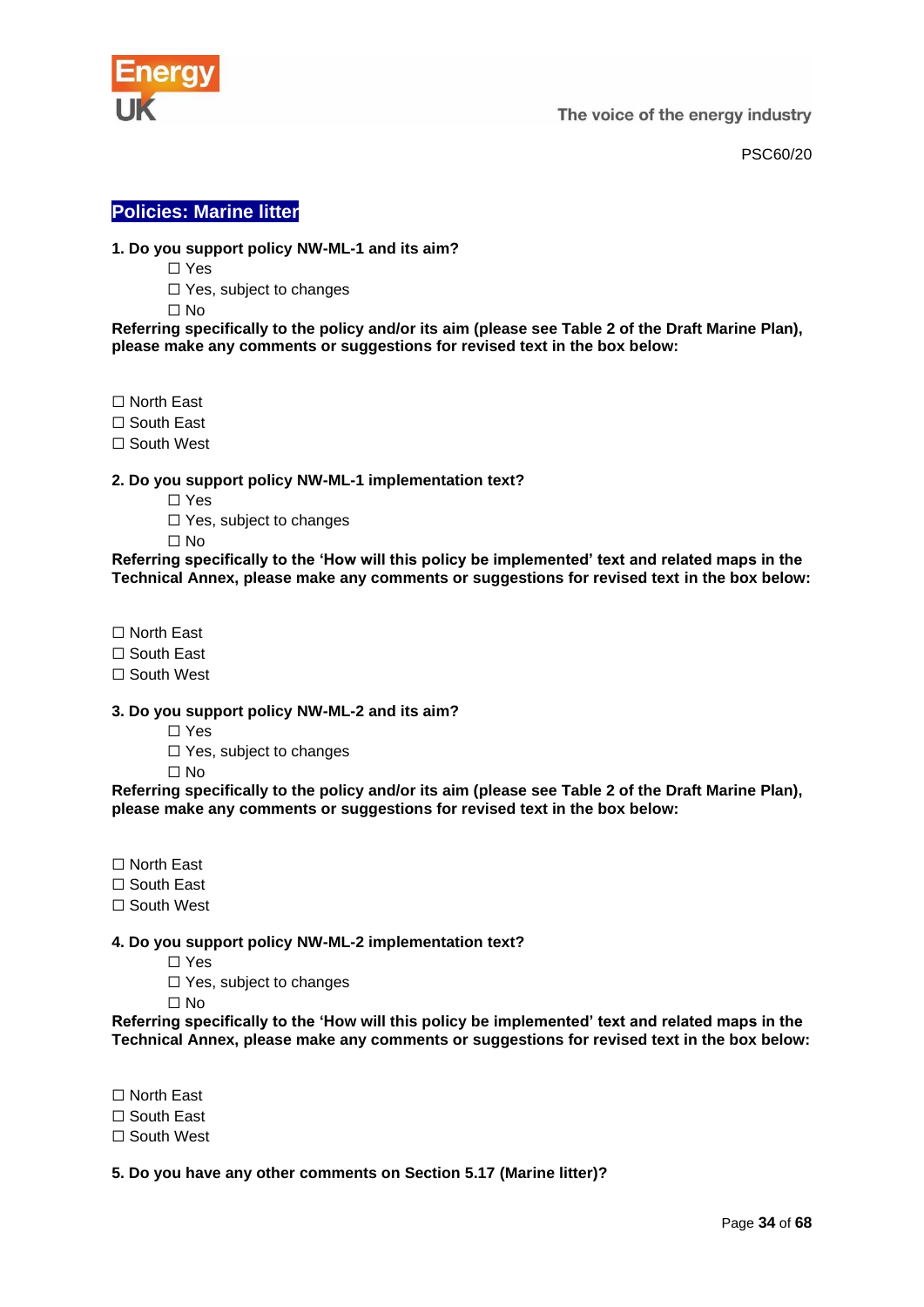

It is noted that existing nuclear power stations contribute to the removal of relatively small quantities of marine litter during abstraction of seawater for cooling water processes.

☒ North East

☒ South East

☒ South West

# <span id="page-34-0"></span>**Policies: Water quality**

#### **1. Do you support policy NW-WQ-1 and its aim?**

- ☐ Yes
- ☒ Yes, subject to changes

☐ No

**Referring specifically to the policy and/or its aim (please see Table 2 of the Draft Marine Plan), please make any comments or suggestions for revised text in the box below:**

The use of wording in the policy to prevent deterioration should tie up with the Water Framework Directive as presumably this is where the term 'deterioration' has been taken from and there is a wider approach to what constitutes deterioration in an individual water body within the Directive.

☒ North East

☒ South East

☒ South West

#### **2. Do you support policy NW-WQ-1 implementation text?**

☐ Yes

□ Yes, subject to changes

 $\Box$  No

**Referring specifically to the 'How will this policy be implemented' text and related maps in the Technical Annex, please make any comments or suggestions for revised text in the box below:**

☐ North East

☐ South East

☐ South West

**3. Do you have any other comments on Section 5.18 (Water quality)?**

☐ North East

☐ South East

☐ South West

# <span id="page-34-1"></span>**Policies: Access**

# **1. Do you support policy NW-ACC-1 and its aim?**

- ☐ Yes
- ☒ Yes, subject to changes

☐ No

**Referring specifically to the policy and/or its aim (please see Table 2 of the Draft Marine Plan), please make any comments or suggestions for revised text in the box below:**

As noted in other draft policy responses, we consider the policy wording criteria of avoid, minimise, mitigate etc to be inappropriate as it is overly simplistic in terms of the policy assessment process,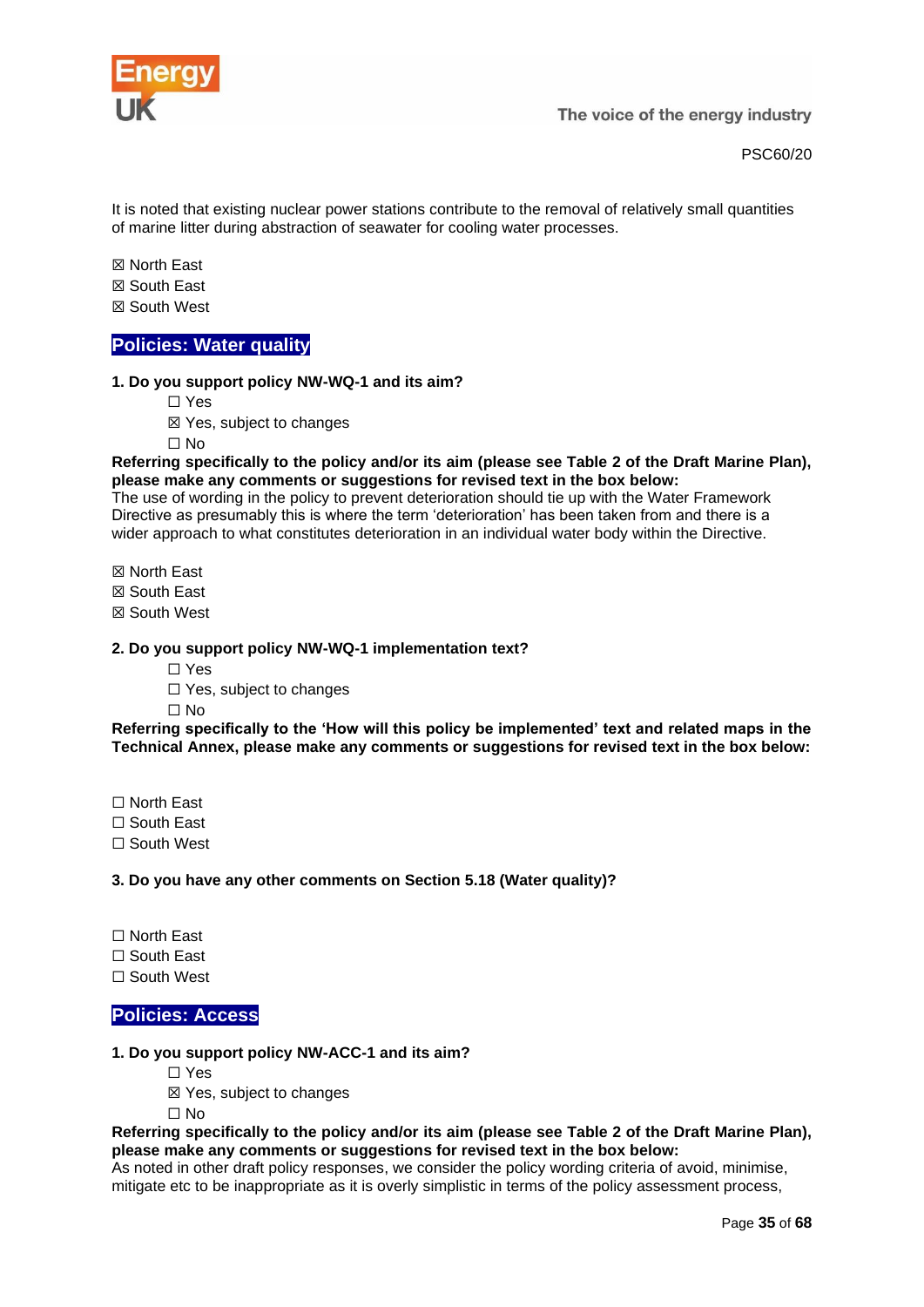

PSC60/20

and unduly restrictive from the perspective of decision-making outcomes. Similar text is included in many other policies and has resulted in over long and repetitive policies. We suggest instead introductory text in the objectives section of the Marine Plan is included as an alternative based on the policy wording of NW-INNS-1 but applicable to all policies. Suggested wording for such text is as follows: *"Proposals must put in place reasonable measures to avoid or reduce significant adverse impacts where identified"*

☒ North East

☒ South East

☒ South West

# **2. Do you support policy NW-ACC-1 implementation text?**

☐ Yes

☐ Yes, subject to changes

☐ No

**Referring specifically to the 'How will this policy be implemented' text and related maps in the Technical Annex, please make any comments or suggestions for revised text in the box below:**

☐ North East

☐ South East

☐ South West

# **3. Do you have any other comments on Section 5.19 (Access)?**

☐ North East

☐ South East

☐ South West

# <span id="page-35-0"></span>**Policies: Tourism and recreation**

# **1. Do you support policy NW-TR-1 and its aim?**

- ☐ Yes
- ☒ Yes, subject to changes

☐ No

#### **Referring specifically to the policy and/or its aim (please see Table 2 of the Draft Marine Plan), please make any comments or suggestions for revised text in the box below:**

As noted in other draft policy responses, we consider the policy wording criteria of avoid, minimise, mitigate etc to be inappropriate as it is overly simplistic in terms of the policy assessment process, and unduly restrictive from the perspective of decision-making outcomes. Similar text is included in many other policies and has resulted in over long and repetitive policies. We suggest instead introductory text in the objectives section of the Marine Plan is included as an alternative based on the policy wording of NW-INNS-1 but applicable to all policies. Suggested wording for such text is as follows: *"Proposals must put in place reasonable measures to avoid or reduce significant adverse impacts where identified"*

☒ North East

☒ South East

☒ South West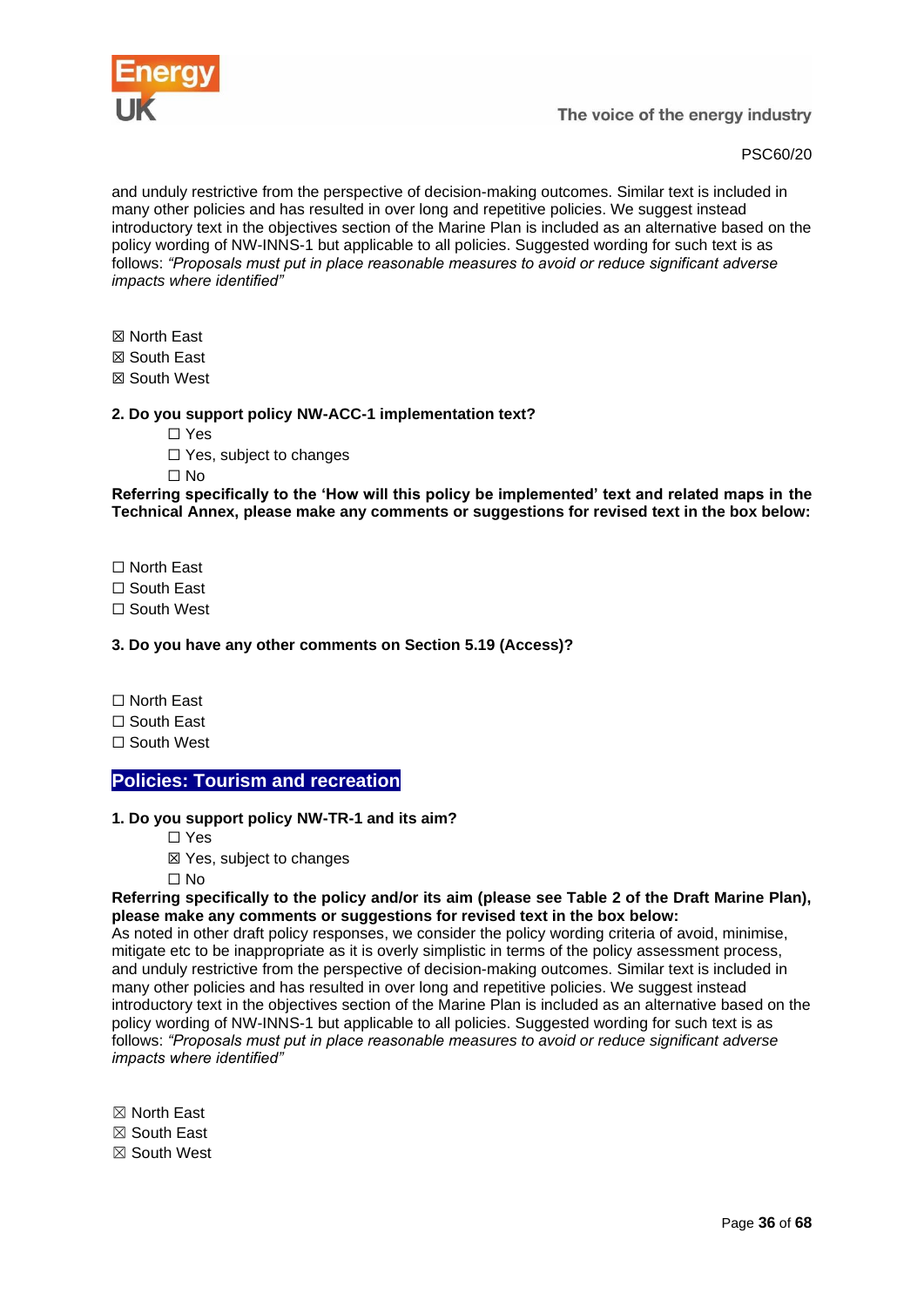

PSC60/20

# **2. Do you support policy NW-TR-1 implementation text?**

☐ Yes

□ Yes, subject to changes

☐ No

**Referring specifically to the 'How will this policy be implemented' text and related maps in the Technical Annex, please make any comments or suggestions for revised text in the box below:**

☐ North East

☐ South East

☐ South West

# **3. Do you have any other comments on Section 5.20 (Tourism and recreation)?**

☐ North East

☐ South East

☐ South West

<span id="page-36-0"></span>**Policies: Knowledge, understanding, appreciation and enjoyment**

#### **1. Do you support policy NW-SOC-1 and its aim?**

☒ Yes

□ Yes, subject to changes

☐ No

**Referring specifically to the policy and/or its aim (please see Table 2 of the Draft Marine Plan), please make any comments or suggestions for revised text in the box below:**

☒ North East

☒ South East

☒ South West

**2. Do you support policy NW-SOC-1 implementation text?**

☐ Yes

☐ Yes, subject to changes

☐ No

**Referring specifically to the 'How will this policy be implemented' text and related maps in the Technical Annex, please make any comments or suggestions for revised text in the box below:**

☐ North East

☐ South East

☐ South West

**3. Do you have any other comments on Section 5.21 (Knowledge, understanding, appreciation and enjoyment)?**

☐ North East ☐ South East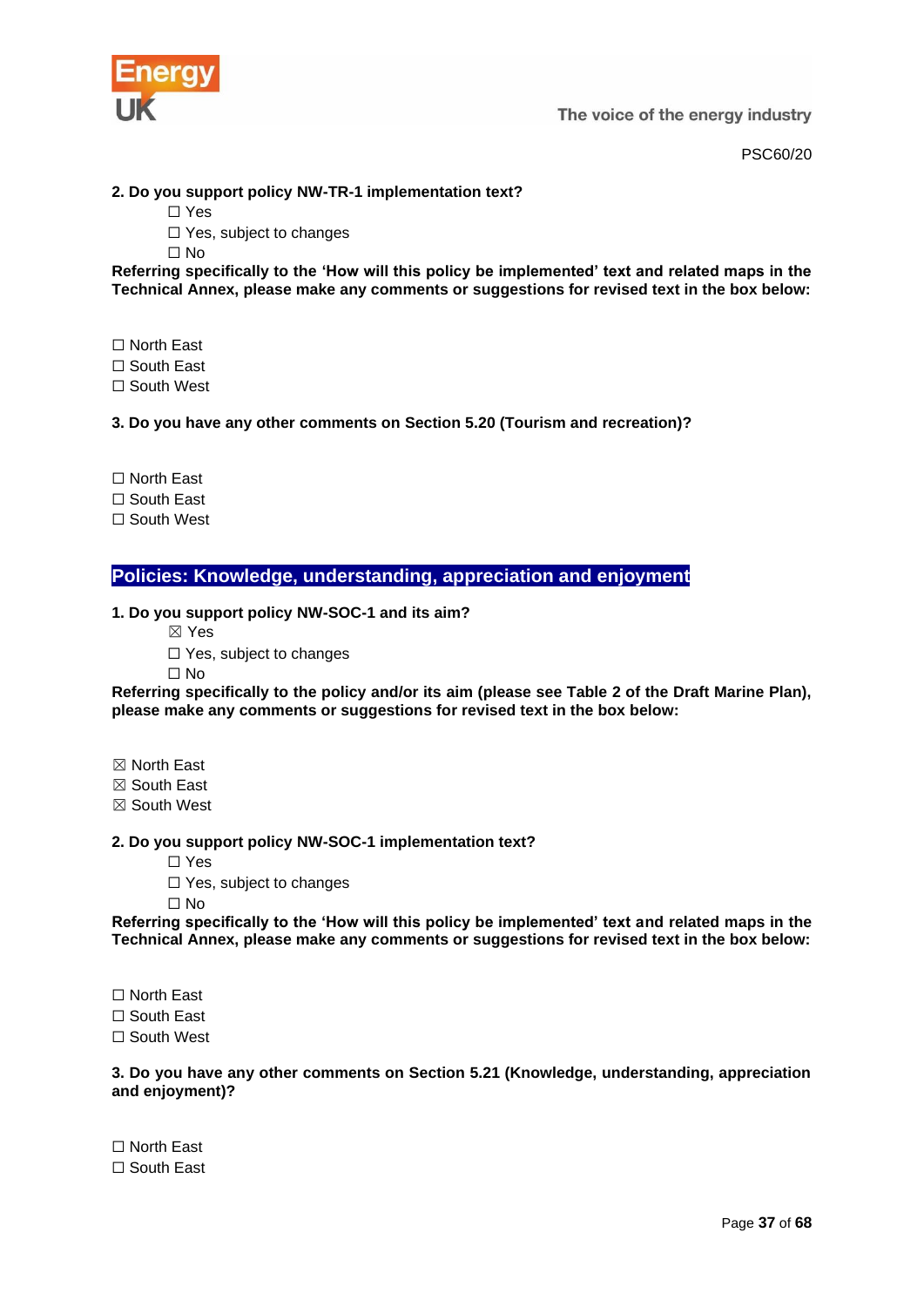

PSC60/20

# ☐ South West **Policies: Defence**

# <span id="page-37-0"></span>**1. Do you support policy NW-DEF-1 and its aim?**

- ☐ Yes
- $\boxtimes$  Yes, subject to changes
- ☐ No

# **Referring specifically to the policy and/or its aim (please see Table 2 of the Draft Marine Plan), please make any comments or suggestions for revised text in the box below:**

Industry does not entirely support policy NW-DEF-1, as although defence is recognised as a significant consideration within the Marine Plans, this must be balanced with considerations such as the UK's net zero targets. As demonstrated through workstreams such as the Aviation Management Board and joint Air Defence taskforce (*see overview)*, the MOD should be encouraged to collaborate with wider industries and interests to establish effective coexistence of maritime activities, both defence and non-defence. Industry suggests that policy wording is changed to read '*Proposals in or affecting Ministry of Defence areas should only be authorised with agreement from the Ministry of Defence, having worked collaboratively with proposers to identify and implement options to minimise any compromise to Defence activities'.* 

Furthermore, it is unclear to what extent this policy applies to Ministry of Defence radar concerns, (radar is mentioned under the description of 'What is defence?', however, areas of Ministry of Defence radar coverage are not mentioned under the description of 'Where is defence in the XX plan areas?'). We recommend that the Plan explicitly lists what areas of Defence areas of interest are covered by the Plan, and those that are not listed are not subject to the Plans.

- ☒ North East
- ☒ South East
- ☒ South West

# **2. Do you support policy NW-DEF-1 implementation text?**

- ☐ Yes
- ☒ Yes, subject to changes
- ☐ No

**Referring specifically to the 'How will this policy be implemented' text and related maps in the Technical Annex, please make any comments or suggestions for revised text in the box below:**

**Proponents** – *'The Ministry of Defence should be consulted in all circumstance to verify whether defence interests will be affected and make sure that national defence capabilities and interests are not compromised';* 

Text should be reviewed and amended, to both demonstrate and support a need for proactive engagement between key elements of the UK's National Infrastructure. Whilst acknowledging defence issues in the offshore environment, the approach which will enable delivery of the UK's Net Zero targets will need to be one which seeks potential mitigations that enable co-existence of defence and energy industries. Such an approach would be consistent with the current approach supported by the Department for Business, Energy and Industrial Strategy (BEIS) and The Crown Estate.

- ☒ North East
- ☒ South East
- ☒ South West

# **3. Do you have any other comments on Section 5.22 (Defence)?**

Wording under the Defence Policy and implementation text would both seem to imply that a Ministry of Defence objection forestalls any proposal. In the absence of any encouragement or process for relevant stakeholders, including defence and energy to take and cooperative and collaborative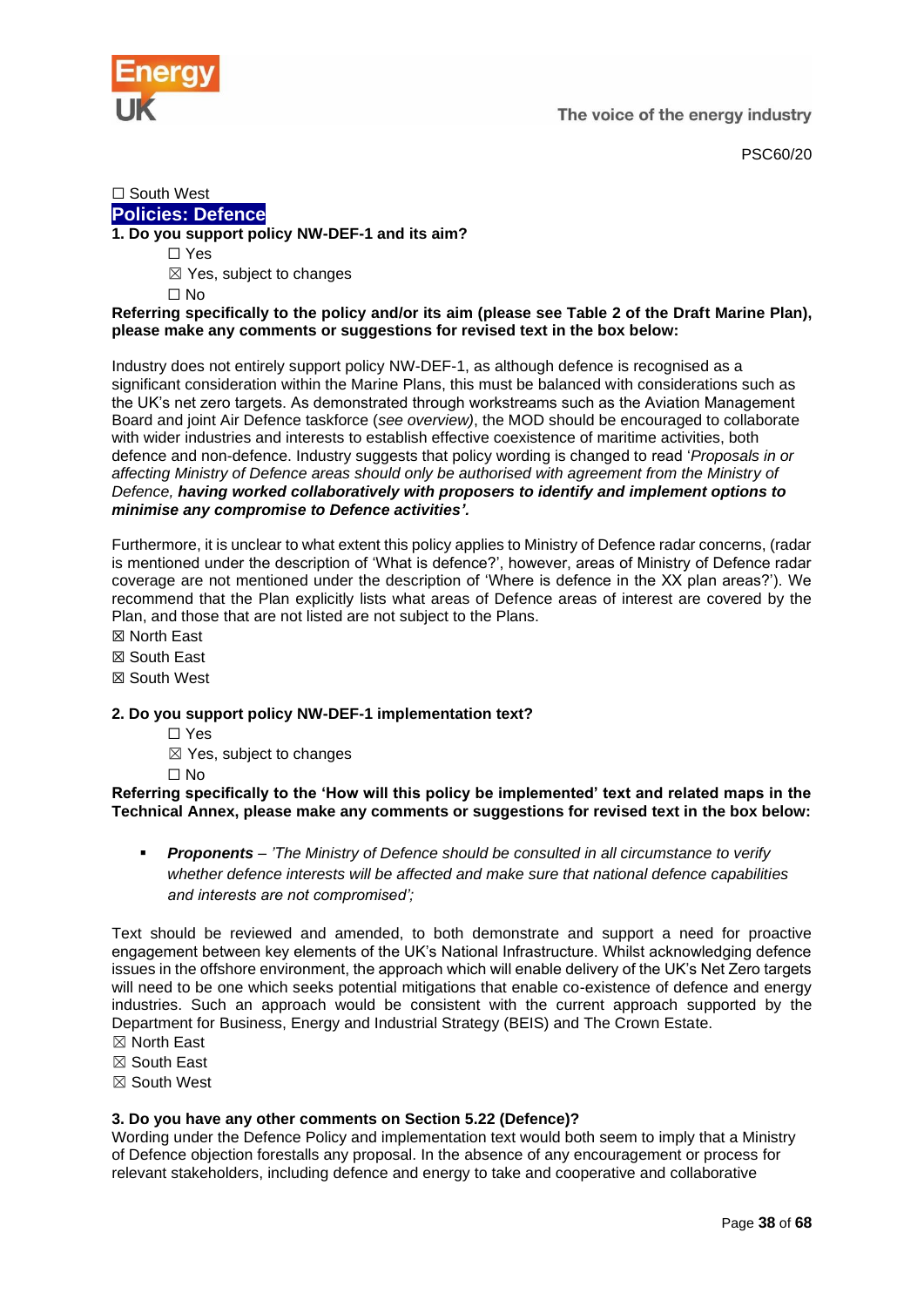

# PSC60/20

approach to determine the feasibility of mitigation to defence objections, there is the risk that the Ministry of Defence can assume that they have a protected position without the need to engage in seeking opportunities to find solutions which bring benefit to the wider UK economy. Without removing these implications, or assumptions, the unintended consequence of this wording is that a barrier to delivery of UK Net Zero targets are created, without recourse to rather seek practical and feasible solutions to cooperative coexistence.

Industry supports the text under "Decision-makers" ("Decision-makers should ensure that the Ministry of Defence has been consulted in all circumstances to verify whether defence interests will be affected and make sure that national defence capabilities and interests are not compromised") subject to changes with the policy wording as suggested above.

☒ North East

- ☒ South East
- ☒ South West

# <span id="page-38-0"></span>**Policies: Marine protected areas**

#### **1. Do you support policy NW-MPA-1 and its aim?**

- ☐ Yes
- ☒ Yes, subject to changes
- ☐ No

**Referring specifically to the policy and/or its aim (please see Table 2 of the Draft Marine Plan), please make any comments or suggestions for revised text in the box below:**

The policy restates the process under the Habitat Regulations but without the derogation component. The policy could be updated to allow for derogation which would allow for compensation in Natura 2000 sites which is part of the existing legislation.

"Proposals that may have adverse impacts on the objectives of marine protected areas must demonstrate that they will, in order of preference:

a) avoid

b) minimise

c) mitigate adverse impacts, with due regard given to statutory advice on an ecologically coherent network."

In order to provide an improved reflection of the management of MPAs, we would suggest re-wording as "likely significant adverse effect" instead of "may have adverse impacts", so this better reflects the assessment process.

We would also suggest adding a further step (order of preference) as follows: "d) offset impacts in accordance with relevant legislation". The provisions for compensatory measures under the Birds and Habitats Directives and measures of equivalent ecological value under the Marine and Coastal Access Act 2009 are important sustainable development provisions, which recognise that in exceptional cases, the balance of sustainable development may necessitate damaging development within MPAs. Given that a primary objective of marine planning is sustainable development, it is important that policies reflect this.

- ☒ North East
- ☒ South East
- ☒ South West
- **2. Do you support policy NW-MPA-1 implementation text?**

☐ Yes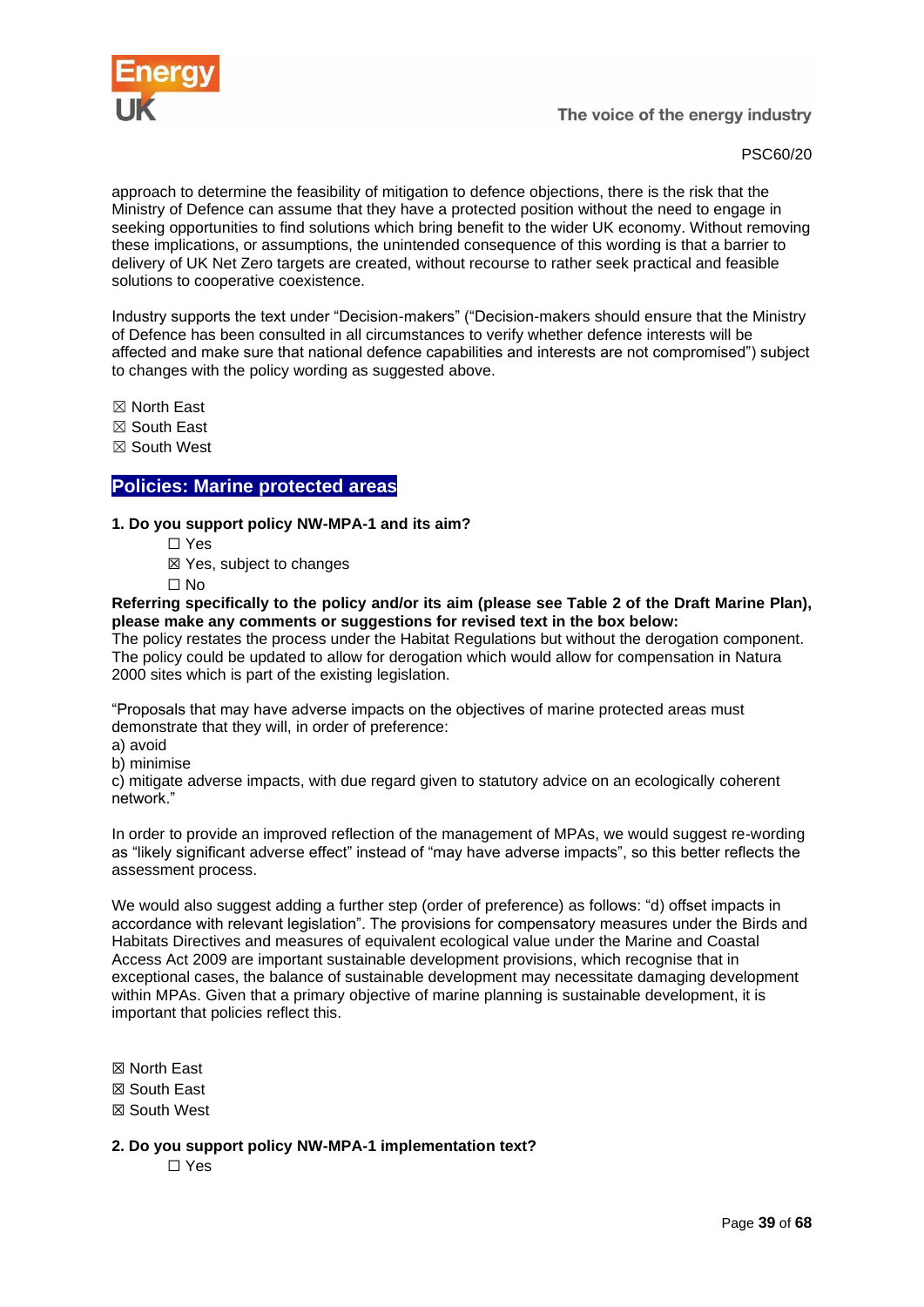

PSC60/20

☒ Yes, subject to changes

**Referring specifically to the 'How will this policy be implemented' text and related maps in the Technical Annex, please make any comments or suggestions for revised text in the box below:** The policy text and other policies could be updated to include the following intent - Proposals that cannot avoid, minimise and mitigate adverse impacts will not be supported *unless of overriding public interest (following the derogation route within the existing legislation)*

Additionally, it is unclear if new fishing activities fall under the Marine Plan definition of 'proposal'? It is currently unclear how fishing activity be in any way controlled or curtailed under the Marine Plan process and, if so, how?

Key marine spatial planning activities seem to be missing from the marine plans for fishing. Given the deterioration at sites where fishing has been identified as the main pressure/threat, there should be some mechanism within the policy for management of fisheries activities. We would recommend consideration of zoning or other measures within the plan in areas which are considered degraded. Additionally, industry would like to see support for regular monitoring of MPA's to ensure best available evidence is gathered to inform decision making processes.

"Proposals that cannot avoid, minimise and mitigate adverse impacts will not be supported. This policy does not remove the provisions for derogations that are present in primary legislation and regulations" (paragraph 946). We suggest these last two sentences of the paragraph should be replaced with "Proposals that cannot avoid, minimise and mitigate adverse impacts will only be approved if appropriate offsetting measures are implemented in accordance with legal requirements".

"Where minimising and mitigating impacts are not possible, particularly for habitat loss, avoidance is the preferred option (paragraph 948). We suggest this paragraph is removed given 'a) avoid' is the preferred option in all instances.

"New and evolving advice will not be applied retrospectively to activities that have already been consented" (paragraph 953). We suggest this last sentence of the paragraph is removed – this is a matter for nature conservation policy as opposed to marine plan policy.

"This policy does not remove the provisions for derogations that are present in primary legislation and regulations" (paragraph 954). We suggest this paragraph is removed.

- ☒ North East
- ☒ South East
- ☒ South West

# **3. Do you support policy NW-MPA-2 and its aim?**

- ☐ Yes
- ☒ Yes, subject to changes
- ☐ No

#### **Referring specifically to the policy and/or its aim (please see Table 2 of the Draft Marine Plan), please make any comments or suggestions for revised text in the box below:**

We suggest adding a further step as follows: "d) offset impacts in accordance with relevant legislation". The provisions for compensatory measures under the Birds and Habitats Directives and measures of equivalent ecological value under the Marine and Coastal Access Act 2009 are important sustainable development provisions, which recognise that in exceptional cases, the balance of sustainable development may necessitate damaging development within MPAs. Given that a primary objective of marine planning is sustainable development, it is important that policies reflect this.

<sup>☐</sup> No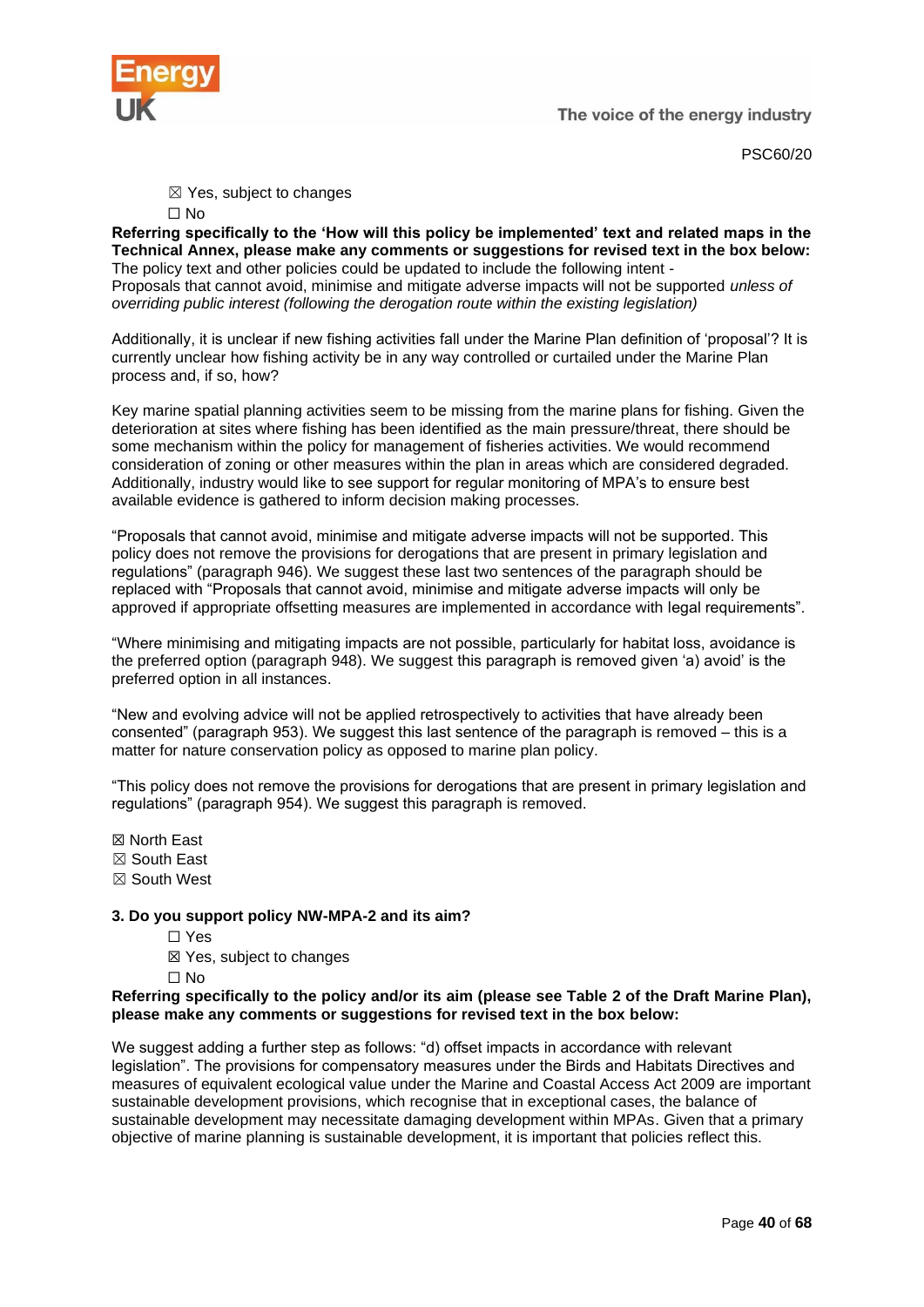

PSC60/20

☒ North East

☒ South East

☒ South West

# **4. Do you support policy NW-MPA-2 implementation text?**

- ☐ Yes
- ☒ Yes, subject to changes

☐ No

#### **Referring specifically to the 'How will this policy be implemented' text and related maps in the Technical Annex, please make any comments or suggestions for revised text in the box below:**

**"**Proposals that may have adverse impacts on the ability of a marine protected area to adapt to the effects of climate change must demonstrate that they will, in order of preference, avoid, minimise or mitigate these impacts" (paragraph 970). Suggest the first sentence of this paragraph is amended to include "…they will, in order of preference, avoid, minimise, mitigate or offset these impacts".

"This policy does not remove the provisions for derogations that are present in primary legislation and regulations" (paragraph 975). Suggest this paragraph is removed.

"Where proposals cannot avoid, minimise or mitigate adverse impact but are in the public interest, they must state the case for proceeding with details of how compensation of equal environmental benefit will be achieved (paragraph 976)". Suggest this paragraph is removed.

☒ North East

- ☒ South East
- ☒ South West

# **5. Do you support policy NW-MPA-3 and its aim?**

- ☐ Yes
- ☐ Yes, subject to changes

☐ No

**Referring specifically to the policy and/or its aim (please see Table 2 of the Draft Marine Plan), please make any comments or suggestions for revised text in the box below:**

- ☐ North East
- ☐ South East
- ☐ South West

# **6. Do you support policy NW-MPA-3 implementation text?**

☐ Yes

☐ Yes, subject to changes

☐ No

**Referring specifically to the 'How will this policy be implemented' text and related maps in the Technical Annex, please make any comments or suggestions for revised text in the box below:**

☐ North East

☐ South East

☐ South West

**7. Do you support policy NW-MPA-4 and its aim?**

☐ Yes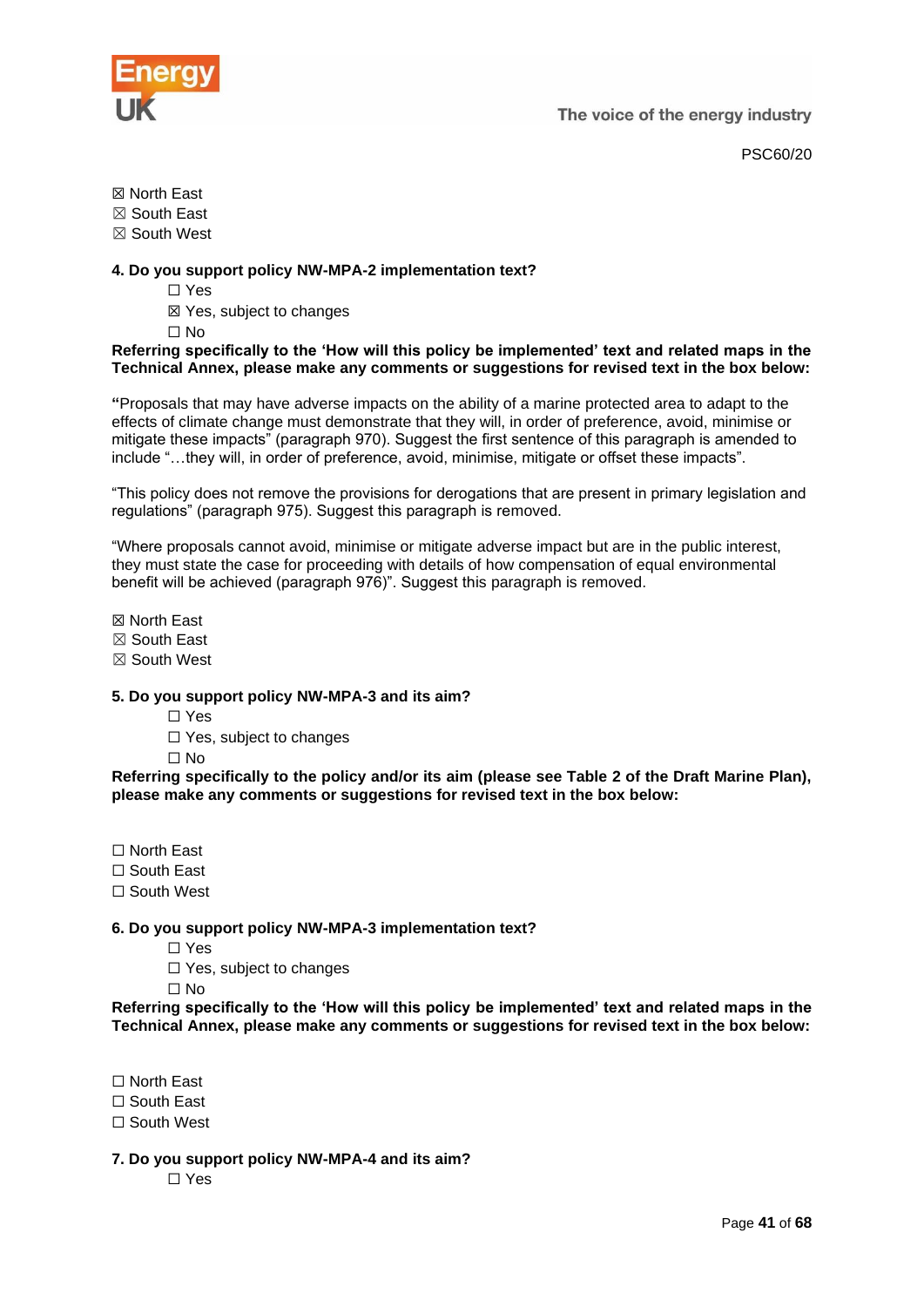

PSC60/20

□ Yes, subject to changes

☐ No

**Referring specifically to the policy and/or its aim (please see Table 2 of the Draft Marine Plan), please make any comments or suggestions for revised text in the box below:**

As a protected feature is avoided protection under the Habitat Regulations, is this policy (and MPA-1) a duplication of the existing legislation?

☒ North East

☒ South East

☒ South West

#### **8. Do you support policy NW-MPA-4 implementation text?**

☐ Yes

☐ Yes, subject to changes

☐ No

**Referring specifically to the 'How will this policy be implemented' text and related maps in the Technical Annex, please make any comments or suggestions for revised text in the box below:**

☐ North East

☐ South East

☐ South West

**9. Do you have any other comments on Section 5.23 (Marine protected areas)?**

- ☐ North East
- ☐ South East

☐ South West

# <span id="page-41-0"></span>**Policies: Biodiversity**

**1. Do you support policy NW-BIO-1 and its aim?**

☒ Yes

□ Yes, subject to changes

☐ No

**Referring specifically to the policy and/or its aim (please see Table 2 of the Draft Marine Plan), please make any comments or suggestions for revised text in the box below:**

☒ North East

☒ South East

☒ South West

#### **2. Do you support policy NW-BIO-1 implementation text?**

☐ Yes

☒ Yes, subject to changes

☐ No

**Referring specifically to the 'How will this policy be implemented' text and related maps in the Technical Annex, please make any comments or suggestions for revised text in the box below:**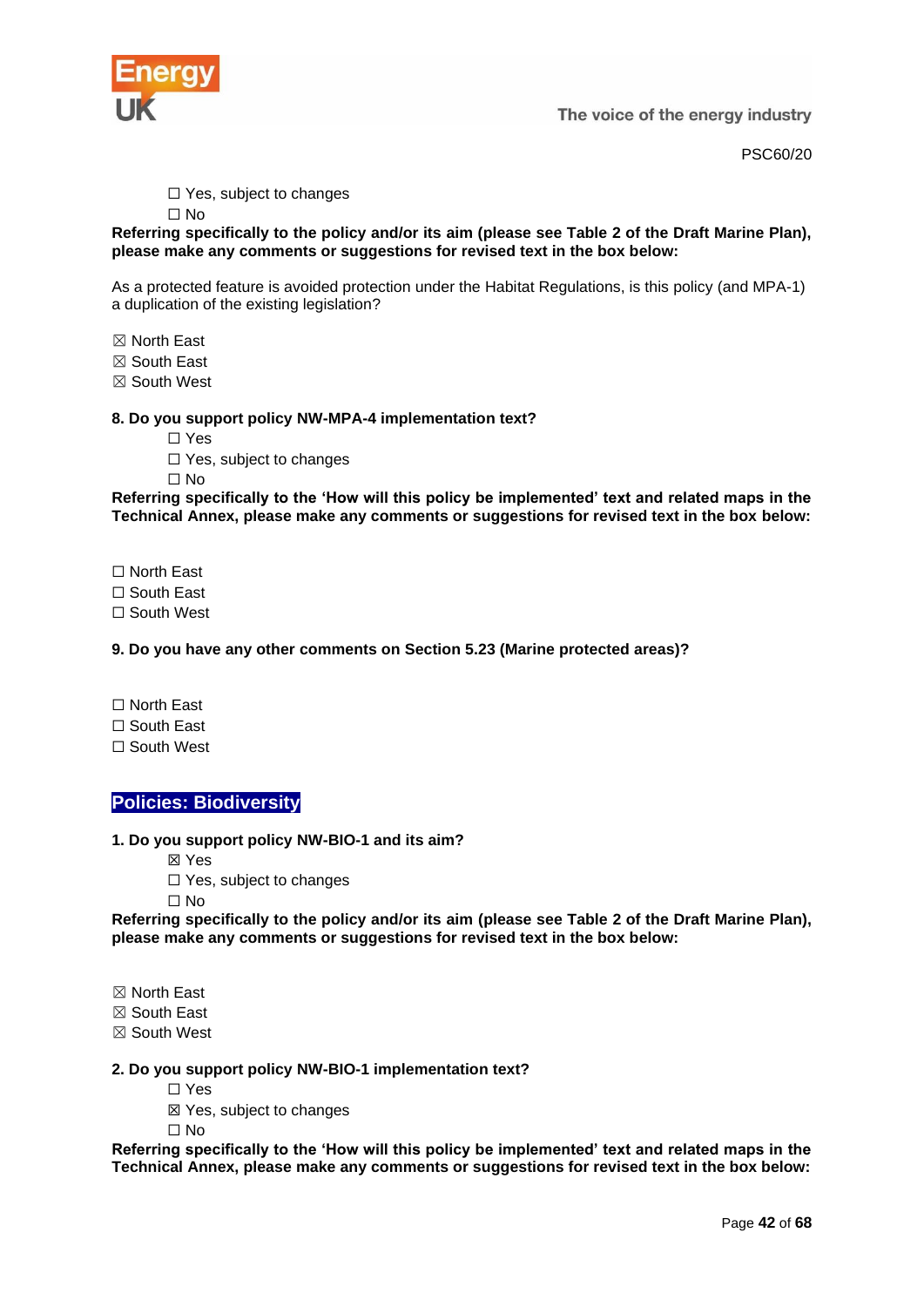

PSC60/20

"Compensation will be considered on a case-by-case basis by decision-makers for significant adverse impacts that cannot be avoided, minimised or mitigated" (paragraph 1053). Suggest sentence to start as follows: "Compensation will be considered on a case-by-case basis by decision-makers in a proportionate manner…".

"Decision-makers will support proposals that enhance the distribution of priority habitats and priority species in the north west marine plan areas where it complies with other policies in this plan and relevant legislation" (paragraph 1057). Suggest this sentence is followed by: "Decision-makers should apply this policy proportionately". These suggested changes are to ensure proposal requirements are proportionate and in line with better regulation principles.

☒ North East

☒ South East

☒ South West

# **3. Do you support policy NW-BIO-2 and its aim?**

- ☒ Yes
- ☐ Yes, subject to changes
- ☐ No

#### **Referring specifically to the policy and/or its aim (please see Table 2 of the Draft Marine Plan), please make any comments or suggestions for revised text in the box below:**

- ☒ North East
- ☒ South East
- ☒ South West

#### **4. Do you support policy NW-BIO-2 implementation text?**

- ☐ Yes
- ☒ Yes, subject to changes
- ☐ No

**Referring specifically to the 'How will this policy be implemented' text and related maps in the Technical Annex, please make any comments or suggestions for revised text in the box below:** "*Decision-makers should apply this policy proportionally on proposals that will interact with native species or habitat adaptation or connectivity or native species migration*" (paragraph 1074). Suggest amending 'proportionally' to 'proportionately'.

☒ North East

- ☒ South East
- ☒ South West

# **5. Do you support policy NW-BIO-3 and its aim?**

- ☐ Yes
- ☒ Yes, subject to changes

☐ No

#### **Referring specifically to the policy and/or its aim (please see Table 2 of the Draft Marine Plan), please make any comments or suggestions for revised text in the box below:**

We refer to the statement:-

"Proposals that deliver environmental net gain for coastal habitats where important in their own right and/or for ecosystem functioning and provision of ecosystem services will be supported".

We welcome the MMO's recognition of net gain in this context: however, the concept is still in the process of being developed for practical application. Therefore, we consider that net gain should not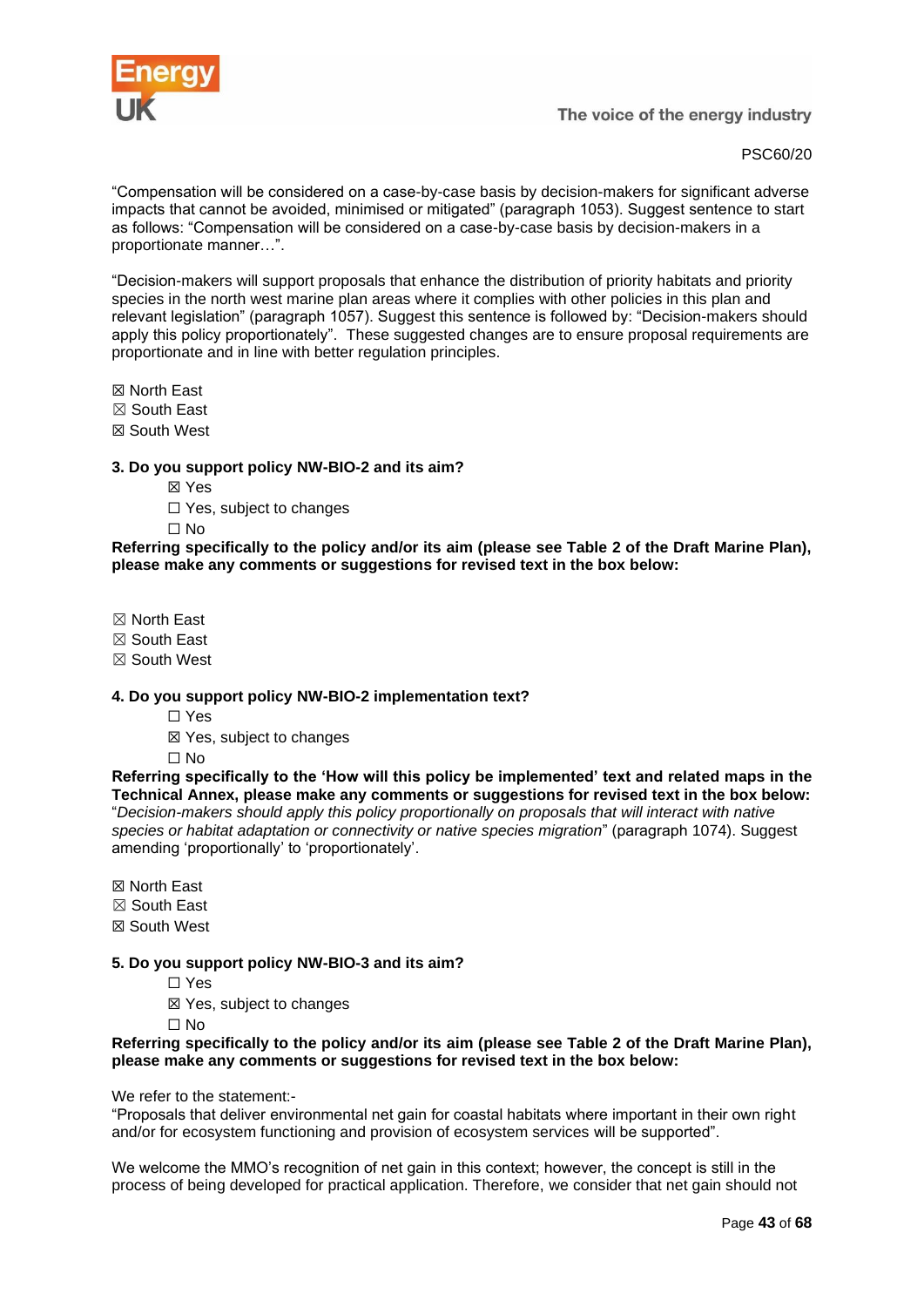

be mandatory at this stage and it is important that the policy makes this clear, while supporting proposals that do include net gain.

☒ North East

☒ South East

☒ South West

#### **6. Do you support policy NW-BIO-3 implementation text?**

☐ Yes

☒ Yes, subject to changes

 $\Box$  No

**Referring specifically to the 'How will this policy be implemented' text and related maps in the Technical Annex, please make any comments or suggestions for revised text in the box below:** Referring to paragraph 1087 and 1092, we welcome the MMO's recognition of net gain in this context; however, the concept is still in the process of being developed for practical application. Therefore, we consider that net gain should not be mandatory at this stage and it is important that the policy makes this clear, while supporting proposals that do include net gain. We recommend amending paragraph 1087 and 1092 to make it clear that net gain is not mandatory.

☒ North East ☒ South East ☒ South West

# **7. Do you have any other comments on Section 5.24 (Biodiversity)?**

We recognise that net gain is a valid approach in some circumstances, but it should not be mandatory, and the marine plan guidance should acknowledge the early stage in the practical application of this concept.

☒ North East ☒ South East ☒ South West

# <span id="page-43-0"></span>**Policies: Net gain and natural capital**

**1. Do you support policy NW-NG-1 and its aim?**

☐ Yes

☒ Yes, subject to changes

☐ No

#### **Referring specifically to the policy and/or its aim (please see Table 2 of the Draft Marine Plan), please make any comments or suggestions for revised text in the box below:**

Industry welcomes the MMO's positive ambition to include net gain and natural capital in the Draft Marine Plans. However, this is an evolving area, and certainly not one that is fully developed or widely consulted upon. Therefore, it should not be mandatory and the marine plan guidance should acknowledge the early stage in the practical application of this concept

☒ North East ☒ South East ☒ South West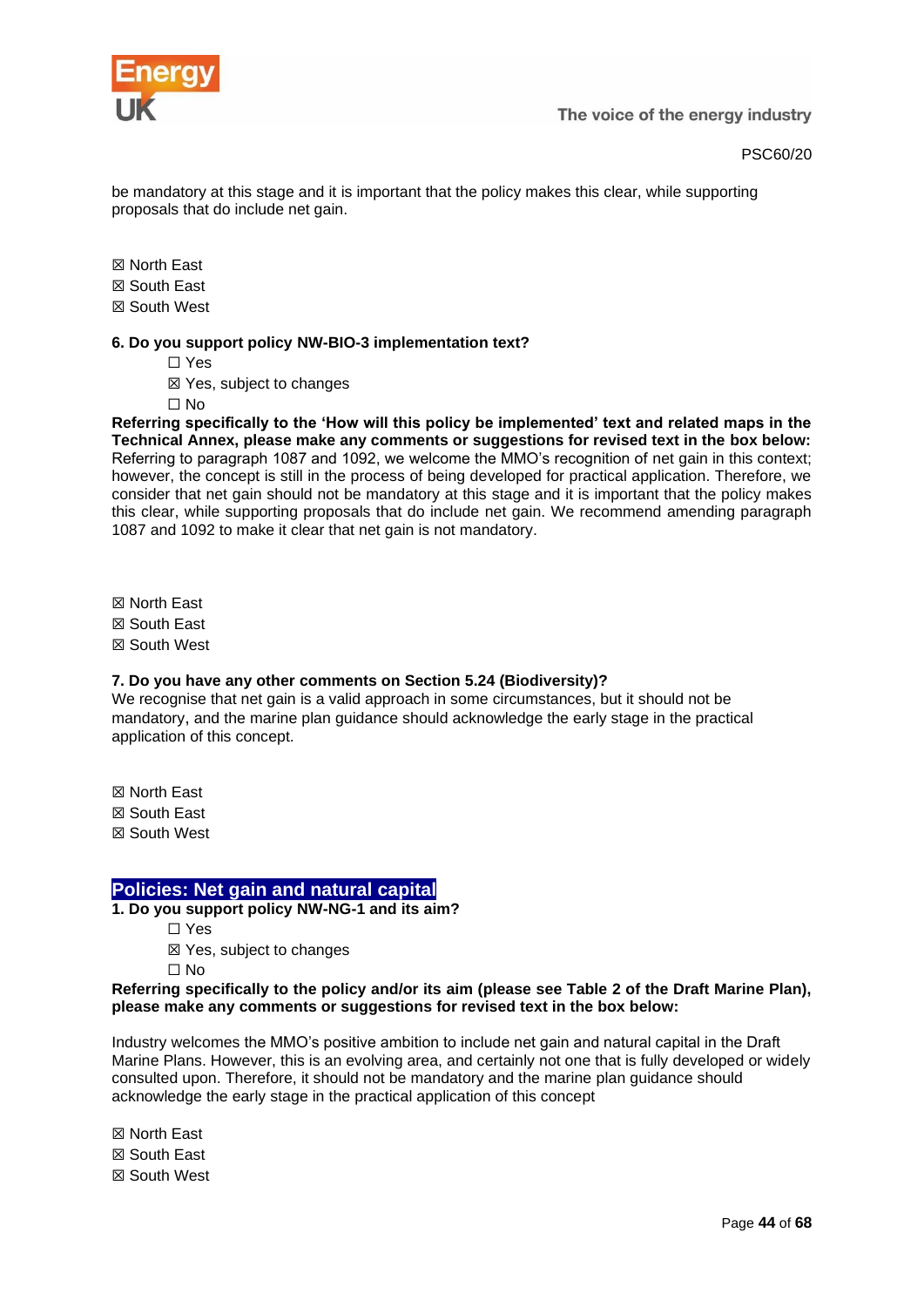

PSC60/20

# **2. Do you support policy NW-NG-1 implementation text?**

☐ Yes

☒ Yes, subject to changes

☐ No

#### **Referring specifically to the 'How will this policy be implemented' text and related maps in the Technical Annex, please make any comments or suggestions for revised text in the box below:**

Similar to our response above, net gain is still in the early development stages of its practical application; therefore, it should not be mandatory within the Marine Plans.

☒ North East ☒ South East

☒ South West

# **3. Do you have any other comments on Section 5.25 (Net gain and natural capital)?**

In relation to the text provided in paragraph 1102, we note that the Common International Classification of Ecosystem Services (CICES) framework is increasingly being used and advocated in the UK, for example, the Joint Nature Conservation Committee (JNCC) and Environment Agency. It is a broader framework than the UK National Ecosystem Approach and thus more suited to marine planning.

☒ North East ☒ South East ☒ South West

# <span id="page-44-0"></span>**Policies: Invasive non-native species**

**1. Do you support policy NW-INNS-1 and its aim?**

☒ Yes

□ Yes, subject to changes

☐ No

**Referring specifically to the policy and/or its aim (please see Table 2 of the Draft Marine Plan), please make any comments or suggestions for revised text in the box below:**

☒ North East ☒ South East ☒ South West

# **2. Do you support policy NW-INNS-1 implementation text?**

☐ Yes

☒ Yes, subject to changes

☐ No

#### **Referring specifically to the 'How will this policy be implemented' text and related maps in the Technical Annex, please make any comments or suggestions for revised text in the box below:**

We recognise the management of risk associated with INNS, but a proportionate requirement for biosecurity plans should be incorporated to the implementation of this policy. There is good guidance available about how to prepare biosecurity plans.

☒ North East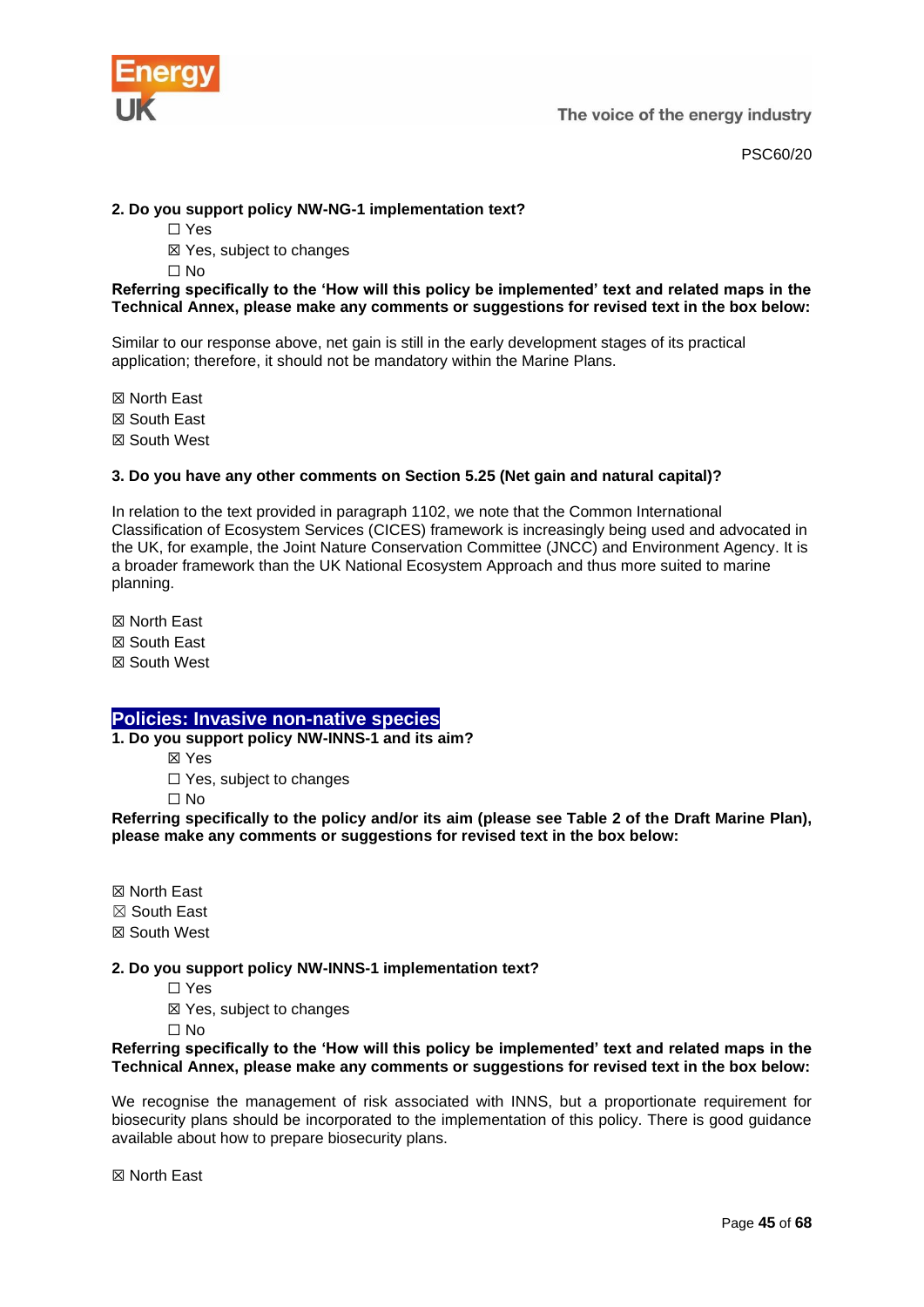

PSC60/20

☒ South East

☒ South West

# **3. Do you support policy NW-INNS-2 and its aim?**

☐ Yes

☐ Yes, subject to changes

 $\Box$  No

**Referring specifically to the policy and/or its aim (please see Table 2 of the Draft Marine Plan), please make any comments or suggestions for revised text in the box below:**

☐ North East

☐ South East

□ South West

# **4. Do you support policy NW-INNS-2 implementation text?**

- ☐ Yes
- □ Yes, subject to changes

☐ No

**Referring specifically to the 'How will this policy be implemented' text and related maps in the Technical Annex, please make any comments or suggestions for revised text in the box below:**

☐ North East

☐ South East

☐ South West

**5. Do you have any other comments on Section 5.26 (Invasive non-native species)?**

- ☐ North East
- ☐ South East

☐ South West

# <span id="page-45-0"></span>**Policies: Disturbance**

**1. Do you support policy NW-DIST-1 and its aim?**

☐ Yes

☒ Yes, subject to changes  $\Box$  No

#### **Referring specifically to the policy and/or its aim (please see Table 2 of the Draft Marine Plan), please make any comments or suggestions for revised text in the box below:**

Suggest adding further criterion (order of preference) as follows: "d) compensate".

☒ North East ☒ South East ☒ South West

# **2. Do you support policy NW-DIST-1 implementation text?**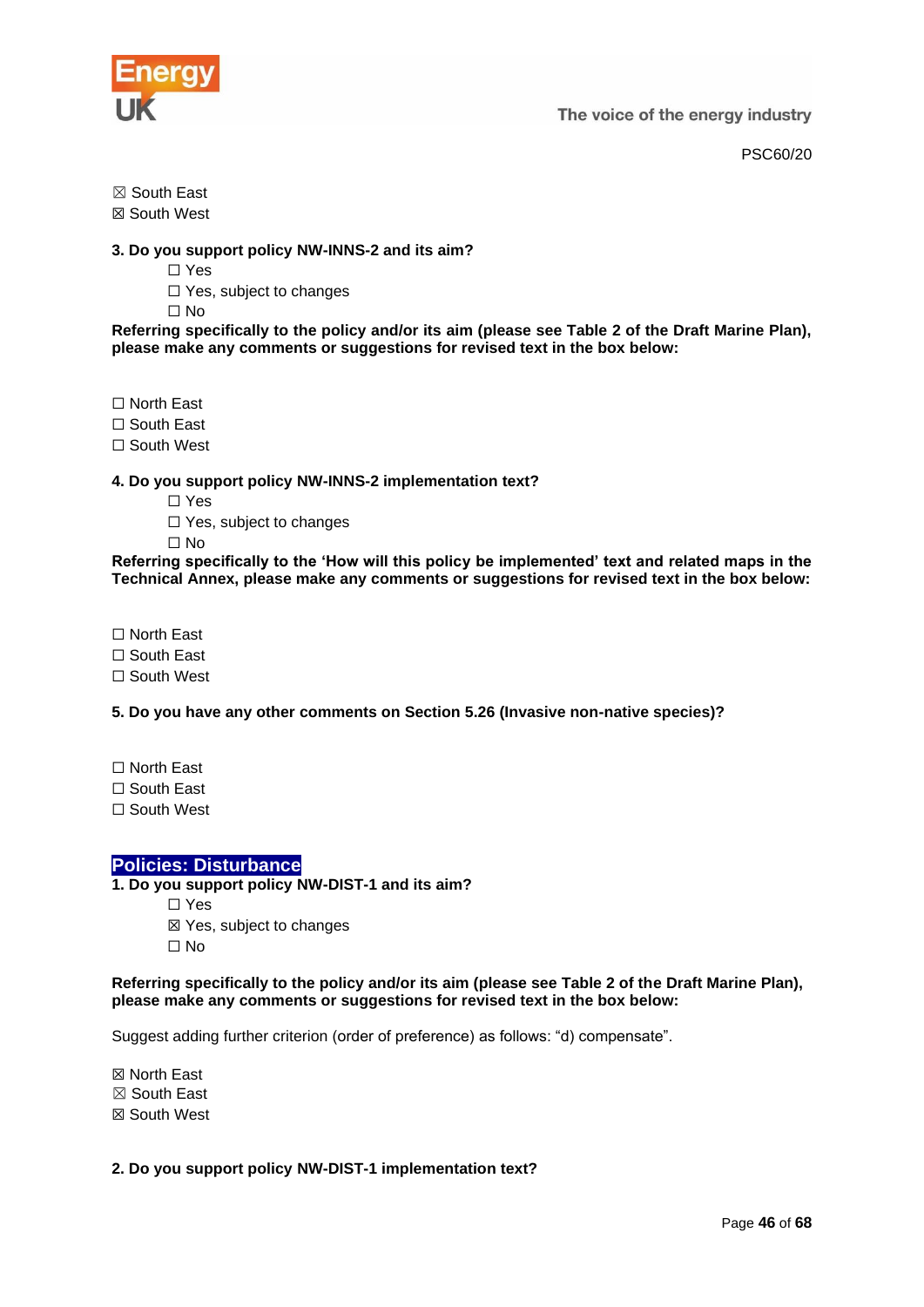

PSC60/20

☐ Yes

☒ Yes, subject to changes

☐ No

**Referring specifically to the 'How will this policy be implemented' text and related maps in the Technical Annex, please make any comments or suggestions for revised text in the box below:**

The implementation text should also recognise the potential need to compensate for impacts.

☒ North East ☒ South East ☒ South West

**3. Do you have any other comments on Section 5.27 (Disturbance)?**

☐ North East

☐ South East

☐ South West

# <span id="page-46-0"></span>**Policies: Underwater noise**

#### **1. Do you support policy NW-UWN-1 and its aim?**

☐ Yes

☒ Yes, subject to changes

 $\Box$  No

#### **Referring specifically to the policy and/or its aim (please see Table 2 of the Draft Marine Plan), please make any comments or suggestions for revised text in the box below:**

The draft Marine Plans do not consider underwater noise from standard marine operations such as, diving, anchoring, manoeuvring etc. We appreciate that these do not require a marine licence, however, they are very much part of operations including marine construction which does require a marine licence. Therefore, we would like to see specific reference to activities that do not need a marine license, yet create underwater noise, and are part of marine construction to understand if they are acceptable under policy.

☒ North East

☒ South East

☒ South West

# **2. Do you support policy NW-UWN-1 implementation text?**

☐ Yes

☐ Yes, subject to changes

☐ No

**Referring specifically to the 'How will this policy be implemented' text and related maps in the Technical Annex, please make any comments or suggestions for revised text in the box below:**

☐ North East

☐ South East

□ South West

**3. Do you support policy NW-UWN-2 and its aim?**

☐ Yes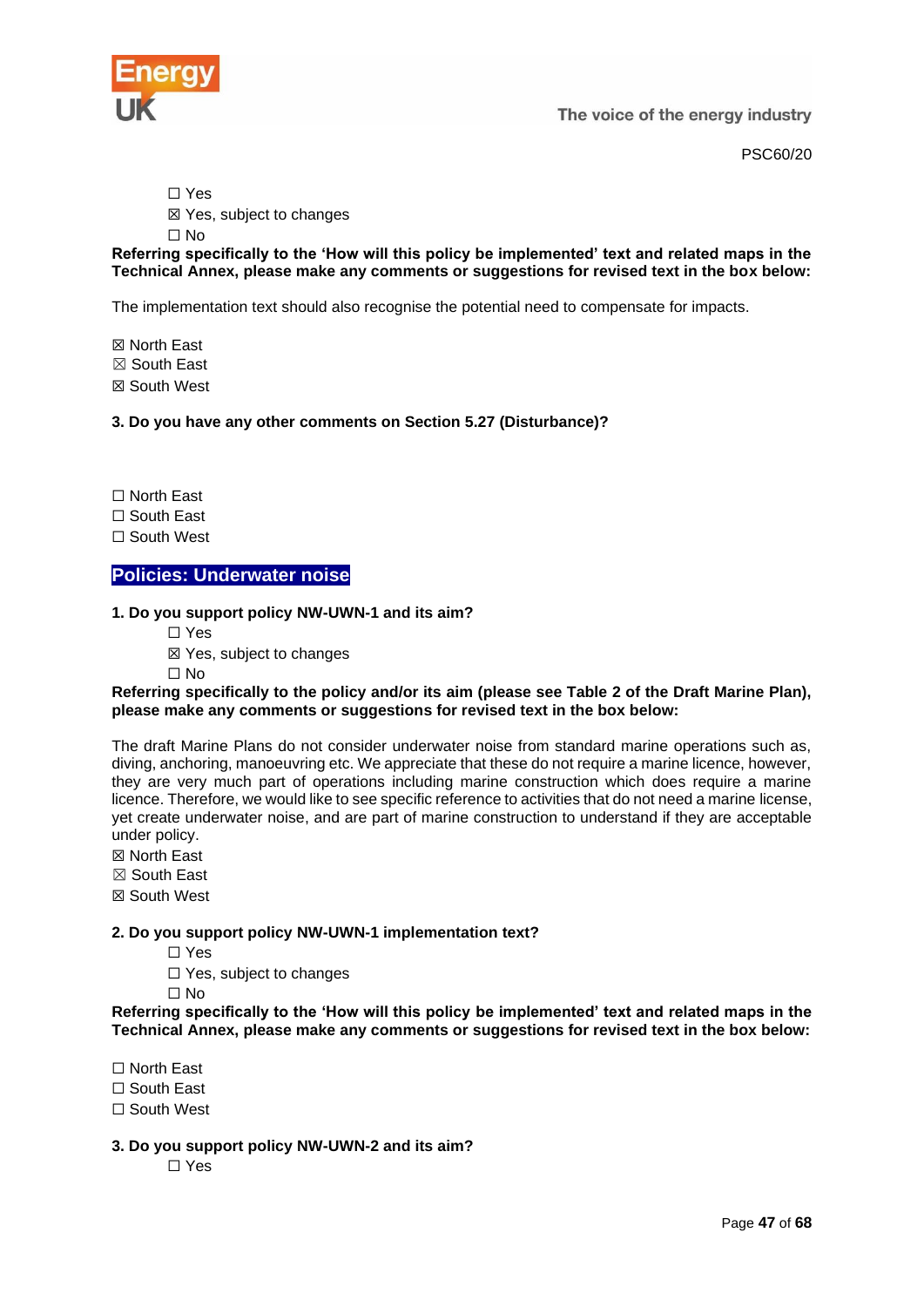

PSC60/20

☒ Yes, subject to changes

☐ No

**Referring specifically to the policy and/or its aim (please see Table 2 of the Draft Marine Plan), please make any comments or suggestions for revised text in the box below:**

In relation to our comments on UXO and noting that the explosive threat from UXO is primarily a public safety issue, at-sea in-situ disposal of UXO and the noise associated with this activity is unavoidable. As such it is not considered possible to avoid, minimise, mitigate noise impacts resulting from UXO detonation. It is recommended that proposals for UXO disposal should not have to demonstrate that they will, in order of preference avoid, minimise, mitigate impacts. Further, the case for proceeding will always be safety based, therefore UXO disposal should be exempt from this policy.

"Proposals that result in the generation of impulsive or non-impulsive noise must demonstrate that they will, in order of preference…" We suggest the text is amended to "Proposals that result in the generation of significant levels of impulsive or non-impulsive noise…". This is to ensure a proportionate requirement for assessment.

As noted in other draft policy responses, we consider the policy wording criteria of avoid, minimise, mitigate etc to be inappropriate as it is overly simplistic in terms of the policy assessment process, and unduly restrictive from the perspective of decision-making outcomes. Similar text is included in many other policies and has resulted in over long and repetitive policies.

Current practice is to mitigate for offshore wind farms through MMMPs in line with SNCB guidance. If developers were to accept that avoidance comes first, where would they be able to build fixed based wind farms that require piling. Piling is a temporary effect and needs to be considered in this context along with the need for renewable energy's contribution to climate change mitigation. Each application should be considered on its merits.

We also note that gravity base foundations and drilling also sit above piling mitigation in the policy wording. This may make many offshore wind farms uneconomic.

☒ North East ☒ South East ☒ South West

#### **4. Do you support policy NW-UWN-2 implementation text?**

☐ Yes

□ Yes, subject to changes

☐ No

**Referring specifically to the 'How will this policy be implemented' text and related maps in the Technical Annex, please make any comments or suggestions for revised text in the box below:**

☐ North East

☐ South East

☐ South West

# **5. Do you have any other comments on Section 5.28 (Underwater noise)?**

☐ North East ☐ South East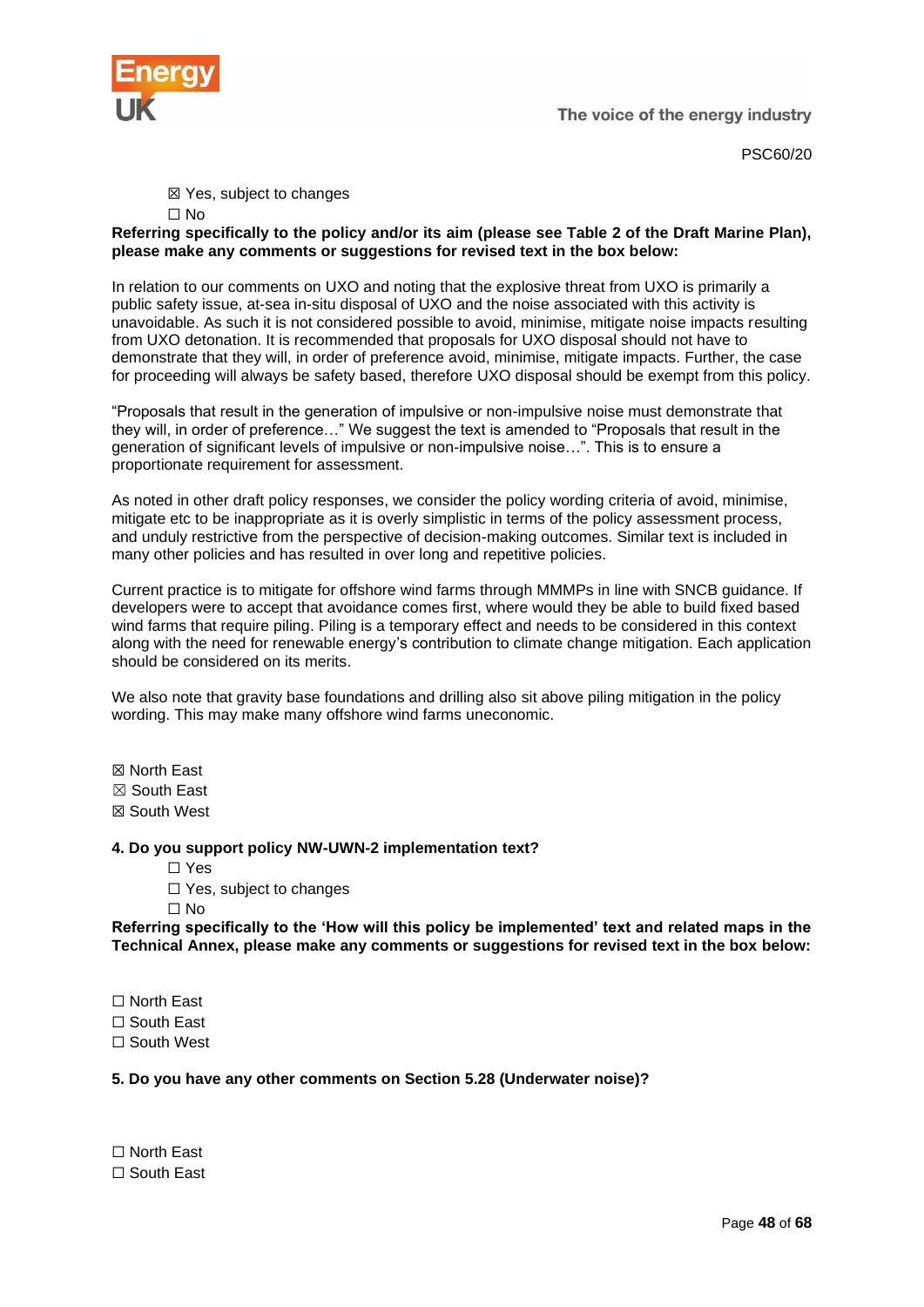

PSC60/20

☐ South West

# <span id="page-48-0"></span>**Policies: Cumulative effects**

# **1. Do you support policy NW-CE-1 and its aim?**

☐ Yes

☒ Yes, subject to changes

 $\Box$  No

#### **Referring specifically to the policy and/or its aim (please see Table 2 of the Draft Marine Plan), please make any comments or suggestions for revised text in the box below:**

Suggest adding further order of preference as follows: "d) compensate".

☒ North East ☒ South East

☒ South West

#### **2. Do you support policy NW-CE-1 implementation text?**

- ☐ Yes
- ☒ Yes, subject to changes
- ☐ No

#### **Referring specifically to the 'How will this policy be implemented' text and related maps in the Technical Annex, please make any comments or suggestions for revised text in the box below:**

The implementation text should recognise the potential need to provide compensatory or offsetting measures where there are significant residual cumulative effects.

- ☒ North East
- ☒ South East
- ☒ South West

# **3. Do you have any other comments on Section 5.29 (Cumulative effects)?**

Even small-scale proposals could induce a tipping point where cumulative effects become critically detrimental" (paragraph 1257). Suggest this last sentence of the paragraph is removed. We think this is very unlikely to occur in practice. Proportionate regulation requires that regulators make pragmatic judgements about the relative significance of pressures and focus on the larger pressures.

☒ North East ☒ South East ☒ South West

# <span id="page-48-1"></span>**Policies: Cross-border co-operation**

# **1. Do you support policy NW-CBC-1 and its aim?**

☐ Yes ☒ Yes, subject to changes ☐ No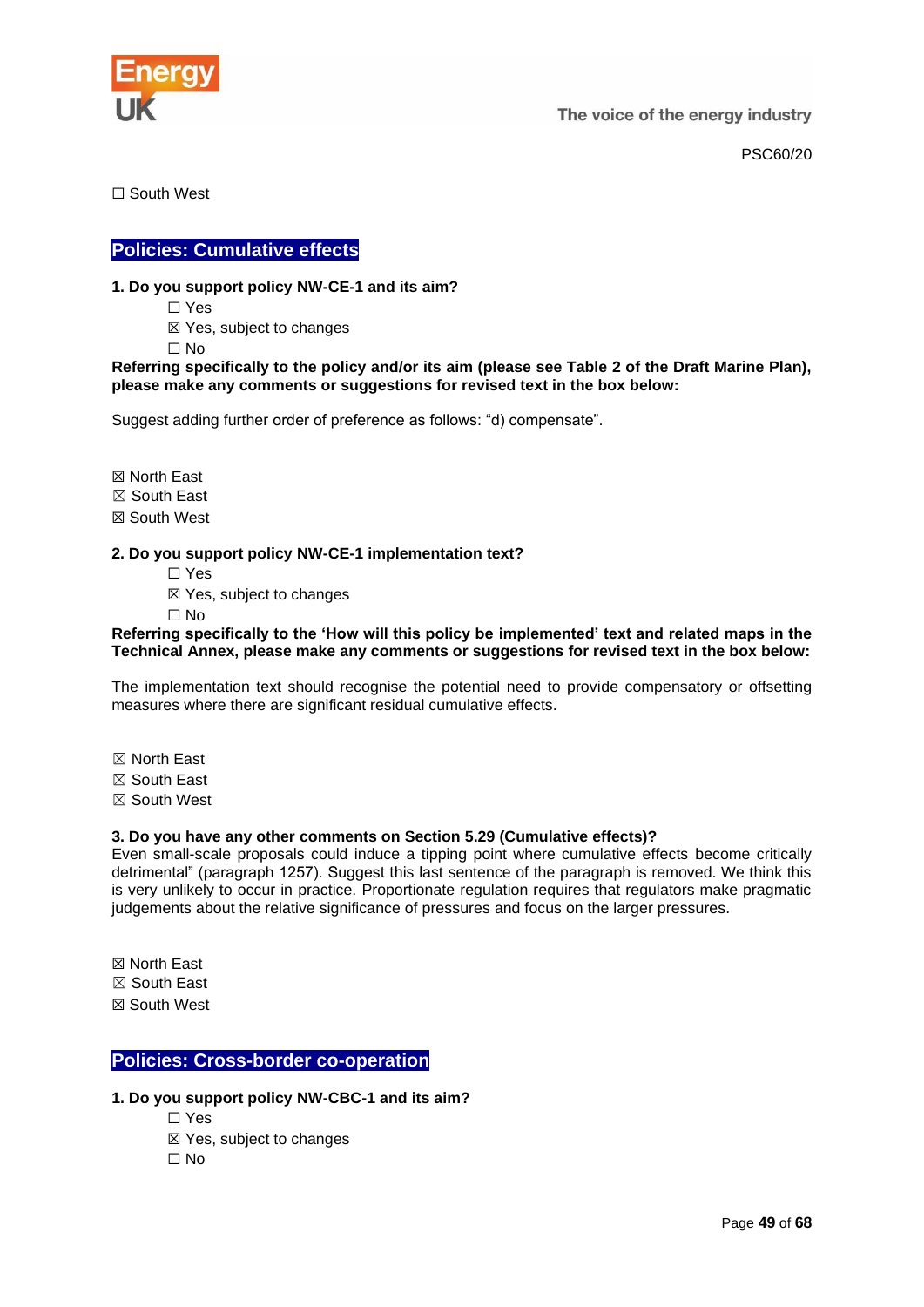

PSC60/20

# **Referring specifically to the policy and/or its aim (please see Table 2 of the Draft Marine Plan), please make any comments or suggestions for revised text in the box below:**

We welcome the cross-border co-operation policy and its aim. However, the policy text needs to address how the SW marine plan objectives and decision-making will take into account the crossboundary planning objectives with the following:

- Welsh marine planning objectives
- Terrestrial and local planning objectives
- Other English inshore and offshore planning objectives

We are pleased to see that the NW Marine Plan intends to work closely with these other planning areas. However, we recommend improved clarity from the MMO regarding how they intend to achieve this in practice and provide more detail than putting the responsibility back onto the developer to 'consult' with all relevant bodies in the Plan. In order to aid the MMO in providing greater clarity around cross-border co-operation, we propose the following questions that should be addressed in the Plan:

- Where developments cross boundaries and the footprint extends to both on land and different marine planning areas, how will decision-making take place so that the position of other on land local and regional planning does not contradict the position of the marine environment?
- How will proposals throughout inter-connected regions be consulted upon, assessed and managed where there may be competing priorities and differing objectives? Developers are not the appropriate stakeholder to navigate these potentially competing regulatory priorities across borders. Therefore, we would recommend that the Competent Authorities involved should work together to ensure there is a consistent and fair approach, without placing unreasonable burden on the developer to manage this interaction.
- Considering there are no 'hard' boundaries in the marine environment and there is higher connectivity to surrounding areas, how will this be incorporated into the marine planning space?

☒ North East

☒ South East

☒ South West

# **2. Do you support policy NW-CBC-1 implementation text?**

- ☐ Yes
- ☐ Yes, subject to changes

☐ No

**Referring specifically to the 'How will this policy be implemented' text and related maps in the Technical Annex, please make any comments or suggestions for revised text in the box below:**

☐ North East

☐ South East

☐ South West

# **3. Do you have any other comments on Section 5.30 (Cross-border co-operation)?**

☐ North East ☐ South East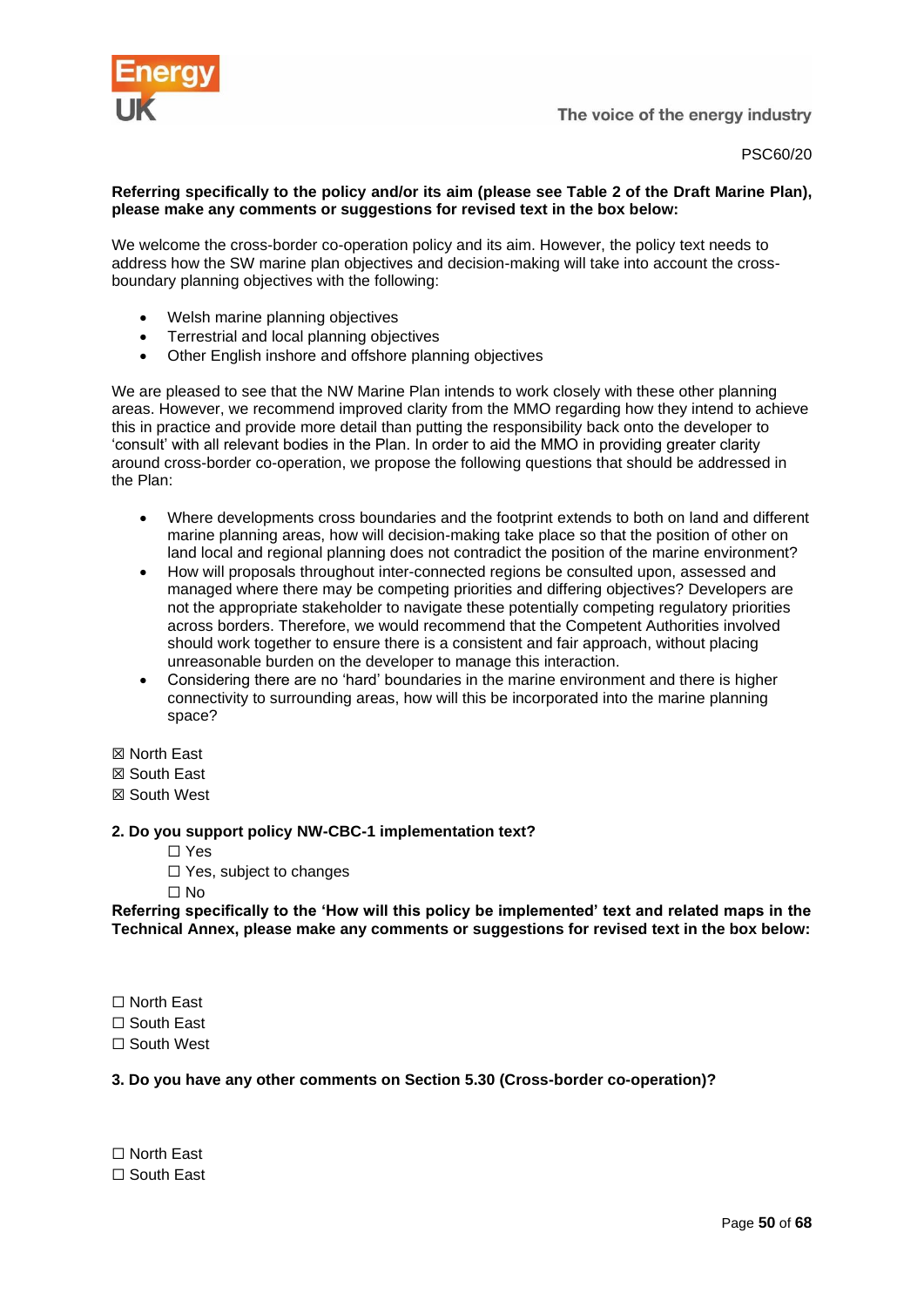

PSC60/20

☐ South West

# <span id="page-50-0"></span>**Objectives**

**1. By reference to the sections on objectives, and particularly Table 1 of the Technical Annex, do you agree that the relevant high-level marine objectives are appropriate to use as the marine plan objectives for the North West Inshore and Offshore Marine Plans?**

☒ Yes

☐ Yes, subject to changes

☐ No

**Please state the reason for your answer including any comments and proposed objectives in the box below:**

**2. Do you agree that the marine plan objectives, as set out in the sections on objectives and particularly Table 1 of the Technical Annex, will lead to the achievement of the Draft North West Inshore and Offshore Marine Plan Vision Statement (Section 2.1 of the Draft Marine Plans)?**

- ☐ Yes
- ☐ Yes, subject to changes
- ☒ No

**Please state the reason for your answer including any comments and proposed objectives in the box below:**

Industry welcomes the support the Marine Plan objectives give to renewable energies including wind, wave and tidal, which are specifically listed within respective Policy texts and attributed to objectives 2,3 and 8.

In addition to listing renewables, nuclear should also be included and attributed to objectives 2,3 and 8 because of the important contribution new nuclear power will provide towards a sustainable energy generation mix and reduction in greenhouse gas emissions, which directly relates to objective 2. The specific nuclear-safety controls applied to nuclear generation enable nuclear power to meet the effective risk management criteria of objective 3. Lastly, new nuclear energy will play a significant role in the decarbonisation of the UK and mitigation of climate change as the UK transitions to a low carbon economy and replaces fossil fuels in the energy mix.

The UK has a binding legal commitment to achieve net zero emissions by 2050, of which nuclear and renewable energy are key elements. Therefore, the Draft Marine Plans should recognise the need for both.

The overarching National Policy Statement for Energy (NPS EN-1) emphasises the role for nuclear power in decarbonising UK electricity and this should be reflected in the Plans.

Therefore, we would like to propose the following suggested wording in the policy text: "Proposals for new nuclear power stations inside areas of identified potential will be supported".

☒ North East ☒ South East ☒ South West

<span id="page-50-1"></span>**Applying the Plan as a whole**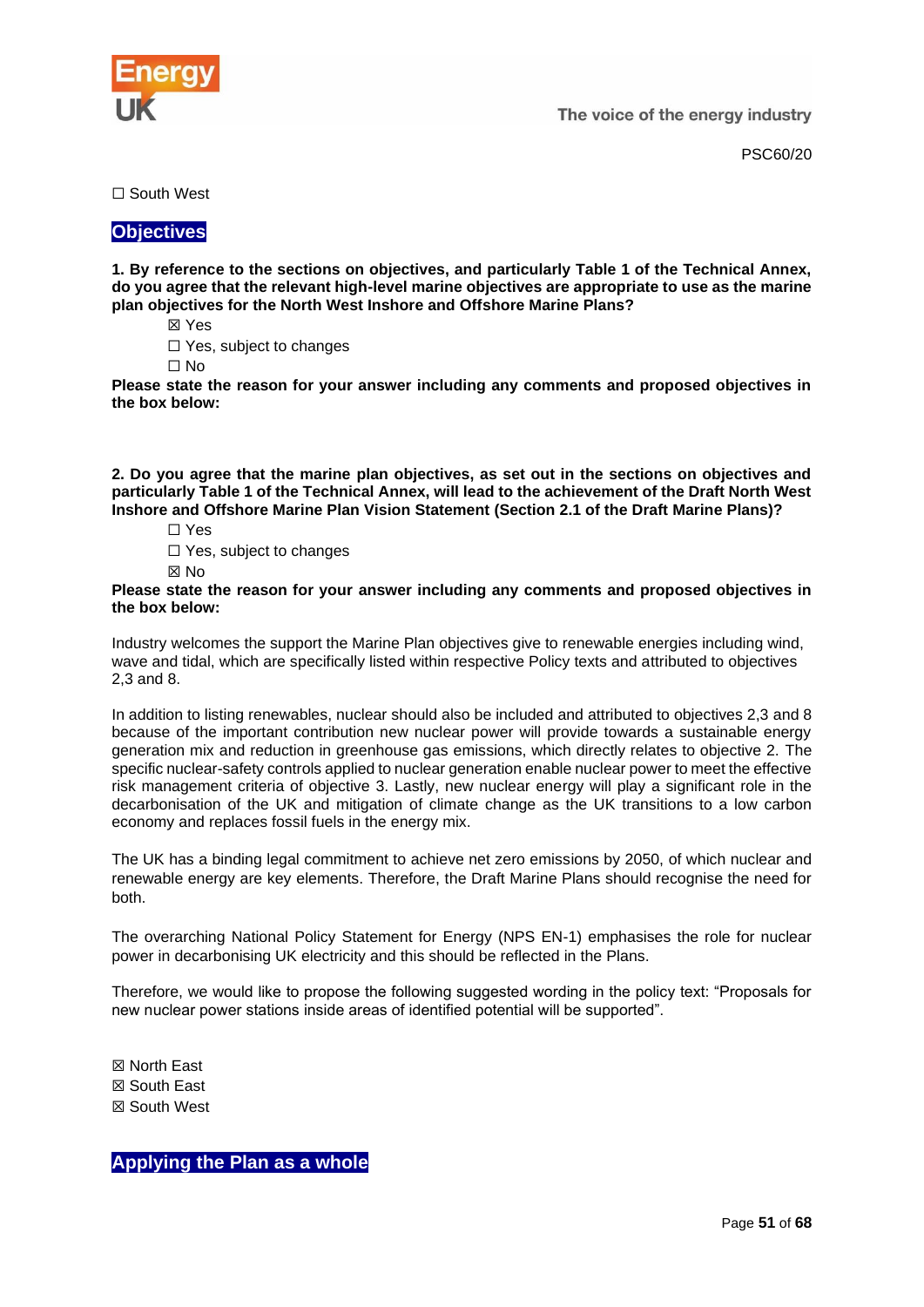

PSC60/20

# **1. Do you consider Section 3 of the Draft North West Inshore and Offshore Marine Plans provide adequate information about using and implementing the Marine Plans once adopted?**

- ☐ Yes
- ☒ Yes, subject to changes
- ☐ No

# **Please state the reason for your answer including any comments or revised text in the box below:**

We refer to the statement: "Better Regulation principles should be adhered to when implementing the North West Marine Plan" (paragraph 41). This single reference to 'Better Regulation' fails to give sufficient prominence to the importance of better regulation principles in marine plan implementation and we suggest further clarification is provided.

# **2. Do you agree that all relevant policies together form a coherent package supporting decisions which will generally involve a number of policies?**

☐ Yes

☒ Yes, subject to changes

 $\Box$  No

#### **Please state the reason for your answer including any comments or revised text in the box below:**

We believe there is a lack of clarity on how the marine planning issues and evidence database has been incorporated into the marine planning process. Most importantly, there appears to be incomplete evidence presented in the technical evidence log, which could have the potential to impact fair and accurate decision-making.

Our understanding is that the evidence database is what the MMO intend to use to assist their decision-making in the following ways:

- The Marine Management Organisation marine evidence and data register includes evidence reports that support the work of the organisation, including marine planning. These reports may also support the implementation of policies.
- The Marine planning issues and evidence database holds information about the issues raised for the south west marine plan areas and the evidence used for marine planning. Issues include challenges and opportunities that occur at a spatial and temporal scale appropriate for a marine planning response. Evidence used for marine plan preparation included spatial data (presented on the Explore Marine Plans digital service), third party research reports/guidance documents, specifically commissioned research and national/sub-national policy.

In order to provide improved evidence in the technical evidence log and ensure accurate decisionmaking, we would like to see the following questions clarified:

- Where has evidence been recorded? It is important to ensure that this is checked and clearly understood where assumptions and/or biases may lie.
- How will/could this evidence base be used in the future?
- Will the evidence base be updated or reviewed?
- What are the references for the evidence?

In particular, we would like to highlight that no evidence references are provided in the "Issues database: common issues addressed by draft policies"<sup>1</sup> . In addition, we have concerns with the

<sup>1</sup> [https://assets.publishing.service.gov.uk/government/uploads/system/uploads/attachment\\_data/file/876580/Issues\\_database\\_-](https://assets.publishing.service.gov.uk/government/uploads/system/uploads/attachment_data/file/876580/Issues_database_-_common_issues_draft_policies__1_.csv/preview) [\\_common\\_issues\\_draft\\_policies\\_\\_1\\_.csv/preview](https://assets.publishing.service.gov.uk/government/uploads/system/uploads/attachment_data/file/876580/Issues_database_-_common_issues_draft_policies__1_.csv/preview)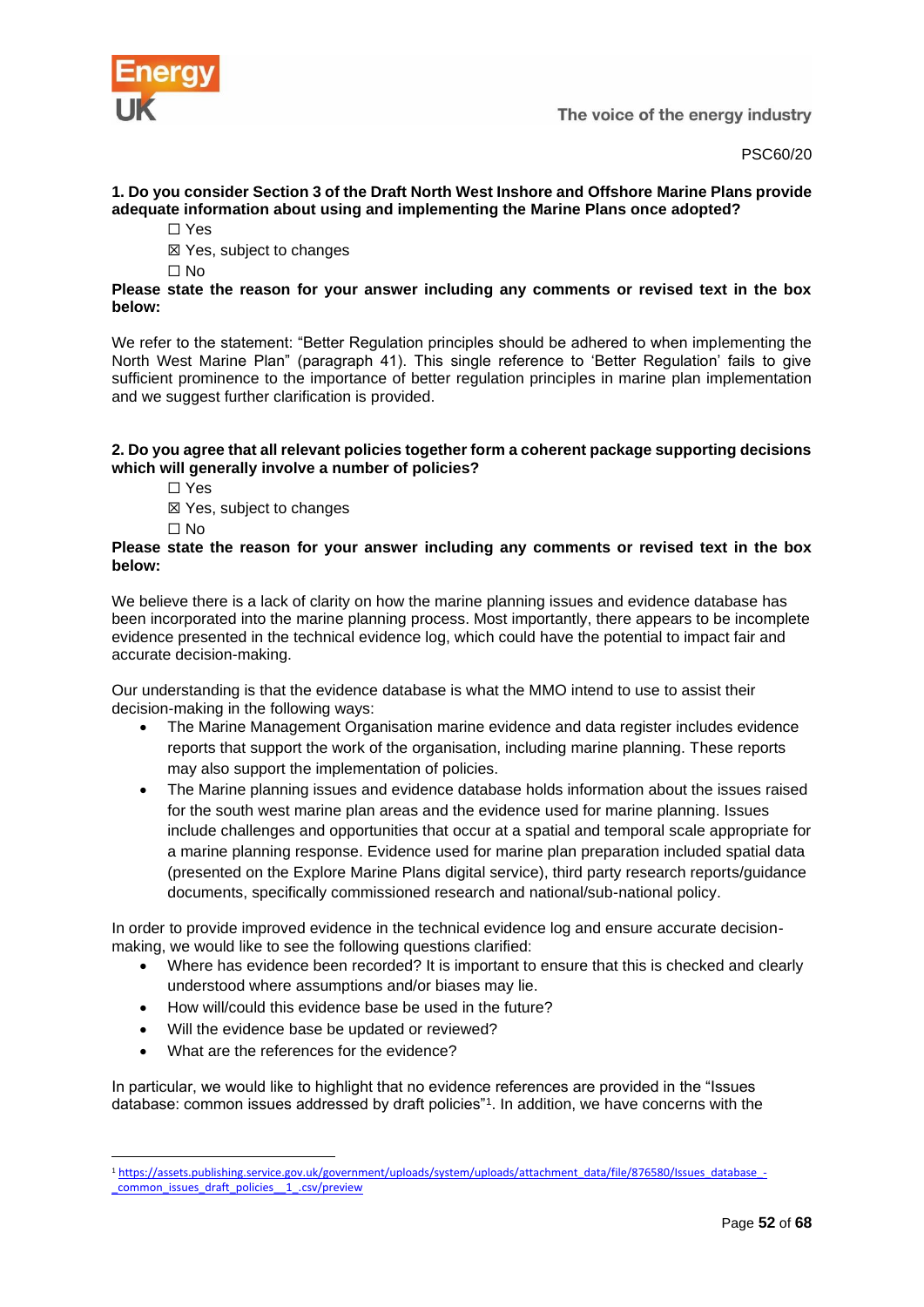

PSC60/20

accuracy of the evidence provided in the database relating to some key topics in relation to energy developments and power station intakes:-

- 1016: "96% of British eel population (European eel) inhabit the Severn Estuary. Species is critically endangered. Damage to stock through habitat loss and fatalities induced by water pumps (Hinkley Point future water intake issue)",
- 1064: "96% of British eels (European eel) inhabit the Severn Estuary and are a critically endangered species. Under threat from habitat loss and fatalities through ingress into pumping systems" and
- 664: "the development of Hinkley Point C has raised concerns around coastal protection requirements because of the risk of erosion, which may then have an impact on other marine users".

# Firstly, with respect to the statement;

*"96% of British eels (European eel) inhabit the Severn Estuary and are a critically endangered species".*

Based on the evidence in the ICES Working Group report WGEEL (2019)<sup>2</sup> and the DEFRA Report to the European Commission in line with Article 9 of the Eel Regulation 1100/2007 - Implementation of UK Eel Management Plans (June, 2015)<sup>3</sup>, this statement is incorrect. We recognise that the Severn Estuary is an important zone for eels and this should be reflected in the Marine Plan; however, it is important to use the correct statistics if this point is considered necessary to include. We suggest this statement is removed, unless the MMO can provide a reference to the evidence of this statement to show it is correct.

#### Secondly, with reference to the statements:-

2

3

4

*"Damage to stock through habitat loss and fatalities induced by water pumps (Hinkley Point future water intake issue)",* and*;*

*"the development of Hinkley Point C has raised concerns around coastal protection requirements because of the risk of erosion, which may then have an impact on other marine users",*

We consider that it is not appropriate to make a reference to a specific project in an overarching Marine Plan, so the reference to Hinkley Point C should be removed. Our reasons are:-

- as a point of principle, given the strategic nature of Marine Plans, it is not appropriate to highlight specific developments,
- extensive measures have been incorporated in the Hinkley Point C power station design to ensure there is no significant impact on eels or other marine fauna,
- according to the ICES Working Group report WGEEL (2019)<sup>4</sup>, fishing is the biggest source of anthropogenic mortality (not water pumps) and,
- stakeholders were satisfied in the Hinkley Point C DCO application that the station would not cause any significant erosion issues and approved monitoring plans have been implemented to demonstrate the robustness of the assessments.

Therefore, these references are not fair or reasonable and should be removed.

[http://ices.dk/sites/pub/Publication%20Reports/Expert%20Group%20Report/Fisheries%20Resources%20Steering%20Group/2019/WGEEL](http://ices.dk/sites/pub/Publication%20Reports/Expert%20Group%20Report/Fisheries%20Resources%20Steering%20Group/2019/WGEEL/CRs_2019.pdf#page=425) [/CRs\\_2019.pdf#page=425](http://ices.dk/sites/pub/Publication%20Reports/Expert%20Group%20Report/Fisheries%20Resources%20Steering%20Group/2019/WGEEL/CRs_2019.pdf#page=425)

<http://sciencesearch.defra.gov.uk/Default.aspx?Menu=Menu&Module=More&Location=None&Completed=0&ProjectID=19736>

[http://ices.dk/sites/pub/Publication%20Reports/Expert%20Group%20Report/Fisheries%20Resources%20Steering%20Group/2019/WGEEL](http://ices.dk/sites/pub/Publication%20Reports/Expert%20Group%20Report/Fisheries%20Resources%20Steering%20Group/2019/WGEEL/CRs_2019.pdf#page=425) [/CRs\\_2019.pdf#page=425](http://ices.dk/sites/pub/Publication%20Reports/Expert%20Group%20Report/Fisheries%20Resources%20Steering%20Group/2019/WGEEL/CRs_2019.pdf#page=425)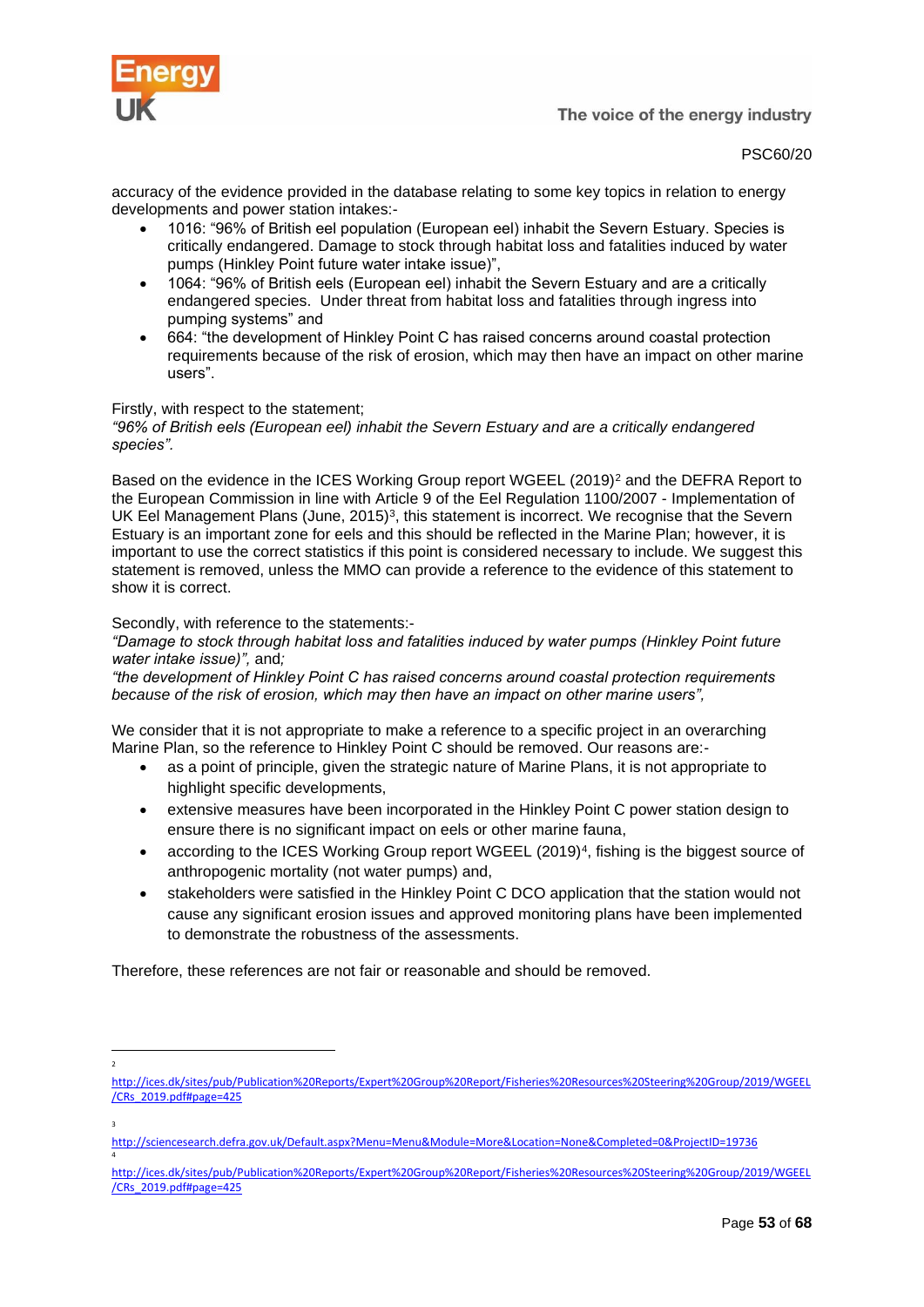

PSC60/20

**3. Do you agree in applying the Plan as a whole that the policies will collectively achieve the sustainable development, objectives and vision for the north west inshore and offshore marine plan areas?**

☐ Yes

☒ Yes, subject to changes

☐ No

**Please state the reason for your answer including any comments or revised text in the box below:**

# <span id="page-53-0"></span>**Other comments**

#### **1. Do you have any other comments about the Draft North West Inshore and Offshore Marine Plans?**

We note that despite previous comments, the Plans limit the consideration of electricity and energy generation to renewables and (in some areas) nuclear. This ignores the beneficial use combustion plant make of marine and estuarine waters and the contribution that such stations make in providing good employment opportunities.

The absence of the full spectrum of electricity generation being represented, including combustion, is puzzling because each plan references the National Policy Statement for Energy Infrastructure which includes existing and new combustion plant as part of the transition to a low carbon economy.

In addition, the Plans include Policies for carbon capture and usage and storage (CCUS) infrastructure. The inclusion of estuarine and coastal combustion plant, which are potentially important users of CCUS, would allow a more holistic approach to CCUS planning to be taken.

A concern is that marine users not included explicitly within the Plan Policies will be disadvantaged compared to those that are. The plan policies also need to be flexible enough to accommodate developments in marine activities, examples of possible new or growing activities are hydrogen productions and desalination projects.

☒ North East

☒ South East

☒ South West

**2. Do you have any other comments about the Draft North West Inshore and Offshore Marine Plan Technical Annex?**

☐ North East

☐ South East

☐ South West

# <span id="page-53-1"></span>**Draft Sustainability Appraisal**

**1. Do you have any comments on the findings of the Sustainability Appraisal for the Draft North West Inshore and Offshore Marine Plans?**

☐ Yes

☒ No

**Please state the reason for your answer including any comments or revised text in the box below:**

# <span id="page-53-2"></span>**Consultee Feedback on the Online Survey**

**1. Overall, how satisfied are you with our online consultation tool?** ☐ Very satisfied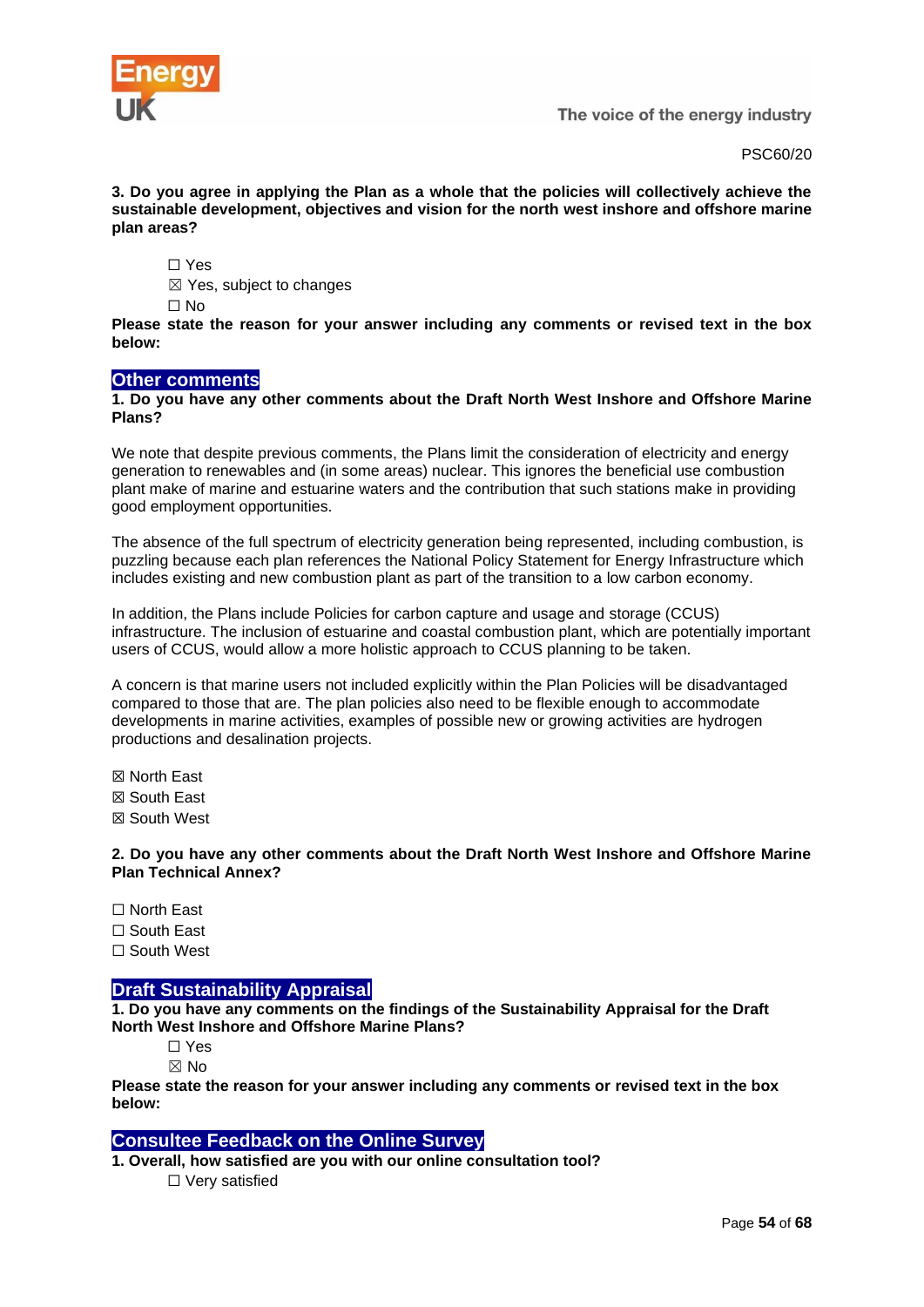PSC60/20

- ☐ Satisfied
- ☐ Neither satisfied nor dissatisfied
- $\boxtimes$  Dissatisfied
- ☐ Very dissatisfied
- ☐ Don't know

**Please give us any comments you have on the tool, including suggestions on how we could improve it.**

Given the breadth of consultation documentation, industry understands that finding an appropriate feedback system must be challenging. While we appreciated the presence of the tick boxes for respondents to denote where a response to a policy under one region's marine plan corresponded to the same policy in a different region's marine plan, the linked nature of questions across the different regional draft marine plans were still difficult to have overview of. A more streamlined and user-friendly system would have made feedback easier for respondents.

Industry appreciates that a spreadsheet of the online questions has been put into circulation, however as this was not released at the start of the consultation period it has proved challenging navigating the various documents and questions.

A downloadable form in word document format and a more integrated online system would allow for more efficient provision of feedback. This is especially key for respondents who are collating different views such as trade bodies, where a word document of all questions for every marine plan would make the process of circulating a response for comments, much easier when trying to put forward a submission on behalf of several different member companies.

#### **2. Do you agree that the MMO has taken all reasonable steps to engage with people or groups with an interest in marine planning in the north west as outlined in the approved Statement of Public Participation?**

- □ Strongly Agree
- ☒ Agree
- ☐ Neither agree or disagree
- ☐ Disagree
- □ Strongly Disagree

# **Please provide any comments including suggestions in the box below.**

Please see Energy UK's cover letter, sent to support feedback listed under the set questions.

# <span id="page-54-0"></span>Draft North East Inshore and Offshore Marine Plan Consultation

# <span id="page-54-1"></span>**Background**

**1. Do the Draft North East Inshore and Offshore Marine Plans provide adequate background information on the marine planning process and the north east inshore and offshore marine plan areas?**

☐ Yes

☐ Yes, subject to changes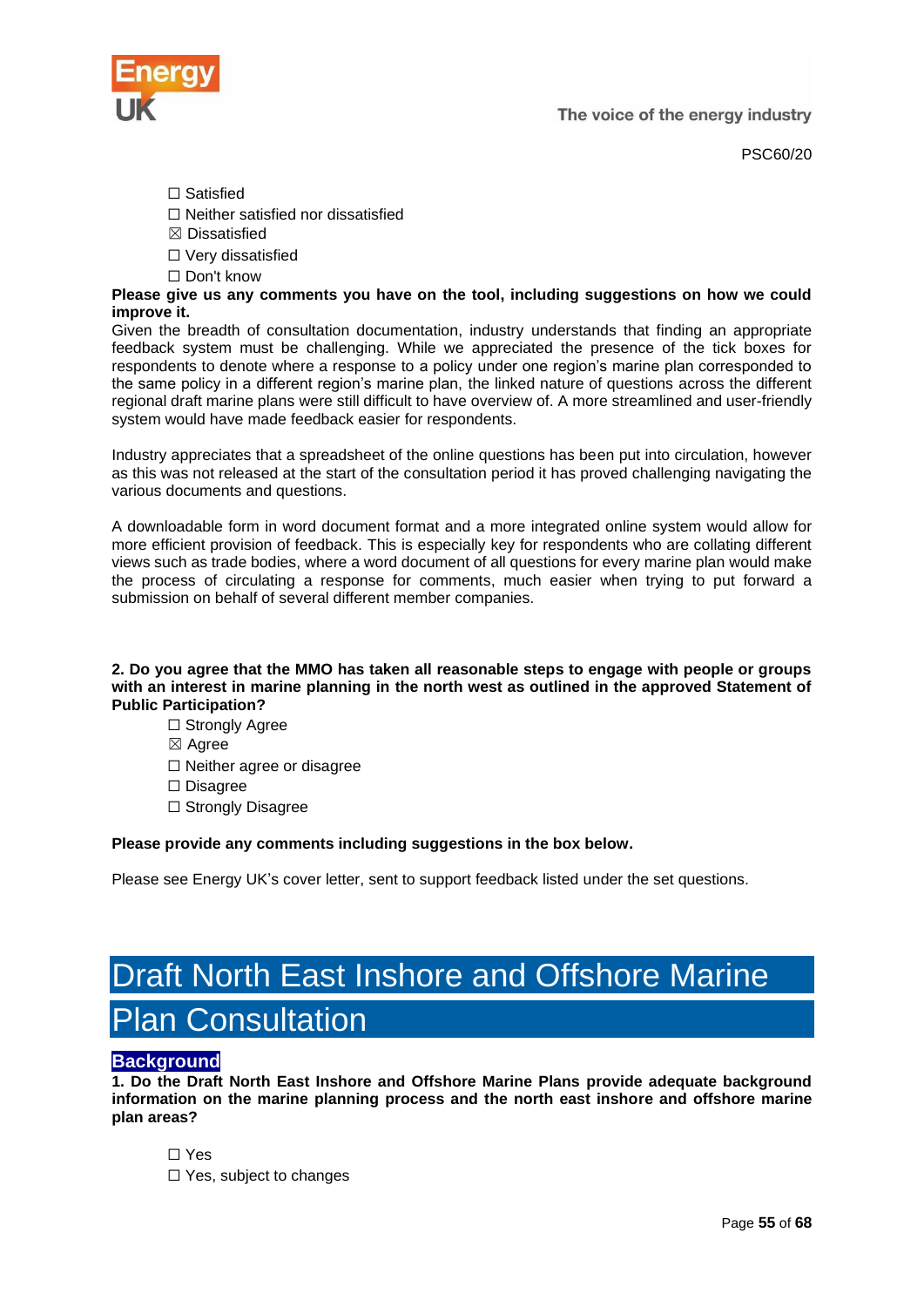

PSC60/20

 $\Box$  No

**Please state the reason for your answer including any comments or revised text in the box below:**

# <span id="page-55-0"></span>**Vision**

**1. The Draft North East Inshore and Offshore Marine Plans provide a 20-year vision for the North East inshore and offshore marine plan areas. Do you support the Draft North East Inshore and Offshore Marine Plans' vision statement?**

The vision for the north east inshore and offshore marine plan areas in 2041

*The north east marine plan areas have made effective and sustainable use of the space and resources available, taking account of the distinctive characteristics of the areas. A sustainable marine economy has been achieved, benefiting both large industries and small businesses. Increases in local employment have improved the retention of talented and trained employees within marine industries. Infrastructure is in place to support both existing and emerging sectors allowing for a diverse marine economy, making use of renewable energy and carbon capture usage and storage opportunities.*

*Pristine sandy beaches, together with rich cultural heritage and biologically diverse seas support a growing tourism and recreation sector, increasing the health and well-being of residents and visitors. Coastal communities are resilient and have adapted to coastal change, whilst the role of the marine environment in climate change mitigation is being realised. The industrial heritage of the Durham Coast, and rivers Tyne, Tees and Wear continues to provide a range of opportunities that contribute towards the cohesion of local communities.*

*The environment of the north east marine plan areas has been effectively protected, conserved and where appropriate restored. Emerging environmental issues such as underwater noise and marine litter have been effectively addressed. The principle of 'environmental net gain' is well established, with developments leaving the natural environment in a measurably better state than beforehand. A long established ecologically coherent network of marine protected areas, alongside coastal designations, continues to provide sanctuary for birds and sea life across the north east marine plan areas.*

*Sustainable development is plan-led and transboundary effects are considered effectively through effective communication across regional, national and international borders.*

☐ Yes ☒ Yes, subject to changes ☐ No

#### **Please state the reason for your answer including any comments or revised text in the box below:**

#### We refer to the statement in the Plan:-

"The principle of 'environmental net gain' is well established with developments leaving the natural environment in a measurably better state than beforehand" (vision statement; page 14).

While we recognise its increasing profile, given the current uncertainties associated with the implementation of biodiversity/environmental net gain, in our view it is too early to include such a definitive statement. We note that net gain is not incorporated within the vision statement for the other three draft Marine Plan areas that are currently being consulted upon. We welcome the MMO's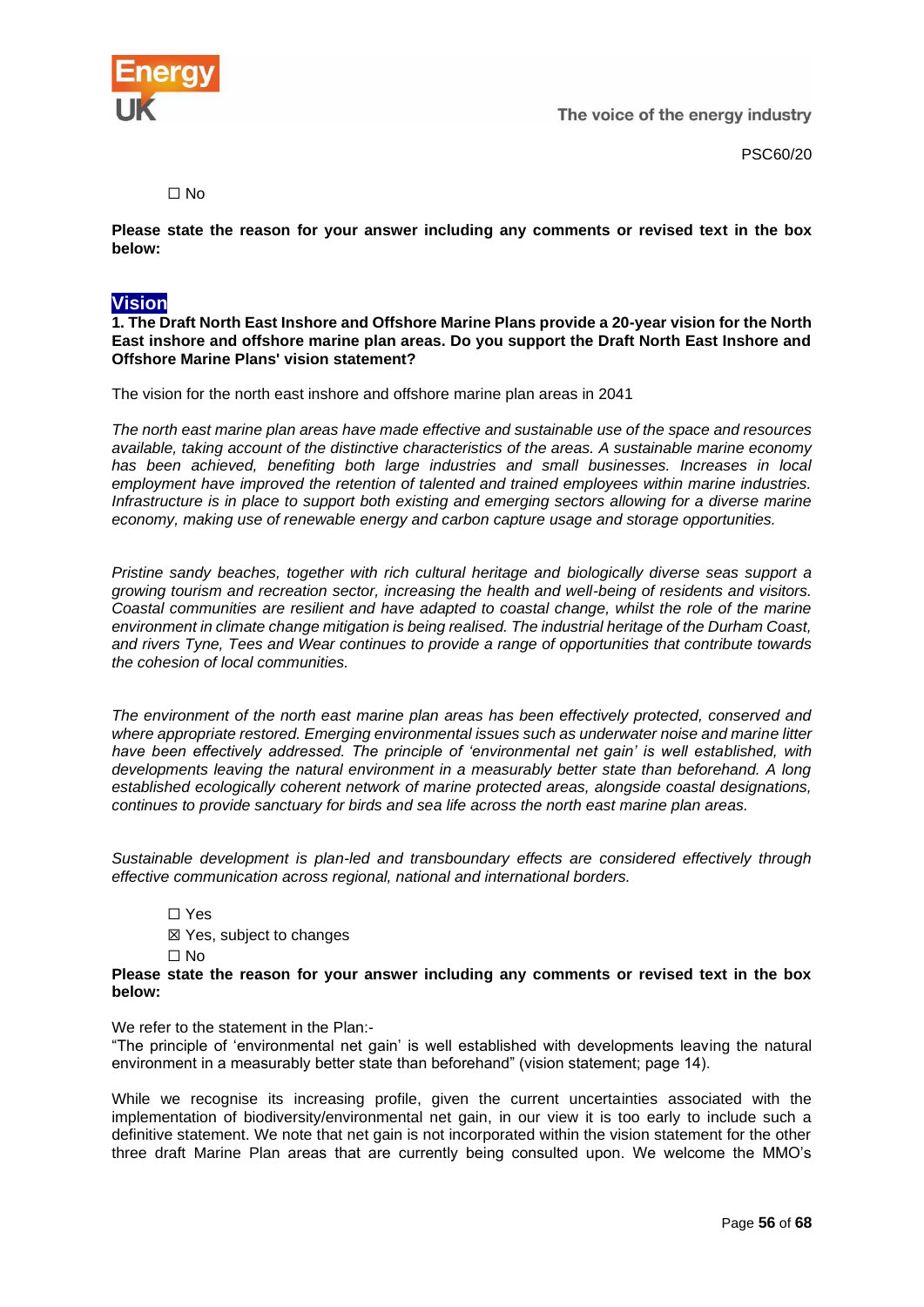

PSC60/20

recognition of net gain in the vision; however, the concept is still in the process of being developed for practical application. Therefore, we recommend that net gain is instead described as:-

"The principle of 'environmental net gain' is evolving and increasing in application, with developments leaving the natural environment in a measurably better state than beforehand"

We suggest that further commentary on net gain is deferred to the next review of the Marine Plans, when there will be an opportunity to include a common and consistent statement on the concept across all the Marine Plans. We consider that net gain should not be mandatory at this stage.

# <span id="page-56-0"></span>**Policies: Defence**

**1. Do you support policy NE-DEF-1 and its aim?**

- ☐ Yes
	- □ Yes, subject to changes

 $\Box$  No

**Referring specifically to the policy and/or its aim (please see Table 2 of the Draft Marine Plan), please make any comments or suggestions for revised text in the box below:**

☐ North West

□ South East

☐ South West

#### **2. Do you support policy NE-DEF-1 implementation text?**

- ☐ Yes
- $\boxtimes$  Yes, subject to changes

 $\Box$  No

#### **Referring specifically to the 'How will this policy be implemented' text and related maps in the Technical Annex, please make any comments or suggestions for revised text in the box below:**

▪ *Section 933 (NE) – 'If the Ministry of Defence objects to a proposal the development or activity will not be authorised'.* 

Section 933 (NE) should be deleted as no such equivalent veto is afforded to the MOD in any of the other 3 Draft Plans. MOD objections to a proposal should undergo a thorough review by relevant stakeholders to determine if mitigation measures can be developed and deployed for proposal by projects, and changes made at a more strategic or regional level.

*See also answer to NW Plan.*

☒ North West

- ☒ South East
- ☒ South West

#### **3. Do you have any other comments on Section 5.22 (Defence)?**

☐ North West ☐ South East ☐ South West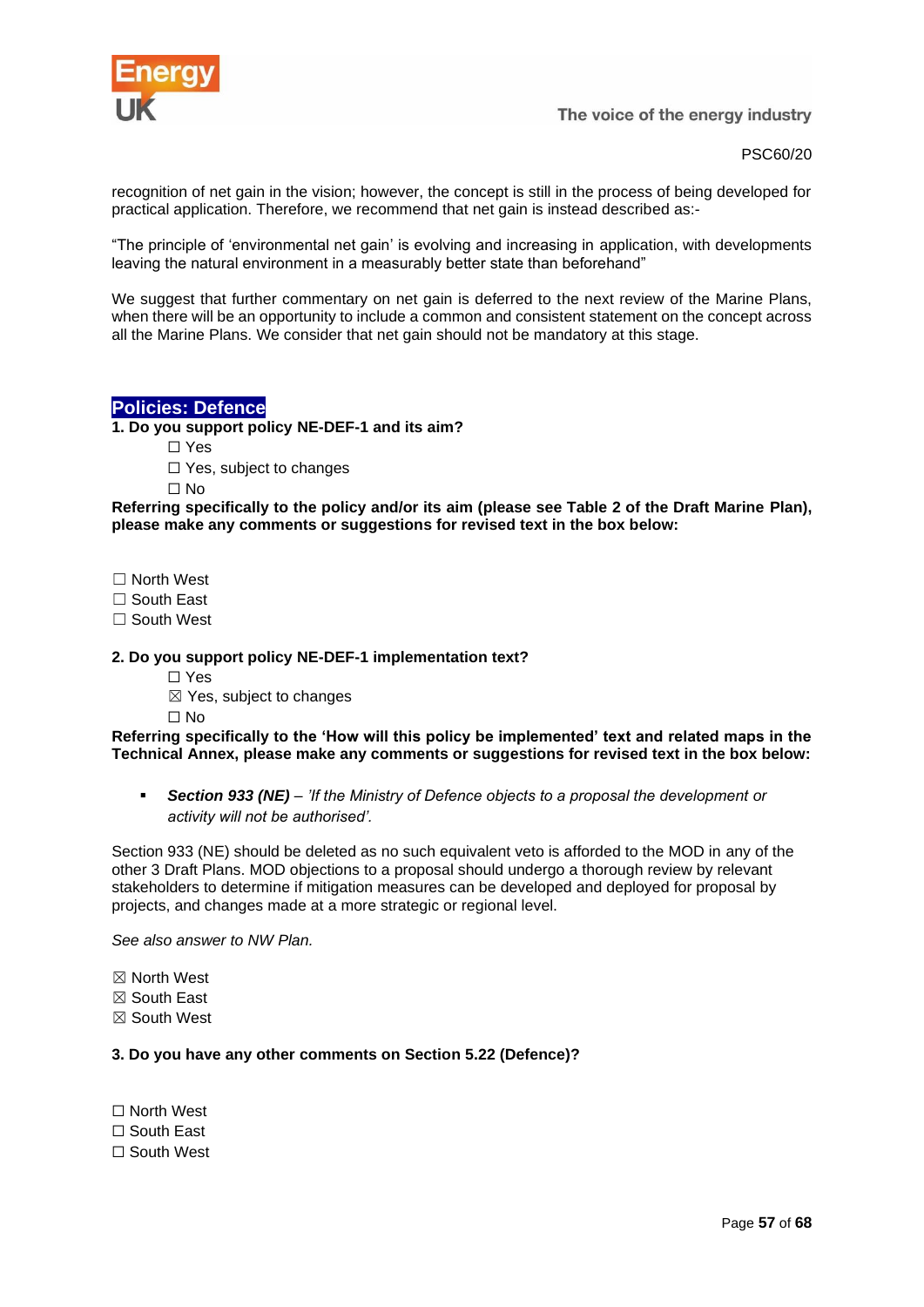

PSC60/20

# <span id="page-57-0"></span>**Applying the Plan as a whole**

#### **1. Do you consider Section 3 of the Draft North East Inshore and Offshore Marine Plans provide adequate information about using and implementing the Marine Plans once adopted?**

- ☐ Yes
- □ Yes, subject to changes
- ☐ No

**Please state the reason for your answer including any comments or revised text in the box below:**

#### **2. Do you agree that all relevant policies together form a coherent package supporting decisions which will generally involve a number of policies?**

- ☐ Yes
- ☒ Yes, subject to changes
- ☐ No

#### **Please state the reason for your answer including any comments or revised text in the box below:**

We believe there is a lack of clarity on how the marine planning issues and evidence database has been incorporated into the marine planning process. Most importantly, there appears to be incomplete evidence presented in the technical evidence log, which could have the potential to impact fair and accurate decision-making.

Our understanding is the evidence database is what the MMO intend to use to assist in their decisionmaking in the following ways:

- The Marine Management Organisation marine evidence and data register includes evidence reports that support the work of the organisation, including marine planning. These reports may also support the implementation of policies.
- The Marine planning issues and evidence database holds information about the issues raised for the south west marine plan areas and the evidence used for marine planning. Issues include challenges and opportunities that occur at a spatial and temporal scale appropriate for a marine planning response. Evidence used for marine plan preparation included spatial data (presented on the Explore Marine Plans digital service), third party research reports/guidance documents, specifically commissioned research and national/sub-national policy.

In order to provide improved evidence in the technical evidence log and ensure accurate decisionmaking, we would like to see the following questions clarified:

- Where has evidence been recorded? It is important to ensure that this is checked and clearly understood where assumptions and/or biases may lie.
- How will/could this evidence base be used in the future?
- Will the evidence base be updated or reviewed?
- What are the references for the evidence?

In particular, we would like to highlight that no evidence references are provided in the "Issues database: common issues addressed by draft policies"<sup>5</sup> . In addition, we have concerns with the accuracy of the evidence provided in the database relating to some key topics in relation to energy developments and power station intakes:-

<sup>5</sup> [https://assets.publishing.service.gov.uk/government/uploads/system/uploads/attachment\\_data/file/876580/Issues\\_database\\_-](https://assets.publishing.service.gov.uk/government/uploads/system/uploads/attachment_data/file/876580/Issues_database_-_common_issues_draft_policies__1_.csv/preview) [\\_common\\_issues\\_draft\\_policies\\_\\_1\\_.csv/preview](https://assets.publishing.service.gov.uk/government/uploads/system/uploads/attachment_data/file/876580/Issues_database_-_common_issues_draft_policies__1_.csv/preview)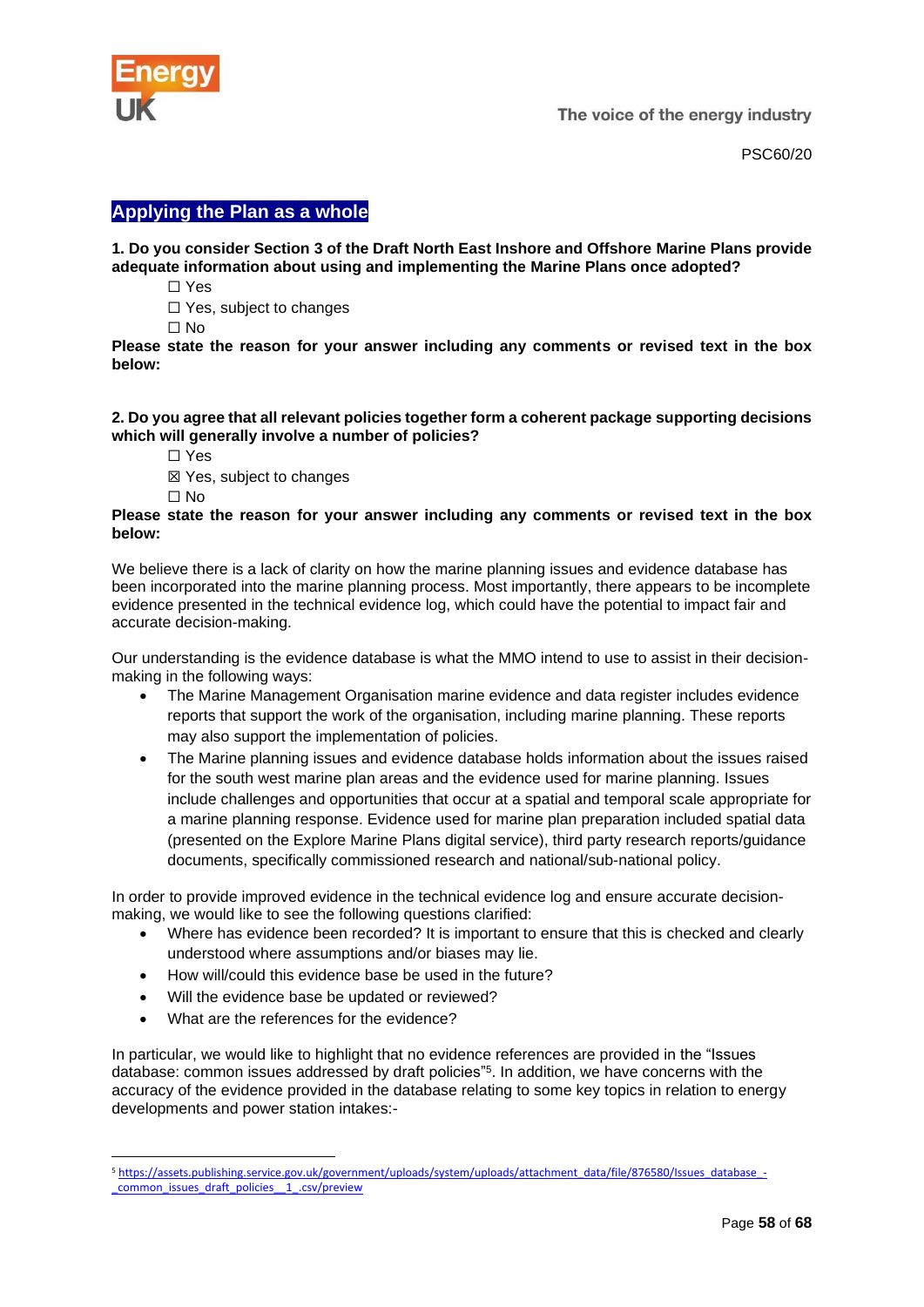

#### PSC60/20

- 1016: "96% of British eel population (European eel) inhabit the Severn Estuary. Species is critically endangered. Damage to stock through habitat loss and fatalities induced by water pumps (Hinkley Point future water intake issue)",
- 1064: "96% of British eels (European eel) inhabit the Severn Estuary and are a critically endangered species. Under threat from habitat loss and fatalities through ingress into pumping systems" and
- 664: "the development of Hinkley Point C has raised concerns around coastal protection requirements because of the risk of erosion, which may then have an impact on other marine users".

# Firstly, with respect to the statement;

*"96% of British eels (European eel) inhabit the Severn Estuary and are a critically endangered species".*

Based on the evidence in the ICES Working Group report WGEEL (2019)<sup>6</sup> and the DEFRA Report to the European Commission in line with Article 9 of the Eel Regulation 1100/2007 - Implementation of UK Eel Management Plans (June, 2015)<sup>7</sup>, this statement is incorrect. We recognise that the Severn Estuary is an important zone for eels and this should be reflected in the Marine Plan; however, it is important to use the correct statistics if this point is considered necessary to include. We suggest this statement is removed, unless the MMO can provide a reference to the evidence of this statement to show it is correct.

#### Secondly, with reference to the statements:-

*"Damage to stock through habitat loss and fatalities induced by water pumps (Hinkley Point future water intake issue)",* and*;*

*"the development of Hinkley Point C has raised concerns around coastal protection requirements because of the risk of erosion, which may then have an impact on other marine users",*

we consider that it is not appropriate to make a reference to a specific project in an overarching Marine Plan, so the reference to Hinkley Point C should be removed. Our reasons are:-

- as a point of principle, given the strategic nature of Marine Plans, it is not appropriate to highlight specific developments,
- extensive measures have been incorporated in the Hinkley Point C power station design to ensure there is no significant impact on eels or other marine fauna,
- according to the ICES Working Group report WGEEL (2019)<sup>8</sup>, fishing is the biggest source of anthropogenic mortality (not water pumps) and,
- stakeholders were satisfied in the Hinkley Point C DCO application that the station would not cause any significant erosion issues and approved monitoring plans have been implemented to demonstrate the robustness of the assessments.

Therefore, these references are not fair or reasonable and should be removed.

**3. Do you agree in applying the Plan as a whole that the policies will collectively achieve the sustainable development, objectives and vision for the north east inshore and offshore marine plan areas? Guidance**

6

[http://ices.dk/sites/pub/Publication%20Reports/Expert%20Group%20Report/Fisheries%20Resources%20Steering%20Group/2019/WGEEL](http://ices.dk/sites/pub/Publication%20Reports/Expert%20Group%20Report/Fisheries%20Resources%20Steering%20Group/2019/WGEEL/CRs_2019.pdf#page=425) [/CRs\\_2019.pdf#page=425](http://ices.dk/sites/pub/Publication%20Reports/Expert%20Group%20Report/Fisheries%20Resources%20Steering%20Group/2019/WGEEL/CRs_2019.pdf#page=425)

<sup>7</sup> <http://sciencesearch.defra.gov.uk/Default.aspx?Menu=Menu&Module=More&Location=None&Completed=0&ProjectID=19736> 8

[http://ices.dk/sites/pub/Publication%20Reports/Expert%20Group%20Report/Fisheries%20Resources%20Steering%20Group/2019/WGEEL](http://ices.dk/sites/pub/Publication%20Reports/Expert%20Group%20Report/Fisheries%20Resources%20Steering%20Group/2019/WGEEL/CRs_2019.pdf#page=425) [/CRs\\_2019.pdf#page=425](http://ices.dk/sites/pub/Publication%20Reports/Expert%20Group%20Report/Fisheries%20Resources%20Steering%20Group/2019/WGEEL/CRs_2019.pdf#page=425)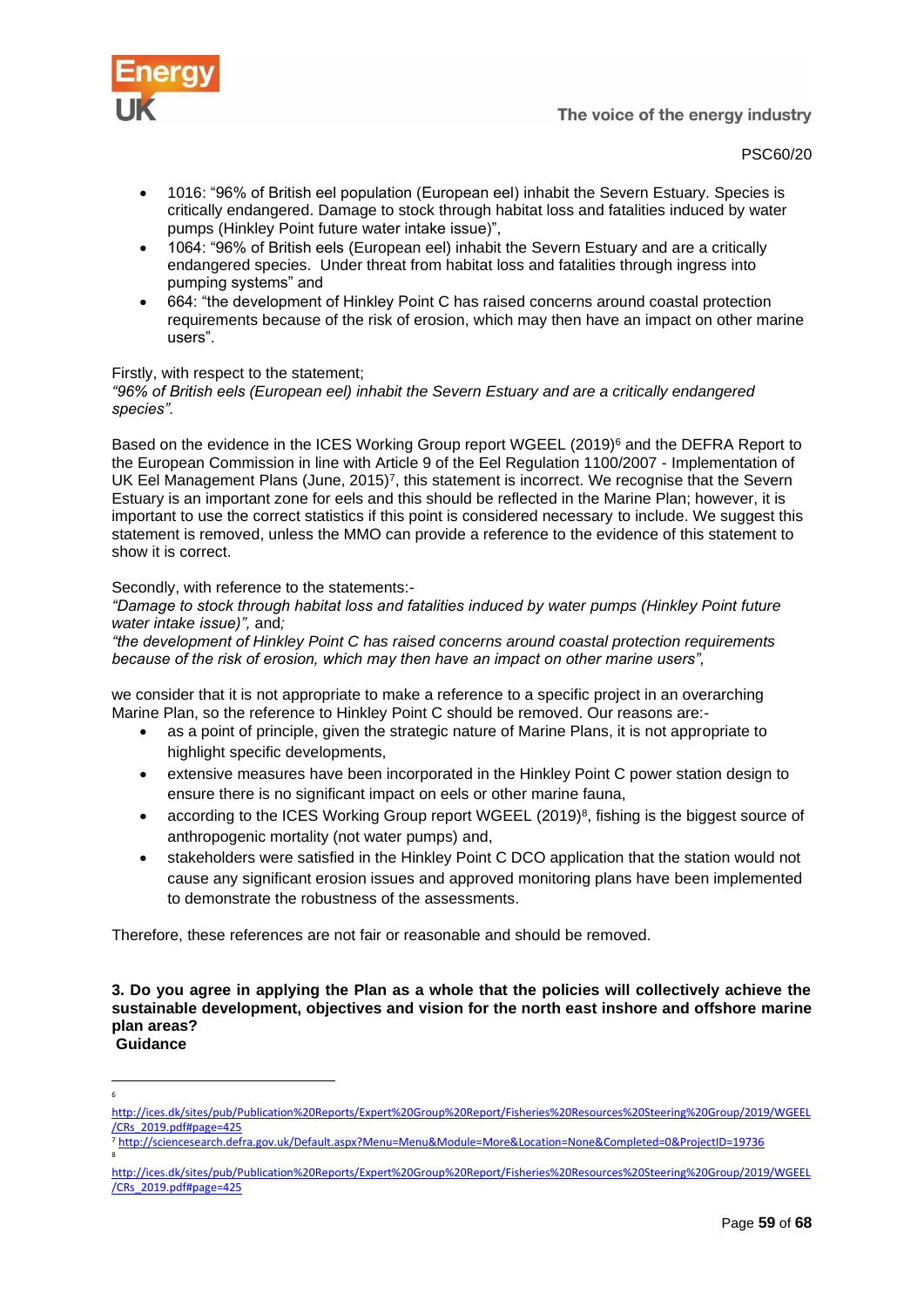

PSC60/20

☐ Yes

□ Yes, subject to changes

☐ No

**Please state the reason for your answer including any comments or revised text in the box below:**

# <span id="page-59-0"></span>**Other comments**

**1. Do you have any other comments about the Draft North East Inshore and Offshore Marine Plans?**

(See NW Marine Plan)

☒ North West ☒ South East ☒ South West

**2. Do you have any other comments about the Draft North East Inshore and Offshore Marine Plan Technical Annex?**

☐ North West

☐ South East

☐ South West

# <span id="page-59-1"></span>**Consultee Feedback on the Online Survey**

**1. Overall, how satisfied are you with our online consultation tool?**

- ☐ Very satisfied
- ☐ Satisfied
- ☐ Neither satisfied nor dissatisfied
- ☒ Dissatisfied
- ☐ Very dissatisfied

☐ Don't know

**Please give us any comments you have on the tool, including suggestions on how we could improve it.**

(See NW Marine Plan)

☒ North West

☒ South East

☒ South West

**2. Do you agree that the MMO has taken all reasonable steps to engage with people or groups with an interest in marine planning in the north east as outlined in the approved Statement of Public Participation?**

- □ Strongly Agree
- □ Agree
- ☐ Neither agree or disagree
- ☐ Disagree
- □ Strongly Disagree

# **Please provide any comments including suggestions in the box below.**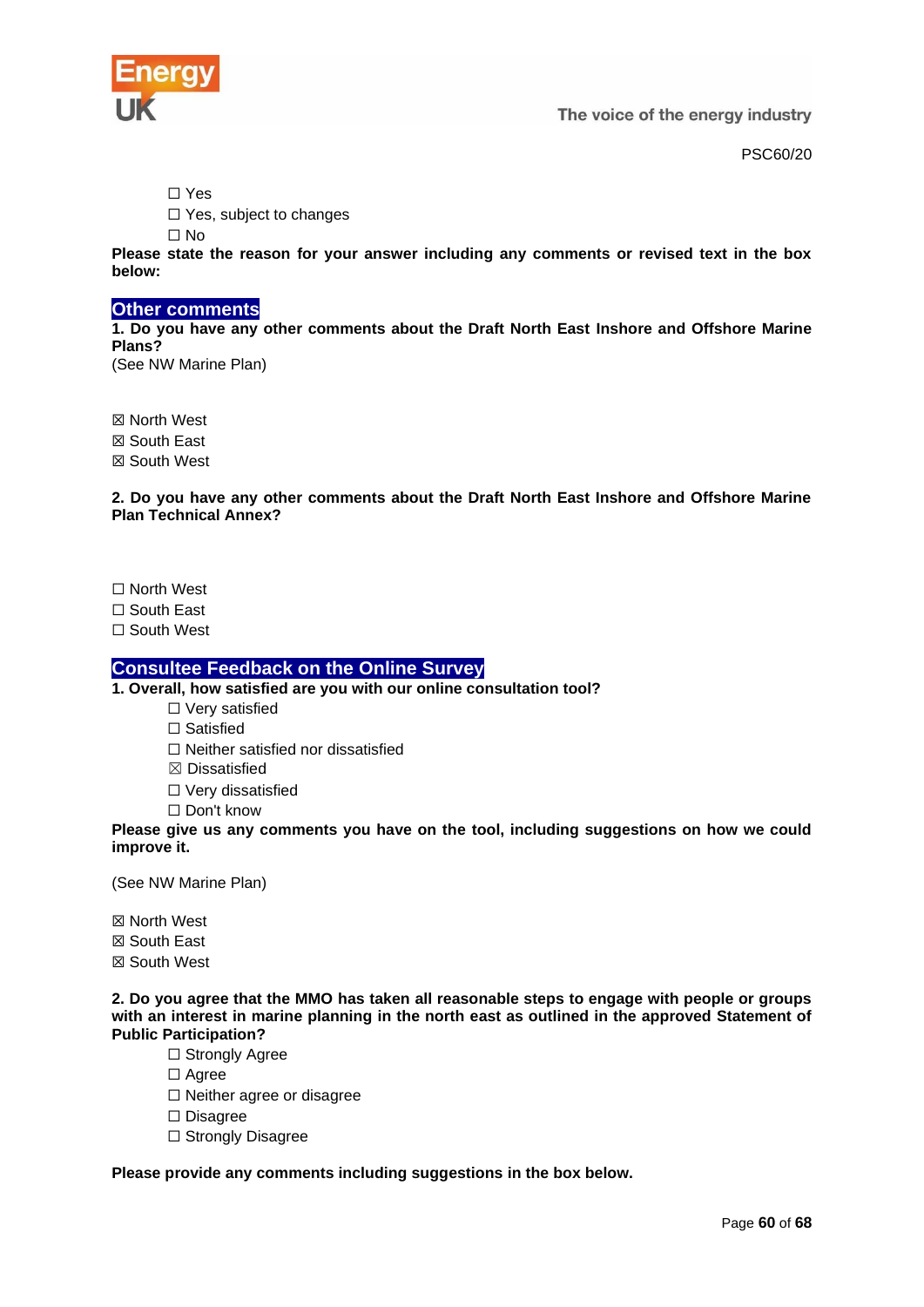

PSC60/20

(See NW Marine Plan)

☒ North West ☒ South East ☒ South West

# <span id="page-60-0"></span>Draft South West Inshore and Offshore Marine Plan Consultation

# <span id="page-60-1"></span>**Background**

**1. Do the Draft South West Inshore and Offshore Marine Plans provide adequate background information on the marine planning process and the south west inshore and offshore marine plan areas?**

**Y**es Yes, subject to changes No

**Please state the reason for your answer including any comments or revised text in the box below:**

# <span id="page-60-2"></span>**Vision**

**1. The Draft South West Inshore and Offshore Marine Plans provide a 20-year vision for the south west inshore and offshore marine plan areas. Do you support the Draft South West Inshore and Offshore Marine Plans' vision statement?**

The vision for the south west inshore and offshore marine plan areas in 2041

*As England's Ocean Peninsula the south west marine plan areas are sustainably developed and thriving based on their unique nature and close links to the maritime area in terms of economy, society, environment and governance. Across the region fishing, tourism, port development and harbour regeneration, with the associated safeguarded or new infrastructure, support a strong and diversified maritime economy which encourages economic growth and employment. Emerging and innovative renewable energy opportunities have been realised in relevant locations throughout the south west marine plan areas.* 

*Community wellbeing, cohesion and recognition of natural and cultural heritage is enhanced by increased sustainable access to the marine area. Management along the coast and in estuaries has enhanced resilience to climate change, such as in the protection and use of saltmarsh in the Severn Estuary. The region's close economic and social ties to defence on the south Devon coast continue to be supported.*

*Authorities and relevant organisations are working together to successfully apply an ecosystem approach to protect and enhance the diverse and characteristic natural environment and ecological communities of the region. Transboundary effects are considered effectively through close liaison across regional, national and international borders.*

☐ Yes ☒ Yes, subject to changes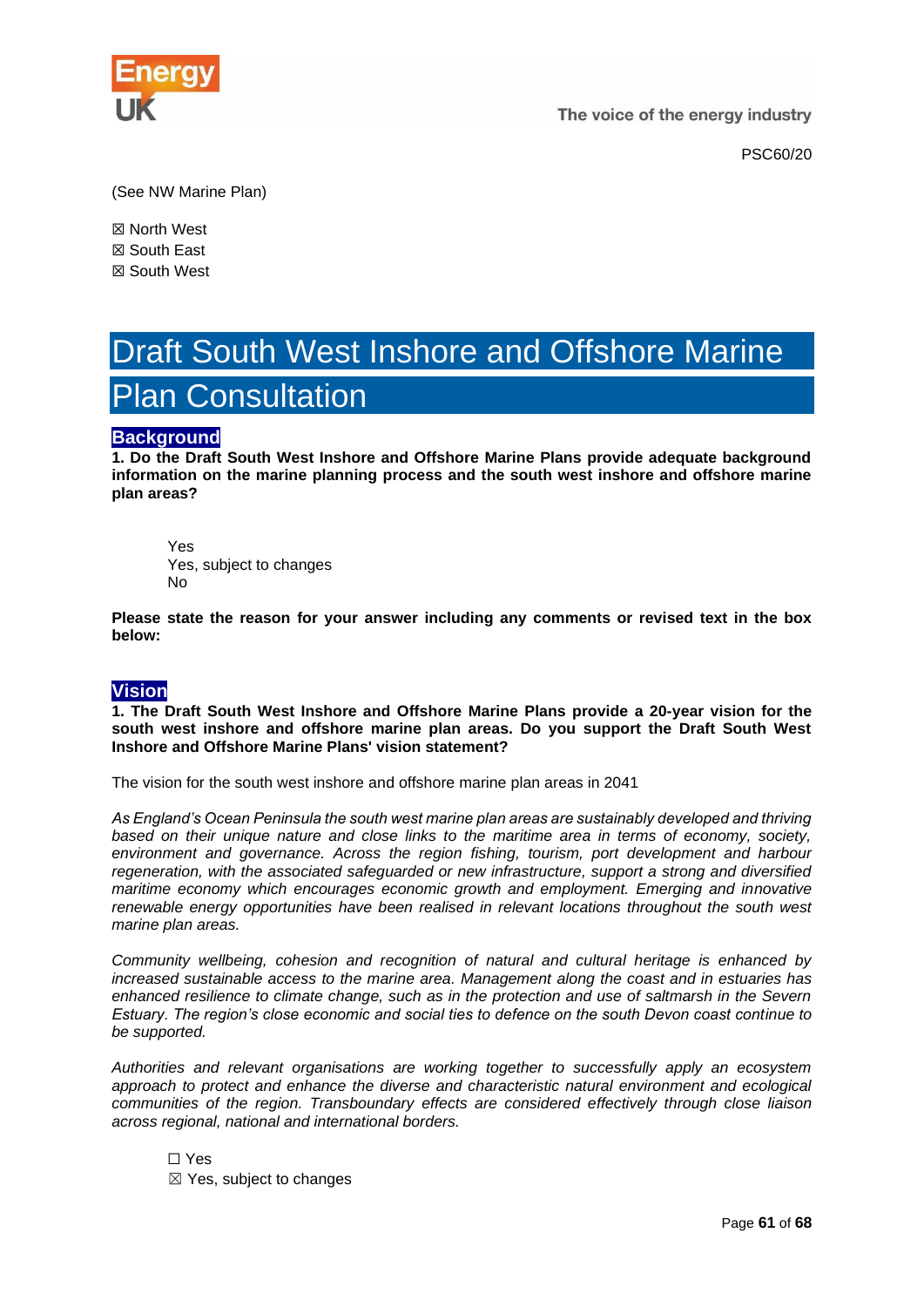

PSC60/20

#### $\Box$  No

#### **Please state the reason for your answer including any comments or revised text in the box below:**

The Vision Statement of all the Marine Plans should be updated to recognise that the "the generation and transfer of renewable energy in the marine plan area to support the delivery of the UK Net Zero targets and contribute to efforts to tackle climate change"

The final plan should set out clearly the potential socio-economic benefits of the expansion of renewable energy in particularly offshore wind on a local, regional and national level. This include the direct economic benefits of the development itself (i.e. capital investment and revenue from electricity generation) and the number of jobs this will create, but the plan should also recognise the knock-on effects of increased business for local port and harbours, etc. The plan should also consider the wider economic benefits to the UK of a sustainable and secure, low carbon energy supply.

The final plan should also make reference to the UK Offshore Wind Sector Deal target to deliver 30GW of offshore wind by 2030, which has been further strengthen by the December 2019 Queen's Speech to target 40GW by 2030.

We have a number of recommendations for additions and clarifications in the vision statement as follows.

Clarity on Marine Planning interaction with Development Planning Consents:

Industry welcomes the 20-year vision statement, however, we feel that there could be more clarity on how Marine Planning fits in with the National Infrastructure Planning process (under the Planning Act 2008), particularly for developments which already have Development Consent Order (DCO) approval. For example, some Nationally Significant Infrastructure Project (NSIP) developments will have a number of requirements, commitments and ongoing conditions to satisfy in the marine area. These may require additional consent or approval from the MMO through the marine licensing process, in addition to the DCO process. This is a specific area that requires more clarity in the Plans, particularly how this would be managed under the DCO process in combination with the Marine Planning objectives. We would recommend improved clarity in this area because it is important to avoid duplication or contradiction between local planning, DCO and Marine Planning.

In order to provide clarity, the following questions should be answered in the Plans:

- Where there is a potential conflict between the DCO process and the Marine Planning objectives, how would this be managed or resolved and who will have final approval in such cases; the Planning Inspectorate or the MMO?
- Will Marine Planning require additional assessments to be completed, or will the assessments completed under the DCO process be sufficient?

Following this, we would support the implementation of a holistic and consistent approach to minimise further complications in an already complex planning process.

Reference to the low carbon role of nuclear power:

The United Kingdom and the devolved administrations are committed to reduce greenhouse gas emissions and the United Kingdom has a legally binding commitment to achieve net zero emissions by 2050. Both nuclear and renewable energy will play a key role in the transition to net zero and the Marine Plans should explicitly recognise the need for both.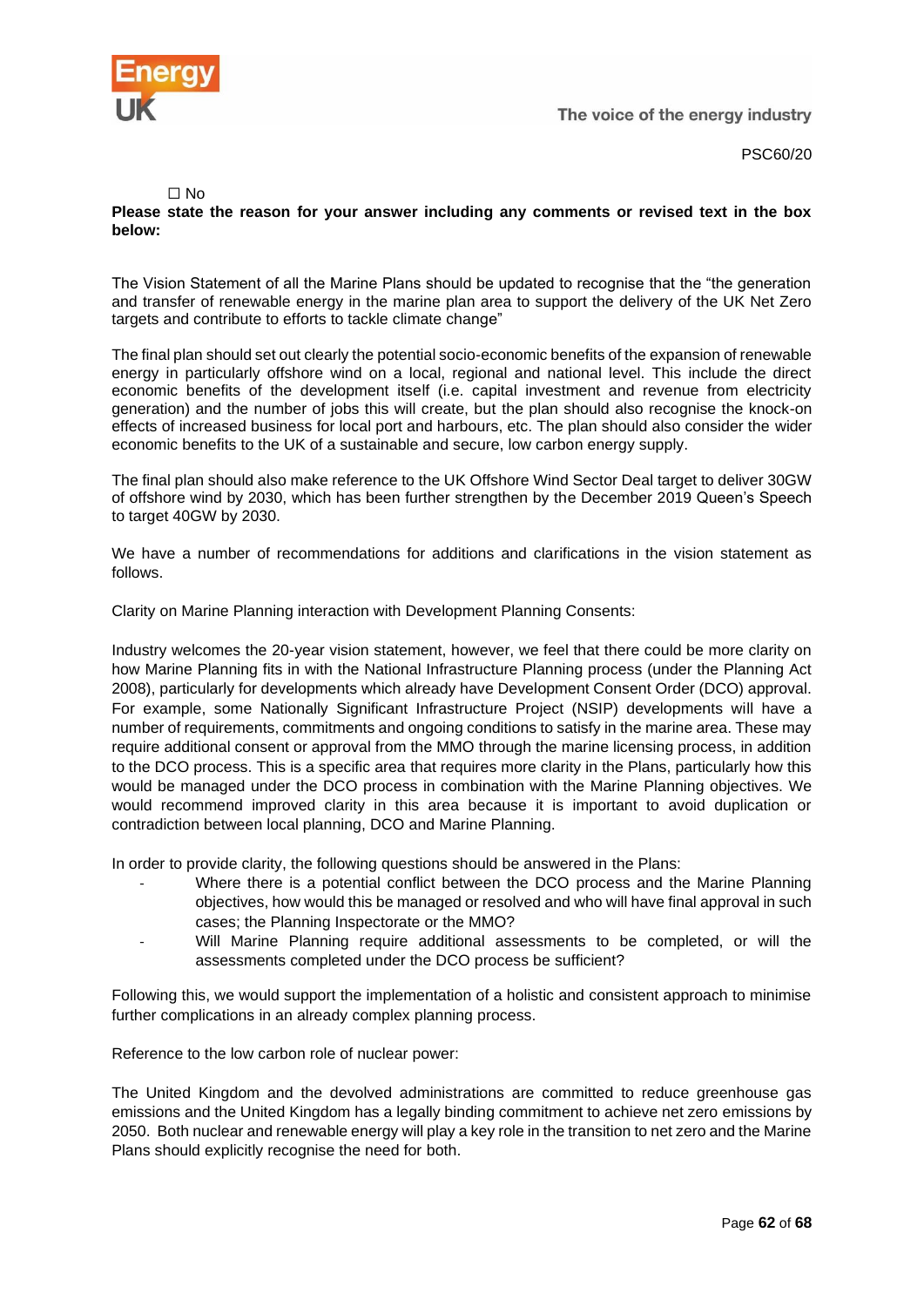

PSC60/20

We welcome the recognition of the role of renewable energy in the Marine Plan vision: "emerging and innovative renewable energy opportunities have been realised in relevant locations throughout the south west marine plan areas".

However, the overarching National Policy Statement for Energy (NPS EN-1) emphasises the role for nuclear power in decarbonising UK electricity and this policy objective should also be reflected in the Plans. We consider that the above sentence should be amended in the Marine Plan Vision to "emerging and innovative renewable energy *and nuclear power* opportunities have been realised in relevant locations throughout all the Marine Plan areas".

# <span id="page-62-0"></span>**Applying the Plan as a whole**

**1. Do you consider Section 3 of the Draft South West Inshore and Offshore Marine Plans provide adequate information about using and implementing the Marine Plans once adopted?**

- ☐ Yes
- □ Yes, subject to changes
- ☐ No

**Please state the reason for your answer including any comments or revised text in the box below:**

**2. Do you agree that all relevant policies together form a coherent package supporting decisions which will generally involve a number of policies?**

☐ Yes

☒ Yes, subject to changes

☐ No

#### **Please state the reason for your answer including any comments or revised text in the box below:**

We believe there is a lack of clarity on how the marine planning issues and evidence database has been incorporated into the marine planning process. Most importantly, there appears to be incomplete evidence presented in the technical evidence log, which could have the potential to impact fair and accurate decision-making.

Our understanding is the evidence database is what the MMO intend to use to assist in their decisionmaking in the following ways:

- The Marine Management Organisation marine evidence and data register includes evidence reports that support the work of the organisation, including marine planning. These reports may also support the implementation of policies.
- The Marine planning issues and evidence database holds information about the issues raised for the south west marine plan areas and the evidence used for marine planning. Issues include challenges and opportunities that occur at a spatial and temporal scale appropriate for a marine planning response. Evidence used for marine plan preparation included spatial data (presented on the Explore Marine Plans digital service), third party research reports/guidance documents, specifically commissioned research and national/sub-national policy.

In order to provide improved evidence in the technical evidence log and ensure accurate decisionmaking, we would like to see the following questions clarified:

- Where has evidence been recorded? It is important to ensure that this is checked and clearly understood where assumptions and/or biases may lie.
- How will/could this evidence base be used in the future?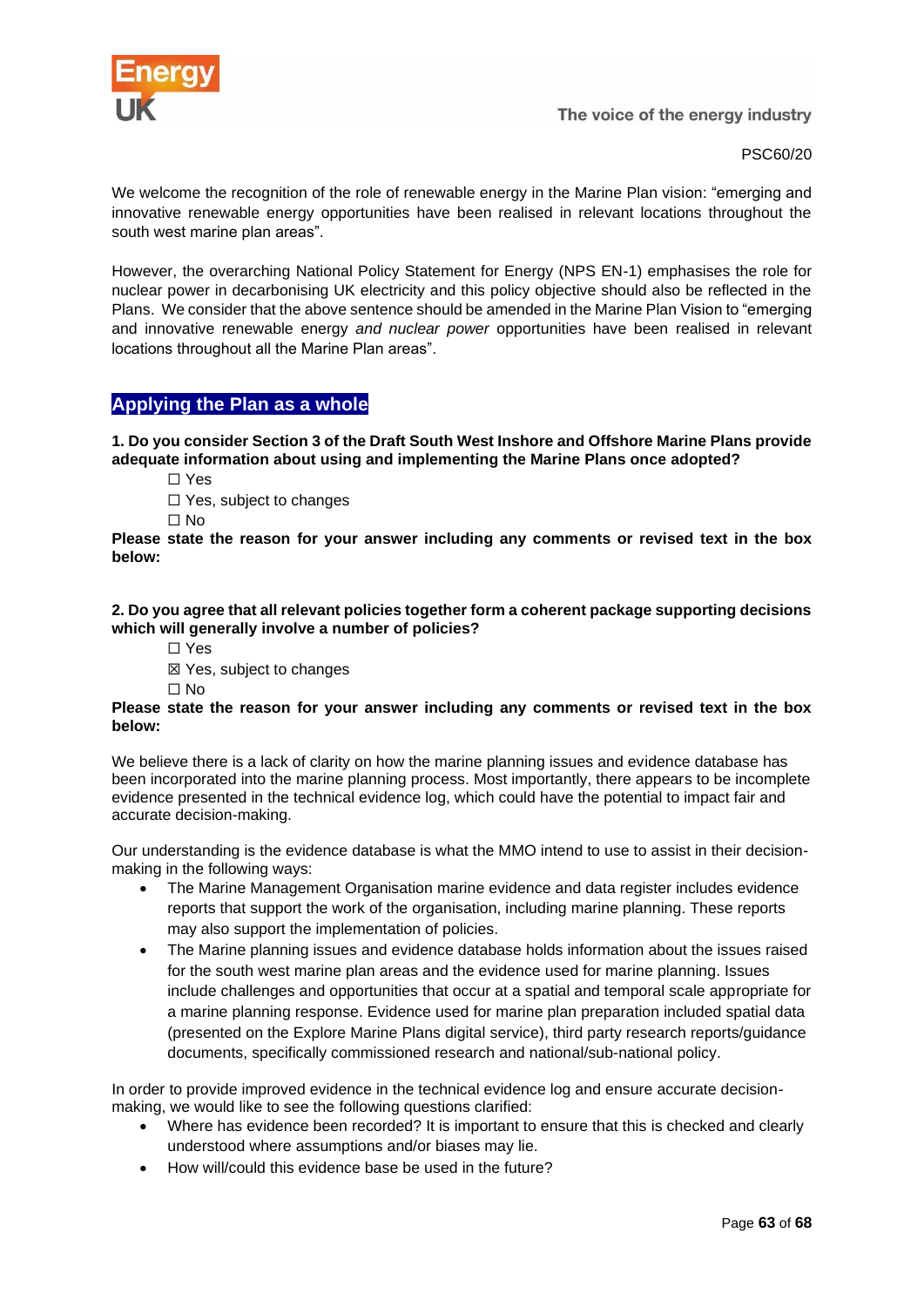

PSC60/20

- Will the evidence base be updated or reviewed?
- What are the references for the evidence?

In particular, we would like to highlight that no evidence references are provided in the "Issues database: common issues addressed by draft policies"<sup>9</sup> . In addition, we have concerns with the accuracy of the evidence provided in the database relating to some key topics in relation to energy developments and power station intakes:-

- 1016: "96% of British eel population (European eel) inhabit the Severn Estuary. Species is critically endangered. Damage to stock through habitat loss and fatalities induced by water pumps (Hinkley Point future water intake issue)",
- 1064: "96% of British eels (European eel) inhabit the Severn Estuary and are a critically endangered species. Under threat from habitat loss and fatalities through ingress into pumping systems" and
- 664: "the development of Hinkley Point C has raised concerns around coastal protection requirements because of the risk of erosion, which may then have an impact on other marine users".

#### Firstly, with respect to the statement;

#### *"96% of British eels (European eel) inhabit the Severn Estuary and are a critically endangered species".*

Based on the evidence in the ICES Working Group report WGEEL (2019)<sup>10</sup> and the DEFRA Report to the European Commission in line with Article 9 of the Eel Regulation 1100/2007 - Implementation of UK Eel Management Plans (June, 2015)<sup>11</sup>, this statement is incorrect. We recognise that the Severn Estuary is an important zone for eels and this should be reflected in the Marine Plan; however, it is important to use the correct statistics if this point is considered necessary to include. We suggest this statement is removed, unless the MMO can provide a reference to the evidence of this statement to show it is correct.

# Secondly, with reference to the statements:-

#### *"Damage to stock through habitat loss and fatalities induced by water pumps (Hinkley Point future water intake issue)",* and*;*

*"the development of Hinkley Point C has raised concerns around coastal protection requirements because of the risk of erosion, which may then have an impact on other marine users",*

we consider that it is not appropriate to make a reference to a specific project in an overarching Marine Plan, so the reference to Hinkley Point C should be removed. Our reasons are:-

- as a point of principle, given the strategic nature of Marine Plans, it is not appropriate to highlight specific developments,
- extensive measures have been incorporated in the Hinkley Point C power station design to ensure there is no significant impact on eels or other marine fauna,
- according to the ICES Working Group report WGEEL (2019)<sup>12</sup>, fishing is the biggest source of anthropogenic mortality (not water pumps) and,

<sup>9</sup> [https://assets.publishing.service.gov.uk/government/uploads/system/uploads/attachment\\_data/file/876580/Issues\\_database\\_-](https://assets.publishing.service.gov.uk/government/uploads/system/uploads/attachment_data/file/876580/Issues_database_-_common_issues_draft_policies__1_.csv/preview) [\\_common\\_issues\\_draft\\_policies\\_\\_1\\_.csv/preview](https://assets.publishing.service.gov.uk/government/uploads/system/uploads/attachment_data/file/876580/Issues_database_-_common_issues_draft_policies__1_.csv/preview) 10

[http://ices.dk/sites/pub/Publication%20Reports/Expert%20Group%20Report/Fisheries%20Resources%20Steering%20Group/2019/WGEEL](http://ices.dk/sites/pub/Publication%20Reports/Expert%20Group%20Report/Fisheries%20Resources%20Steering%20Group/2019/WGEEL/CRs_2019.pdf#page=425) [/CRs\\_2019.pdf#page=425](http://ices.dk/sites/pub/Publication%20Reports/Expert%20Group%20Report/Fisheries%20Resources%20Steering%20Group/2019/WGEEL/CRs_2019.pdf#page=425)

<sup>11</sup> <http://sciencesearch.defra.gov.uk/Default.aspx?Menu=Menu&Module=More&Location=None&Completed=0&ProjectID=19736> 12

[http://ices.dk/sites/pub/Publication%20Reports/Expert%20Group%20Report/Fisheries%20Resources%20Steering%20Group/2019/WGEEL](http://ices.dk/sites/pub/Publication%20Reports/Expert%20Group%20Report/Fisheries%20Resources%20Steering%20Group/2019/WGEEL/CRs_2019.pdf#page=425) [/CRs\\_2019.pdf#page=425](http://ices.dk/sites/pub/Publication%20Reports/Expert%20Group%20Report/Fisheries%20Resources%20Steering%20Group/2019/WGEEL/CRs_2019.pdf#page=425)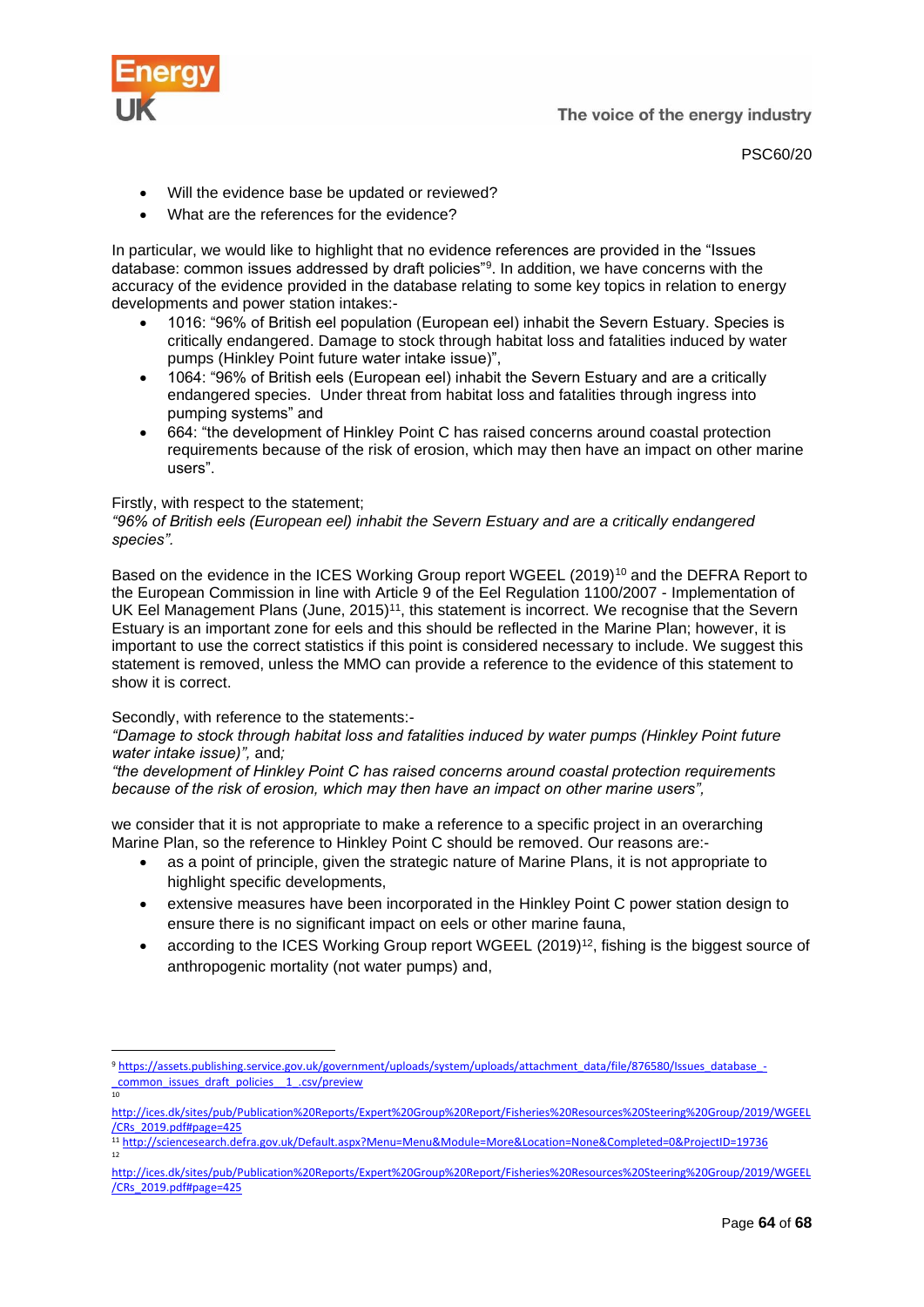

PSC60/20

• stakeholders were satisfied in the Hinkley Point C DCO application that the station would not cause any significant erosion issues and approved monitoring plans have been implemented to demonstrate the robustness of the assessments.

Therefore, these references are not fair or reasonable and should be removed.

**3. Do you agree in applying the Plan as a whole that the policies will collectively achieve the sustainable development, objectives and vision for the north west inshore and offshore marine plan areas? Guidance**

☐ Yes

☐ Yes, subject to changes

☐ No

**Please state the reason for your answer including any comments or revised text in the box below:**

# <span id="page-64-0"></span>**Other comments**

**1. Do you have any other comments about the Draft South West Inshore and Offshore Marine Plans?**

(See NW Marine Plan)

☒ North East

☒ South East

☒ North West

**2. Do you have any other comments about the Draft South West Inshore and Offshore Marine Plan Technical Annex?**

☐ North East

☐ South East

☐ North West

# <span id="page-64-1"></span>**Draft Sustainability Appraisal**

**1. Do you have any comments on the findings of the Sustainability Appraisal for the Draft South West Inshore and Offshore Marine Plans?**

☐ Yes

 $\Box$  No

**Please state the reason for your answer including any comments or revised text in the box below:**

# <span id="page-64-2"></span>**Consultee Feedback on the Online Survey**

**1. Overall, how satisfied are you with our online consultation tool?**

☐ Very satisfied

□ Satisfied

☐ Neither satisfied nor dissatisfied

☒ Dissatisfied

☐ Very dissatisfied

☐ Don't know

**Please give us any comments you have on the tool, including suggestions on how we could improve it.**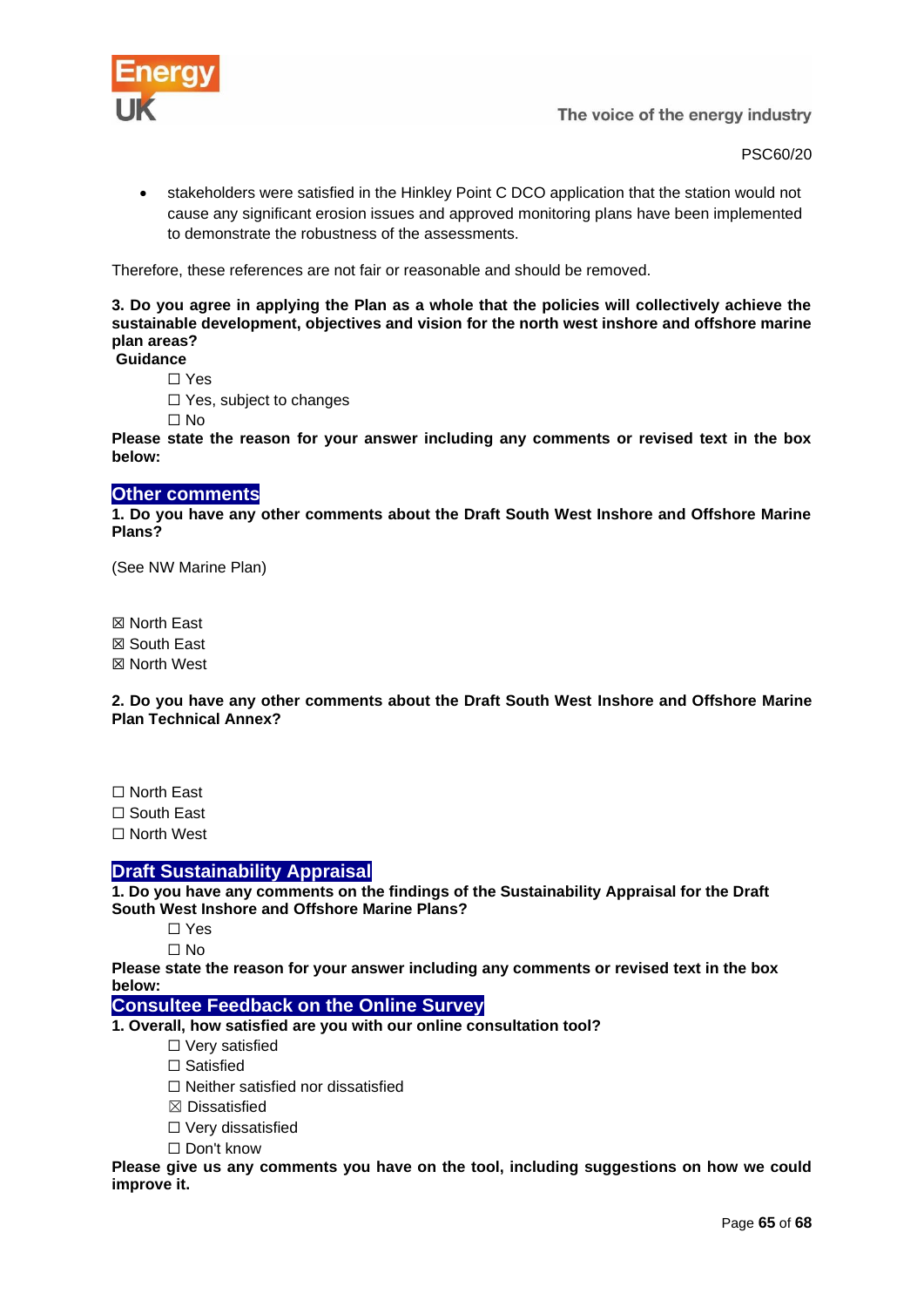

PSC60/20

(See NW Marine Plan)

☒ North East ☒ South East ☒ North West

**2. Do you agree that the MMO has taken all reasonable steps to engage with people or groups with an interest in marine planning in the north west as outlined in the approved Statement of Public Participation?**

□ Strongly Agree

□ Agree

☐ Neither agree or disagree

☐ Disagree

□ Strongly Disagree

**Please provide any comments including suggestions in the box below.**

# <span id="page-65-0"></span>Draft South East Inshore Marine Plan

**Consultation** 

# <span id="page-65-1"></span>**Applying the Plan as a whole**

**1. Do you consider Section 3 of the Draft South East Inshore Marine Plans provide adequate information about using and implementing the Marine Plans once adopted?**

☐ Yes

☐ Yes, subject to changes

☐ No

**Please state the reason for your answer including any comments or revised text in the box below:**

**2. Do you agree that all relevant policies together form a coherent package supporting decisions which will generally involve a number of policies?**

☐ Yes

☒ Yes, subject to changes

☐ No

**Please state the reason for your answer including any comments or revised text in the box below:**

We believe there is a lack of clarity on how the marine planning issues and evidence database has been incorporated into the marine planning process. Most importantly, there appears to be incomplete evidence presented in the technical evidence log, which could have the potential to impact fair and accurate decision-making.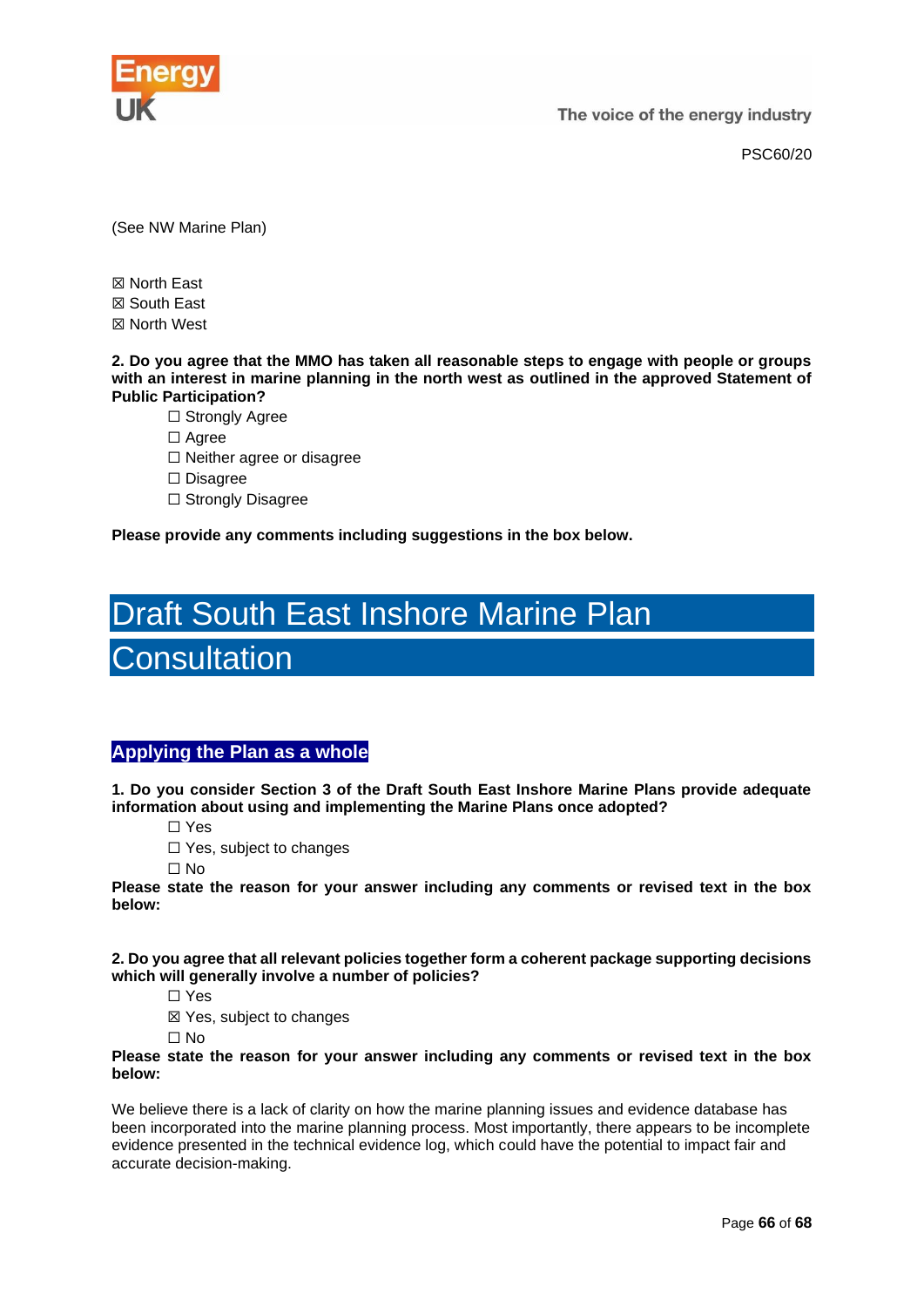

PSC60/20

Our understanding is the evidence database is what the MMO intend to use to assist in their decisionmaking in the following ways:

- The Marine Management Organisation marine evidence and data register includes evidence reports that support the work of the organisation, including marine planning. These reports may also support the implementation of policies.
- The Marine planning issues and evidence database holds information about the issues raised for the south west marine plan areas and the evidence used for marine planning. Issues include challenges and opportunities that occur at a spatial and temporal scale appropriate for a marine planning response. Evidence used for marine plan preparation included spatial data (presented on the Explore Marine Plans digital service), third party research reports/guidance documents, specifically commissioned research and national/sub-national policy.

In order to provide improved evidence in the technical evidence log and ensure accurate decisionmaking, we would like to see the following questions clarified:

- Where has evidence been recorded? It is important to ensure that this is checked and clearly understood where assumptions and/or biases may lie.
- How will/could this evidence base be used in the future?
- Will the evidence base be updated or reviewed?
- What are the references for the evidence?

In particular, we would like to highlight that no evidence references are provided in the "Issues database: common issues addressed by draft policies"<sup>13</sup>. In addition, we have concerns with the accuracy of the evidence provided in the database relating to some key topics in relation to energy developments and power station intakes:-

- 1016: "96% of British eel population (European eel) inhabit the Severn Estuary. Species is critically endangered. Damage to stock through habitat loss and fatalities induced by water pumps (Hinkley Point future water intake issue)",
- 1064: "96% of British eels (European eel) inhabit the Severn Estuary and are a critically endangered species. Under threat from habitat loss and fatalities through ingress into pumping systems" and
- 664: "the development of Hinkley Point C has raised concerns around coastal protection requirements because of the risk of erosion, which may then have an impact on other marine users".

#### Firstly, with respect to the statement;

*"96% of British eels (European eel) inhabit the Severn Estuary and are a critically endangered species".*

Based on the evidence in the ICES Working Group report WGEEL (2019)<sup>14</sup> and the DEFRA Report to the European Commission in line with Article 9 of the Eel Regulation 1100/2007 - Implementation of UK Eel Management Plans (June, 2015)<sup>15</sup>, this statement is incorrect. We recognise that the Severn Estuary is an important zone for eels and this should be reflected in the Marine Plan; however, it is important to use the correct statistics if this point is considered necessary to include. We suggest this statement is removed, unless the MMO can provide a reference to the evidence of this statement to show it is correct.

Secondly, with reference to the statements:-

14

<sup>13</sup> [https://assets.publishing.service.gov.uk/government/uploads/system/uploads/attachment\\_data/file/876580/Issues\\_database\\_-](https://assets.publishing.service.gov.uk/government/uploads/system/uploads/attachment_data/file/876580/Issues_database_-_common_issues_draft_policies__1_.csv/preview) [\\_common\\_issues\\_draft\\_policies\\_\\_1\\_.csv/preview](https://assets.publishing.service.gov.uk/government/uploads/system/uploads/attachment_data/file/876580/Issues_database_-_common_issues_draft_policies__1_.csv/preview)

[http://ices.dk/sites/pub/Publication%20Reports/Expert%20Group%20Report/Fisheries%20Resources%20Steering%20Group/2019/WGEEL](http://ices.dk/sites/pub/Publication%20Reports/Expert%20Group%20Report/Fisheries%20Resources%20Steering%20Group/2019/WGEEL/CRs_2019.pdf#page=425) [/CRs\\_2019.pdf#page=425](http://ices.dk/sites/pub/Publication%20Reports/Expert%20Group%20Report/Fisheries%20Resources%20Steering%20Group/2019/WGEEL/CRs_2019.pdf#page=425)

<sup>15</sup> <http://sciencesearch.defra.gov.uk/Default.aspx?Menu=Menu&Module=More&Location=None&Completed=0&ProjectID=19736>